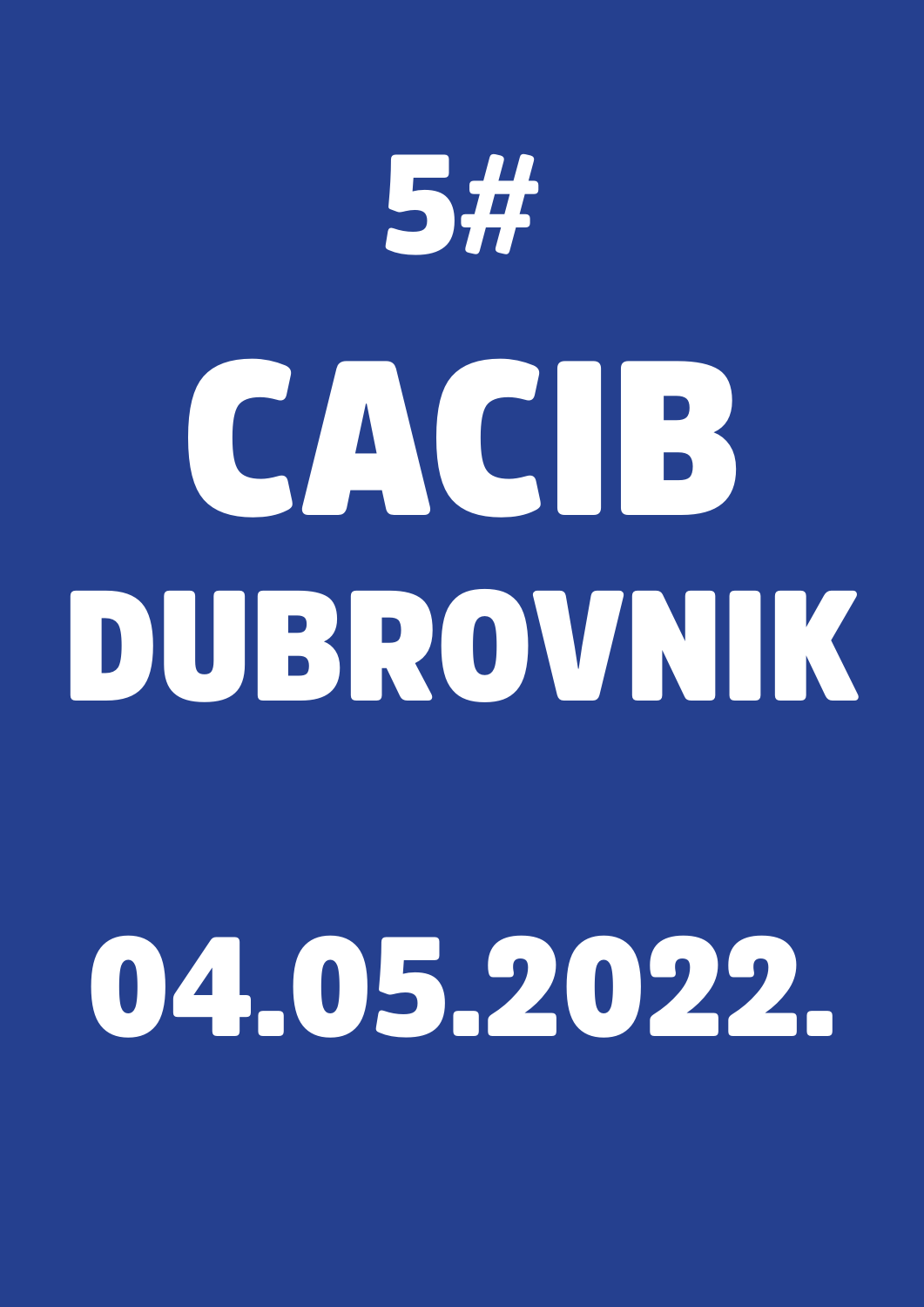### BEST IN SHOW

| <b>JUNIOR HANDLING</b>                                       | <b>TINO PEHAR</b>              |
|--------------------------------------------------------------|--------------------------------|
| NAJLJEPŠE ŠTENE<br><b>BEST BABY</b>                          | NIKŠA LEMO                     |
| NAJLJEPŠI NAJMLAĐI PAS<br><b>BEST PUPPY</b>                  | <b>VOJISILAV AL DAGHISTANI</b> |
| NAJLJEPŠI PAROVI<br><b>BEST COUPLES</b>                      | NIKOLA SMOLIĆ                  |
| NAJLJEPŠE UZGOJNE SKUPINE<br><b>BEST BRACES</b>              | <b>TINO PEHAR</b>              |
| NAJLJEPŠI VETERANI<br><b>BEST VETERAN</b>                    | <b>VOJISILAV AL DAGHISTANI</b> |
| NAJLJEPŠI LOVNI RADNI PSI<br>BEST HUNTING WORKING DOG        | <b>TINO PEHAR</b>              |
| NAJLJEPŠI MLADI PAS<br><b>JUNIOR BEST IN SHOW</b>            | NIKŠA LEMO                     |
| NAJLJEPŠI AUTOHTONI PSI<br><b>BEST CROATIAN NATIVE BREED</b> | <b>TINO PEHAR</b>              |
| FCI <sub>1</sub>                                             | NIKŠA LEMO                     |
| FCI <sub>2</sub>                                             | <b>TINO PEHAR</b>              |
| FCI <sub>3</sub>                                             | NIKŠA LEMO                     |
| FCI 4                                                        | NIKOLA SMOLIĆ                  |
| FCI <sub>5</sub>                                             | NIKOLA SMOLIĆ                  |
| FCI <sub>6</sub>                                             | <b>TINO PEHAR</b>              |
| FCI <sub>7</sub>                                             | NIKŠA LEMO                     |
| FCI 8                                                        | NIKOLA SMOLIĆ                  |
| FCI 9                                                        | <b>VOJISILAV AL DAGHISTANI</b> |
| <b>FCI 10</b>                                                | NIKOLA SMOLIĆ                  |
| NAJLJEŠI PSI IZLOŽBE<br><b>BEST IN SHOW</b>                  | <b>VOJISILAV AL DAGHISTANI</b> |



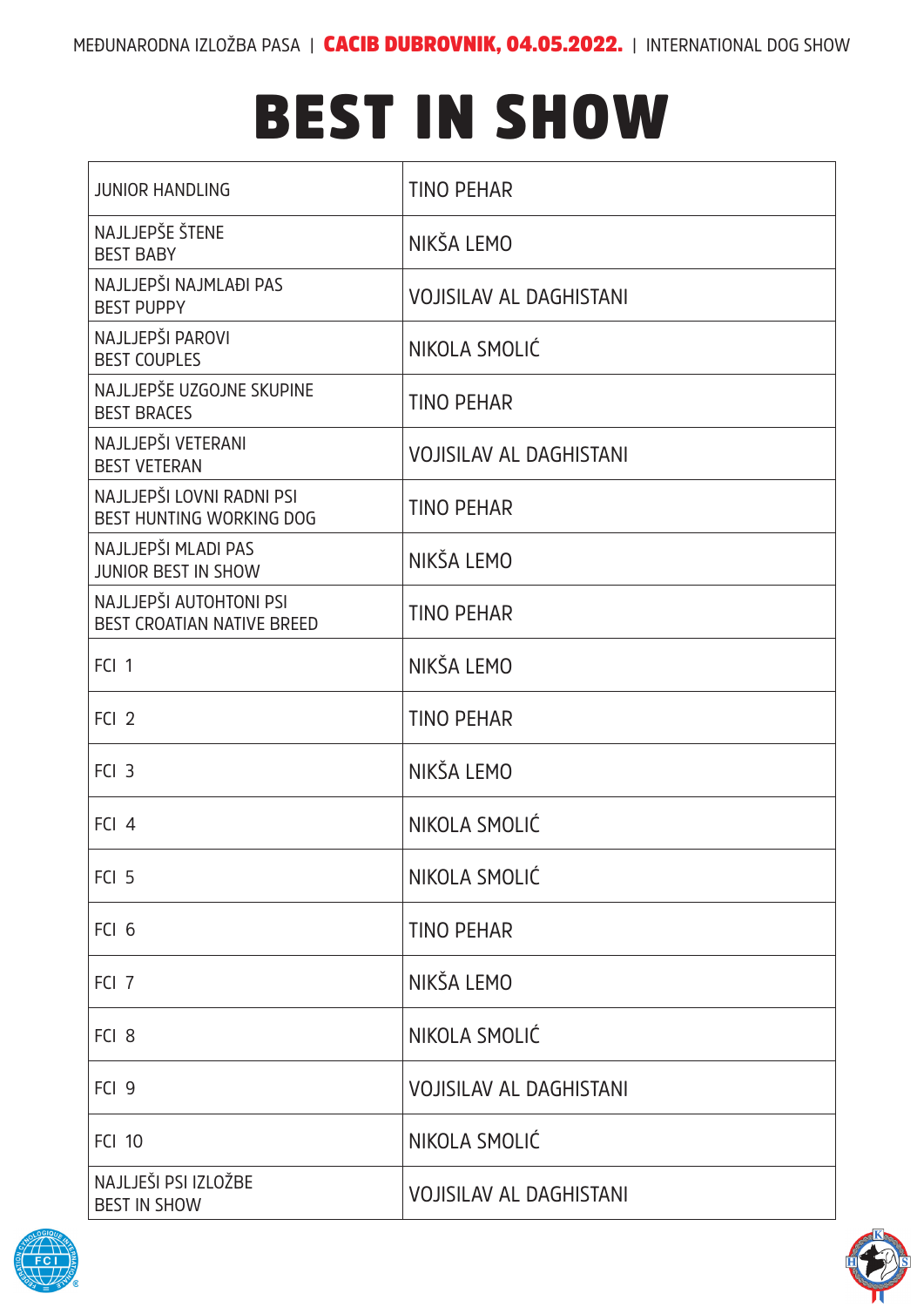| <b>KRUG / RING 1</b> |                                  |                                                   |                |         |
|----------------------|----------------------------------|---------------------------------------------------|----------------|---------|
|                      | SUDAC / JUDGE: NIKŠA LEMO        |                                                   |                |         |
| 1                    | MAĐARSKA VIŽLA KRATKE DLAKE      | HUNGARIAN SHORT-HAIRED POINTER                    | 1              | 10,00 h |
| 2                    | TALIJANSKI KRATKODLAKI PTIČAR    | <b>ITALIAN POINTING DOG</b>                       | $\overline{2}$ |         |
| 3                    | NJEMAČKI PTIČAR KRATKE DLAKE     | <b>GERMAN SHORT-HAIRED POINTING</b><br><b>DOG</b> | 3              |         |
| 4                    | VAJMARSKI PTIČAR KRATKE DLAKE    | WEIMARANER, SHORT-HAIRED                          | $4 - 5$        |         |
| 5                    | EPANJEL BRETON                   | <b>BRITTANY</b>                                   | 6              |         |
| 6                    | <b>IRSKI CRVENI SETER</b>        | IRISH RED SETTER                                  | $7 - 8$        |         |
| 7                    | MINIJATURNI BULTERIJER           | MINIATURE BULL TERRIER                            | $9 - 10$       |         |
| 8                    | STAFORDSKI BULTERIJER            | STAFFORDSHIRE BULL TERRIER                        | $11 - 18$      | 10,30 h |
| 9                    | AMERIČKI STAFORDSKI TERIJER      | AMERICAN STAFFORDSHIRE TERRIER                    | $19 - 23$      |         |
| 10                   | <b>IRSKI TERIJER</b>             | <b>IRISH TERRIER</b>                              | 24             | 11,10 h |
| 11                   | IRSKI MEKODLAKI PŠENIČNI TERIJER | IRISH SOFT COATED WHEATEN TER-<br><b>RIER</b>     | $25 - 26$      |         |
| 12                   | <b>BRAZILSKI TERIJER</b>         | <b>BRAZILIAN TERRIER</b>                          | 27             |         |
| 13                   | FOKSTERIJER OŠTRE DLAKE          | FOX TERRIER, WIRE                                 | 28             |         |
| 14                   | VELŠKI TERIJER                   | <b>WELSH TERRIER</b>                              | 29             |         |
| 15                   | ZAPADNOŠKOTSKI BIJELI TERIJER    | WEST HIGHLAND WHITE TERRIER                       | 30             |         |
| 16                   | ŠKOTSKI TERIJER                  | <b>SCOTISH TERRIER</b>                            | 121            |         |
| 17                   | ENGLESKI TOY TERIJER             | ENGLISH TOY TERRIER BLACK AND<br>TAN)             | 31             |         |
| 18                   | AUSTRALSKI SILKY TERIJER         | AUSTRALIAN SILKY TERRIER                          | $32 - 33$      |         |
| 19                   | Jorkširski terijer               | YORKSHIRE TERRIER                                 | 34 - 37        |         |
| 20                   | GRENENDEL                        | GROENENDAEL                                       | 38             | 12,00 h |
| 21                   | <b>BOSERON</b>                   | <b>BEAUCERON</b>                                  | 39             |         |
| 22                   | ŠVICARSKI BIJELI OVČAR           | WHITE SWISS SHEPHERD DOG                          | $40 - 43$      |         |
| 23                   | ČEHOSLOVAČKI VUČJAK              | CZECHOSLOVAKIAN WOLFDOG                           | $44 - 47$      |         |
| 24                   | <b>SCHAPENDOES</b>               | <b>DUTCH SCHAPENDOES</b>                          | 48             | 12,30 h |
| 25                   | ŠIPERKE                          | <b>SCHIPPERKE</b>                                 | 49             |         |
| 26                   | AUSTRALSKI GOVEDARSKI PAS        | AUSTRALIAN CATTLE DOG                             | 50             |         |
| 27                   | AUSTRALSKI OVČARSKI PAS          | <b>AUSTRALIAN SHEPHERD</b>                        | $51 - 54$      |         |
| 28                   | MINIJATURNI AMERIČKI OVČAR       | MINIATURE AMERICAN SHEPHERD                       | 55             |         |
| 29                   | GRANIČARSKI KOLI                 | <b>BORDER COLLIE</b>                              | $56 - 58$      |         |
| 30                   | VELŠKI KORGI PEMBROKE            | WELSH CORGI PEMBROKE                              | $59 - 60$      |         |
| 31                   | ŠKOTSKI OVČAR KRATKE DLAKE       | <b>COLLIE SMOOTH</b>                              | 61             |         |





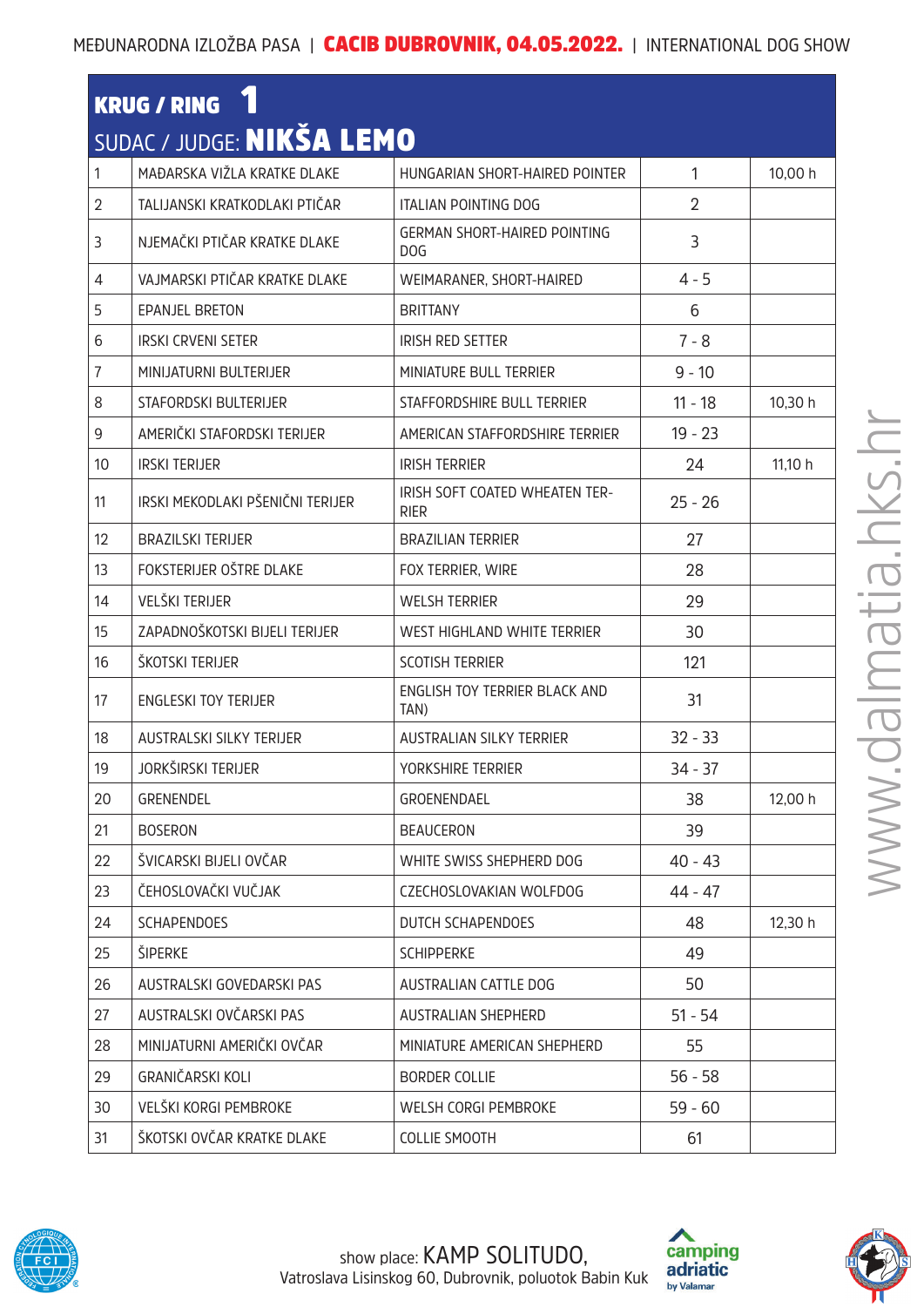| <b>KRUG / RING 2</b>      |                                 |                                                  |             |         |  |
|---------------------------|---------------------------------|--------------------------------------------------|-------------|---------|--|
| SUDAC / JUDGE: TINO PEHAR |                                 |                                                  |             |         |  |
| 1                         | <b>BIGL</b>                     | <b>BEAGLE</b>                                    | $62 - 63$   | 10,00 h |  |
| $\overline{2}$            | <b>DALMATINSKI PAS</b>          | DALMATIAN                                        | $64 - 72$   |         |  |
| 3                         | RODEZIJSKI RIĐBEK               | RHODESIAN RIDGEBACK                              | $73 - 85$   | 10,30 h |  |
| 4                         | <b>DOBERMAN</b>                 | <b>DOBERMANN</b>                                 | 86          | 11,10 h |  |
| 5                         | <b>ROTVAJLER</b>                | <b>ROTTWEILER</b>                                | 87          |         |  |
| 6                         | <b>BULDOG</b>                   | <b>ENGLISH BULLDOG</b>                           | $88 - 90$   |         |  |
| $\overline{7}$            | <b>BRAZILSKA FILA</b>           | FILA BRASILEIRO                                  | $91 - 92$   |         |  |
| 8                         | CANE CORSO                      | <b>ITALIAN CORSO DOG</b>                         | $93 - 95$   |         |  |
| 9                         | <b>SHAR PEI</b>                 | <b>SHAR PEI</b>                                  | 96          |         |  |
| 10                        | <b>BULMASTIF</b>                | <b>BULLMASTIFF</b>                               | 97          |         |  |
| 11                        | NJEMAČKA DOGA, CRNA             | <b>GREAT DANE, BLACK</b>                         | 98          | 11,45 h |  |
| 12                        | NJEMAČKA DOGA, HARLEKIN         | <b>GREAT DANE, HARLEQUIN</b>                     | $99 - 100$  |         |  |
| 13                        | NJEMAČKA DOGA, PLAVA            | <b>GREAT DANE, BLUE</b>                          | 101         |         |  |
| 14                        | <b>TIBETSKI MASTIF</b>          | <b>TIBETAN MASTIFF</b>                           | $102 - 103$ |         |  |
| 15                        | <b>TORNJAK</b>                  | <b>TORNJAK</b>                                   | 104         |         |  |
| 16                        | LEONBERGER                      | LEONBERGER                                       | $105 - 108$ |         |  |
| 17                        | NEWFOUNDLANDER                  | NEWFOUNDLAND                                     | 109         | 12,15 h |  |
| 18                        | CRNI RUSKI TERIJER              | RUSSIAN BLACK TERRIER                            | 110         |         |  |
| 19                        | BERNSKI PLANINSKI PAS           | BERNESE MOUNTAIN DOG                             | $111 - 112$ |         |  |
| 20                        | PATULJASTI PINČ                 | MINIATURE PINSCHER                               | 113         |         |  |
| 21                        | ŠNAUCER VELIKI CRNI             | SCHNAUZER, GIANT, BLACK                          | 114         |         |  |
| 22                        | ŠNAUCER PAPAR-SOL               | SCHNAUZER, PEPPER AND SALT                       | 115         |         |  |
| 23                        | ŠNAUCER CRNI                    | SCHNAUZER, BLACK                                 | $116 - 117$ |         |  |
| 24                        | ŠNAUCER PATULJASTI BIJELI       | SCHNAUZER, MINIATURE, WHITE                      | 118 - 120   | 12,45 h |  |
| 25                        | ŠNAUCER PATULJASTI CRNI         | SCHNAUZER, MINIATURE, BLACK                      | 121 - 122   |         |  |
| 26                        | ŠNAUCER PATULJASTI CRNO-SREBRNI | SCHNAUZER, MINIATURE, BLACK AND<br><b>SILVER</b> | 123 - 124   |         |  |
| 27                        | ŠNAUCER PATULJASTI PAPAR-SOL    | SCHNAUZER, MINIATURE, PEPPER AND<br>SALT         | 125         |         |  |





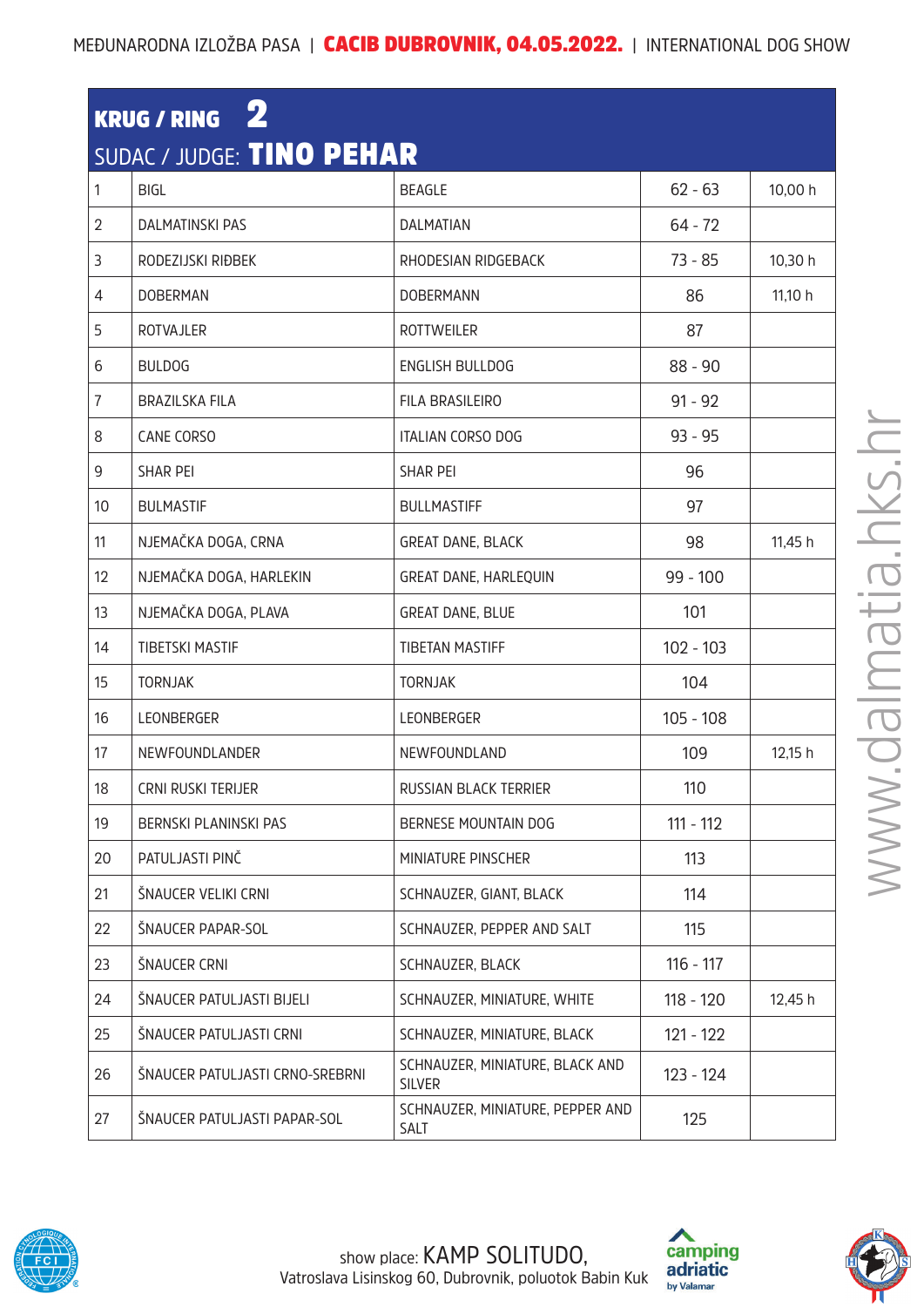| <b>KRUG / RING 3</b><br>SUDAC / JUDGE: NIKOLA SMOLIČ |                                           |                                               |             |         |
|------------------------------------------------------|-------------------------------------------|-----------------------------------------------|-------------|---------|
| 1                                                    | JAZAVČAR STANDARDNI KRATKE DLAKE          | DACHSHUND, STANDARD, SMOOTH-<br><b>HAIRED</b> | $126 - 128$ | 10,00 h |
| $\overline{2}$                                       | JAZAVČAR STANDARDNI OŠTRE DLAKE           | DACHSHUND, STANDARD, WIRE-<br><b>HAIRED</b>   | 129         |         |
| 3                                                    | MEKSIČKI BEZDLAKI PAS MALI                | XOLOITZCUINTLE, MINIATURE                     | 130         |         |
| $\overline{4}$                                       | MEKSIČKI BEZDLAKI PAS SREDNJI             | XOLOITZCUINTLE, INTERMEDIATE                  | $131 - 133$ |         |
| 5                                                    | PORTUGALSKI PODENGO KRATKODLAKI<br>- MALI | PORTUGUESE PODENGO, SHORT-<br>HAIRED, SMALL   | 134 - 135   |         |
| 6                                                    | <b>FINSKI LAPHUND</b>                     | <b>FINNISH LAPPHUND</b>                       | 136         | 10,30 h |
| 7                                                    | <b>BASENĐI</b>                            | <b>BASENJI</b>                                | 137         |         |
| 8                                                    | NJEMAČKI ŠPIC PATULJASTI                  | GERMAN SPITZ, POMERANIAN                      | 138 - 140   |         |
| 9                                                    | <b>SHIBA</b>                              | <b>SHIBA</b>                                  | 141 - 142   |         |
| 10                                                   | <b>AKITA</b>                              | <b>AKITA</b>                                  | $143 - 145$ |         |
| 11                                                   | AMERIČKA AKITA                            | AMERICAN AKITA                                | 146         | 11,00 h |
| 12                                                   | SAMOJED                                   | SAMOYED                                       | 147         |         |
| 13                                                   | SIBIRSKI HASKI                            | SIBERIAN HUSKY                                | 148 - 154   |         |
| 14                                                   | NOVA SCOTIA DUCK TOLLING RETRIEVER        | NOVA SCOTIA DUCK TOLLING RETRIEV-<br>ER       | 155         | 11,30 h |
| 15                                                   | <b>LABRADOR RETRIVER</b>                  | LABRADOR RETRIEVER                            | $156 - 158$ |         |
| 16                                                   | <b>ZLATNI RETRIVER</b>                    | <b>GOLDEN RETRIEVER</b>                       | 159 - 165   |         |
| 17                                                   | ŠPANJOLSKI PAS ZA VODU                    | SPANISH WATERDOG                              | $166 - 168$ | 12,00 h |
| 18                                                   | LAGOTTO ROMAGNOLO                         | LAGOTTO ROMAGNOLO                             | 169         |         |
| 19                                                   | ENGLESKI KOKER ŠPANIJEL                   | ENGLISH COCKER SPANIEL                        | 170 - 174   |         |
| 20                                                   | MALI TALIJANSKI HRT                       | <b>ITALIAN GREYHOUND</b>                      | 175 - 176   |         |
| 21                                                   | <b>VIPET</b>                              | <b>WHIPPET</b>                                | 177 - 181   | 12,30 h |
| 22                                                   | <b>GREYHOUND</b>                          | <b>GREYHOUND</b>                              | 182         |         |
| 23                                                   | <b>AZAWAKH</b>                            | AZAWAKH                                       | 183         |         |
| 24                                                   | AFGANISTANSKI HRT                         | AFGHAN HOUND                                  | 184 - 185   |         |



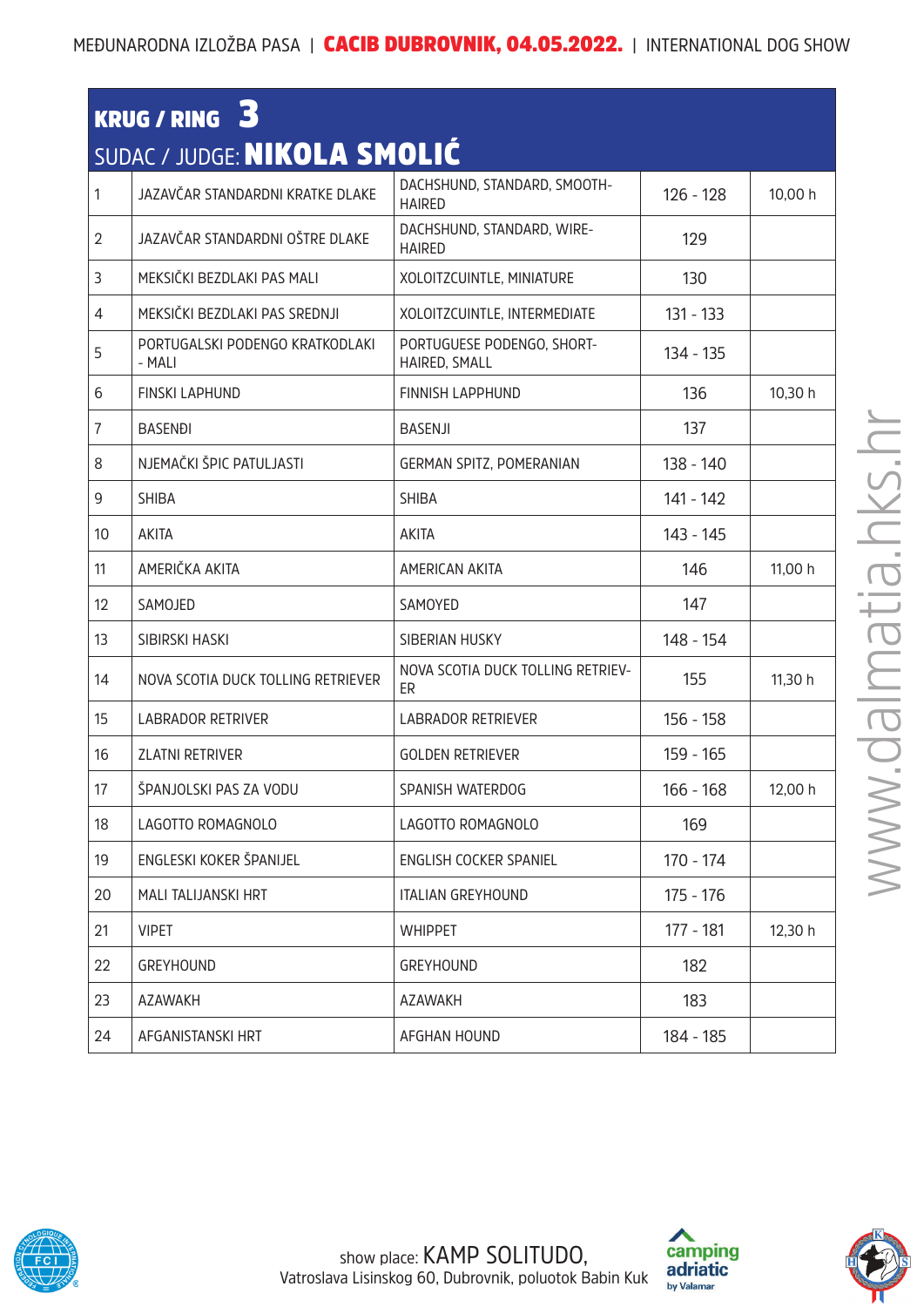| <b>KRUG / RING 4</b><br>SUDAC / JUDGE: VOJISLAV AL DAGHISTANI |                                |                               |             |         |
|---------------------------------------------------------------|--------------------------------|-------------------------------|-------------|---------|
|                                                               | FRANCUSKI BULDOG               | FRENCH BULLDOG                | 186 - 190   | 10,00 h |
| $\overline{2}$                                                | <b>BOSTON TERIJER</b>          | <b>BOSTON TERRIER</b>         | 191         |         |
| 3                                                             | <b>MOPS</b>                    | <b>PUG</b>                    | 192 - 196   |         |
| $\overline{4}$                                                | KINESKI KUKMASTI PAS           | CHINESE CRESTED DOG           | 197 - 200   | 10,45 h |
| 5                                                             | <b>PAPIJON</b>                 | PAPILLON                      | 201         |         |
| 6                                                             | CAVALIER KING CHARLES ŠPANIJEL | CAVALIER KING CHARLES SPANIEL | $202 - 205$ |         |
| $\overline{7}$                                                | HAVANEZER                      | HAVANESE                      | $206 - 209$ | 11,30 h |
| 8                                                             | MALTEZER                       | <b>MALTESE</b>                | $210 - 211$ |         |
| 9                                                             | SHIH TZU                       | SHIH TZU                      | $212 - 218$ |         |
| 10                                                            | PUDL TOY                       | POODLE, TOY                   | $219 - 223$ |         |
| 11                                                            | PUDL SREDNJI, BIJELI           | POODLE, MEDIUM, WHITE         | 224         |         |







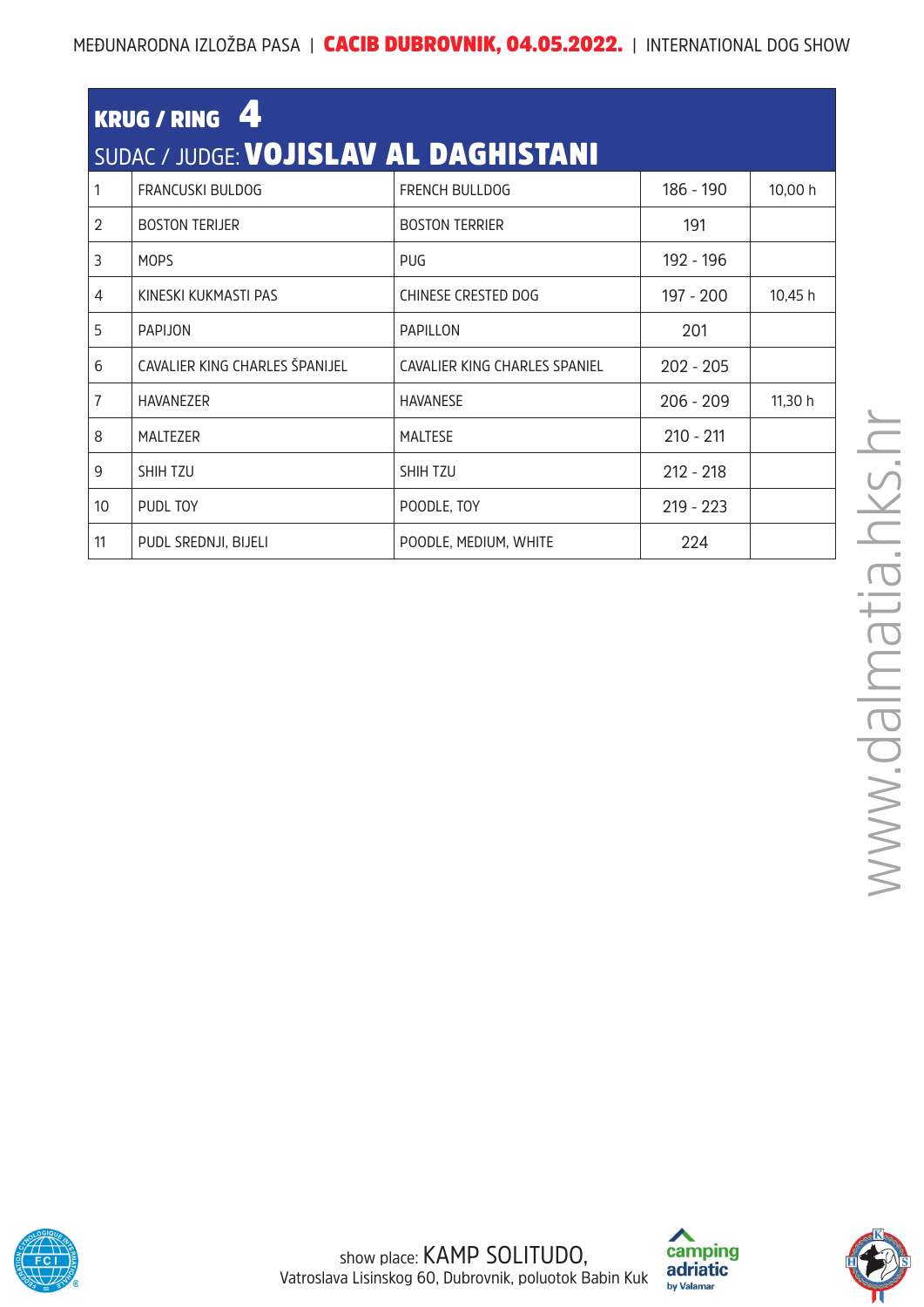

# KRUG / RING 1

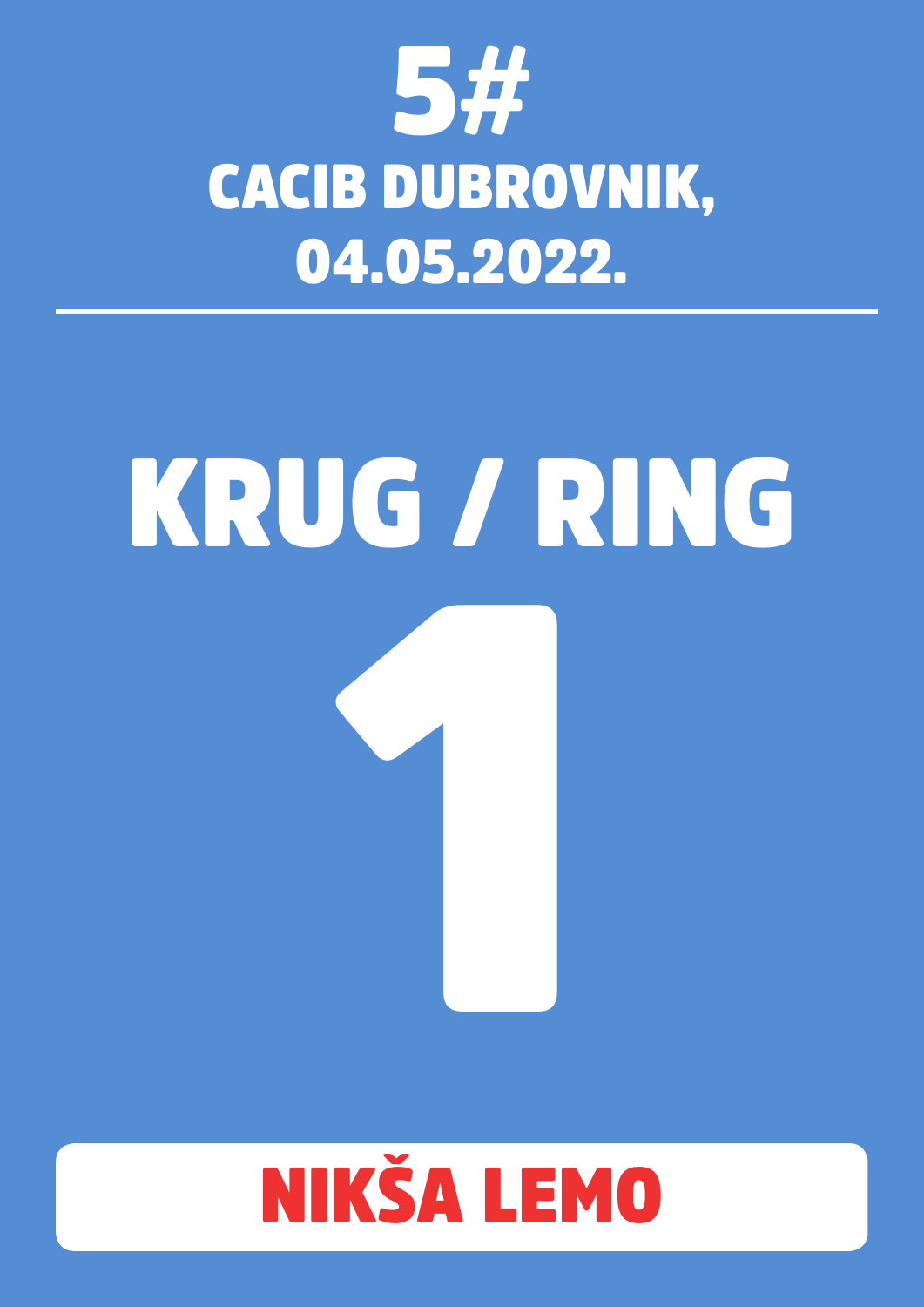**FCI: VII-57 MAĐARSKA VIŽLA KRATKE DLAKE / HUNGARIAN SHORT-HAIRED POINTER**

RAZRED OTVORENI - OPEN CLASS

*ŽENKE - FEMALES*

**1.AGÁTKA Z ALŽBETINHO MAJERA**, SPKP3753 OŠT., 22-01-2019 O: GUCCI VIVES BOHEMIA, M: AWA GRETA OD NUPACKÉ TVRZE UZG. ZUZANA NEZNA, VL. GULABOVÁ NIKOLA

**FCI: VII-202 TALIJANSKI KRATKODLAKI PTIČAR / ITALIAN POINTING DOG**

RAZRED OTVORENI - OPEN CLASS *MUŽJACI - MALES*

**2.DI DARIA VAN DE FLOR ADOLFO**, LOI19200101 OŠT., 30-12-2019 O: OTELLO DEL TAVULIDDARO, M: MINA DI CASCINA LAGHETTO UZG. DARIA FLORENZI, VL. FLORENZI DARIA

**FCI: VII-119 NJEMAČKI PTIČAR KRATKE DLAKE / GERMAN SHORT-HAIRED POINTING DOG**

RAZRED PRVACI - CHAMPION CLASS

*MUŽJACI - MALES*

**3.PITWIT ACTION MAN**, KC ASO4261001 OŠT., 26-10-2015 O: PRUSO BLUE MY COVER, M: DYSON'S DELIGHT VIA PITWIT UZG. SUSAN PITMAN, VL. HEYWOOD JANE

**FCI: VII-99 VAJMARSKI PTIČAR KRATKE DLAKE / WEIMARANER, SHORT-HAIRED**

RAZRED PRVACI - CHAMPION CLASS *MUŽJACI - MALES*

**4.CH BROMHUND MAKIN A SCANDAL**, HR10801WEI OŠT., 26-12-2019

O: CH WALDO AT BROMHUND ATRIA CORDIS, M: CH BROMHUND SECRET SCANDAL UZG. BROMHUND KENNELS, VL. PLENKOVIC MARIJA

RAZRED OTVORENI - OPEN CLASS

*ŽENKE - FEMALES*

**5.OYMA DU CHENE SESSILE**, LOF45769/0 OŠT., 26-06-2018 O: CAZAR MILOU ZE SLEZSKYCH LESU, M: JAMIE LEE DU CHENE SESSILE UZG. ALTHEN CECILE, VL. PIERARD CARINE

**FCI: VII-95 EPANJEL BRETON / BRITTANY**

RAZRED MLADI - JUNIOR CLASS *MUŽJACI - MALES*

**6.SAXO DU BOIS DES ECHASSES**, ACC316167 OŠT., 24-05-2021 O: JASEUR DU BOIS DES ECRIVAINS, M: LAIKA DE LA SOURCE SAINT QUENTIN UZG. LEFRANCOIS LUDOVIC, VL. GASPARINI FANNIE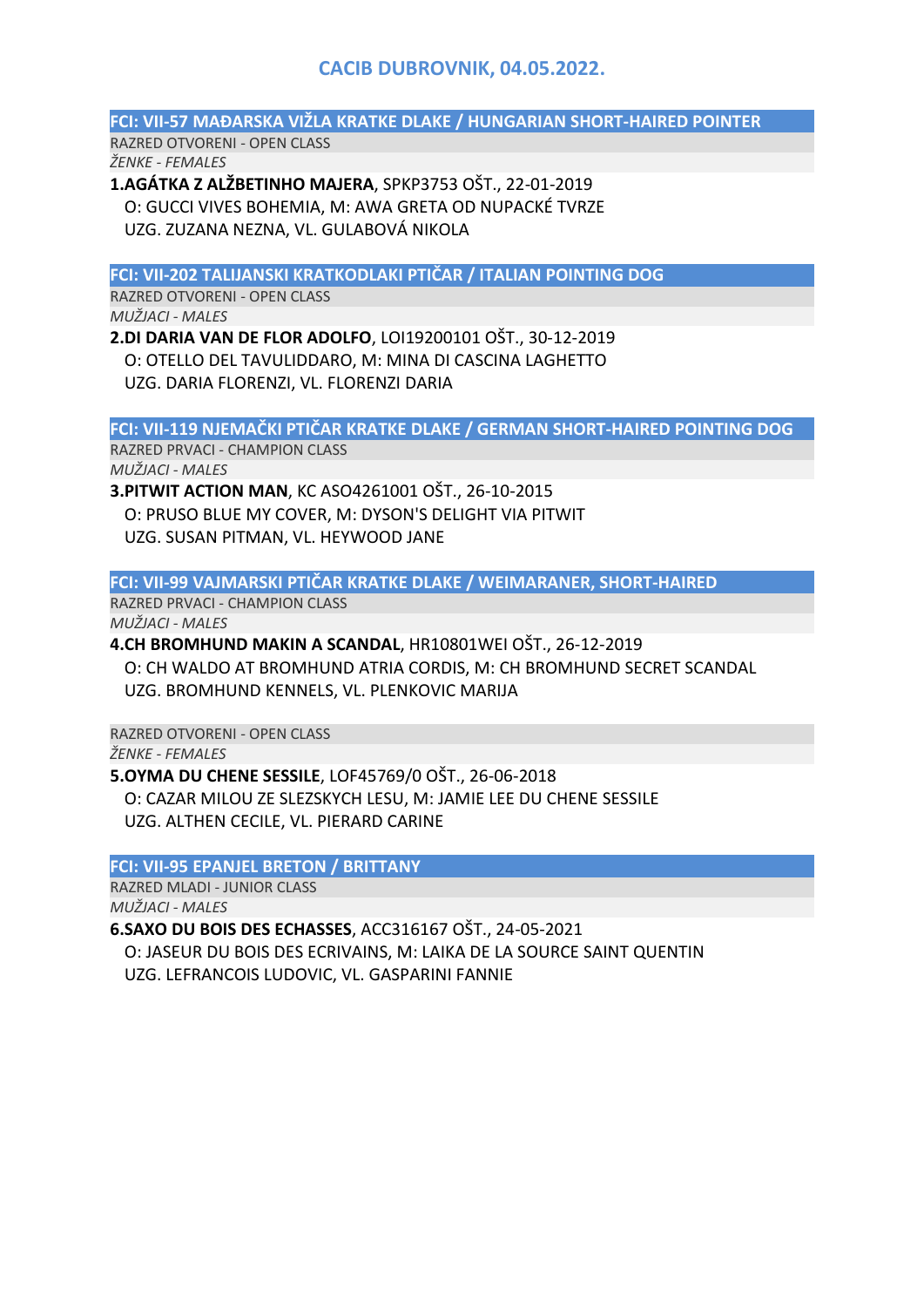**FCI: VII-120 IRSKI CRVENI SETER / IRISH RED SETTER**

RAZRED OTVORENI - OPEN CLASS *MUŽJACI - MALES*

**7.CHARMING VAGABONDS CATCH ME IF YOU CAN**, VDH/DPSZ IS 17/020 OŠT., 05-03-2017 O: GARDEN STAR'S IRISH X-TRA, M: INFINITY LOVE SOPHIE DU CAP DE L'EMERAUDE UZG. TANJA PANKOTSCH, VL. BÜSCHER MICHELLE

RAZRED PRVACI - CHAMPION CLASS *MUŽJACI - MALES*

**8.CHARMING VAGABONDS BRILLIANT POWER**, VDH/DPSZ IS 15/188 OŠT., 15-09-2015 O: PARIS MATCH THENDARA, M: INFINITY LOVE SOPHIE DU CAP DE L'EMERAUDE UZG. TANJA PANKOTSCH, VL. BÜSCHER MICHELLE

**FCI: III-359 MINIJATURNI BULTERIJER / MINIATURE BULL TERRIER**

RAZRED OTVORENI - OPEN CLASS

*MUŽJACI - MALES*

**9.AMFASHION BRAVE GUY**, CMKUMBT/1858 OŠT., 26-08-2019 O: VIN DIESEL OT SOLLNIKA, M: BRAND LIFE HOUSE FOR AMFASHION UZG. CHEKRYZHEVA YANA, VL. MALINSKA JANA

RAZRED MEĐURAZRED - INTERMEDIATE CLASS *ŽENKE - FEMALES*

**10.AINEE STRAZCE KLIDU**, CLP/MBT/1606 OŠT., 19-07-2020 O: IRIS PLATINUM JUPITER FOR BULLTER EGO, M: ZANUSSI ZONA BULLS UZG. MALINSKA JANA, VL. MALINSKA JANA

**FCI: III-76 STAFORDSKI BULTERIJER / STAFFORDSHIRE BULL TERRIER**

RAZRED MEĐURAZRED - INTERMEDIATE CLASS *MUŽJACI - MALES*

**11.FAITER NATIVE BOONDOCK'S**, FI54483/21 OŠT., 17-09-2020 O: ADELESTAFF ABSOLUTE FAITER, M: FAITER VERY SPECIAL UZG. ELENA ANTONOVA, VL. JOKITULPPO HEIDI

RAZRED OTVORENI - OPEN CLASS *MUŽJACI - MALES*

**12.BLAZEN STAFF'S REVENTON**, VDHG2628S OŠT., 05-05-2018 O: BLAZEN STAFF'S TIGER WITHOUT STRIPES, M: BLAZEN STAFF'S WORLD EDITION UZG. ZIBOLKA DR. HEIDI, VL. ZIBOLKA DR. HEIDI

**13.BLAZEN STAFF' S LEONIDAS DER ERSTE**, ROI184656 OŠT., 21-04-2017 O: BLAZEN STAFF' S QUALITY RED, M: BLAZEN STAFF' S JENNIFER JUNIPER UZG. FAMILIE ZIBOLKA, VL. BONGIOVANNI GIUSEPPE FEDERICO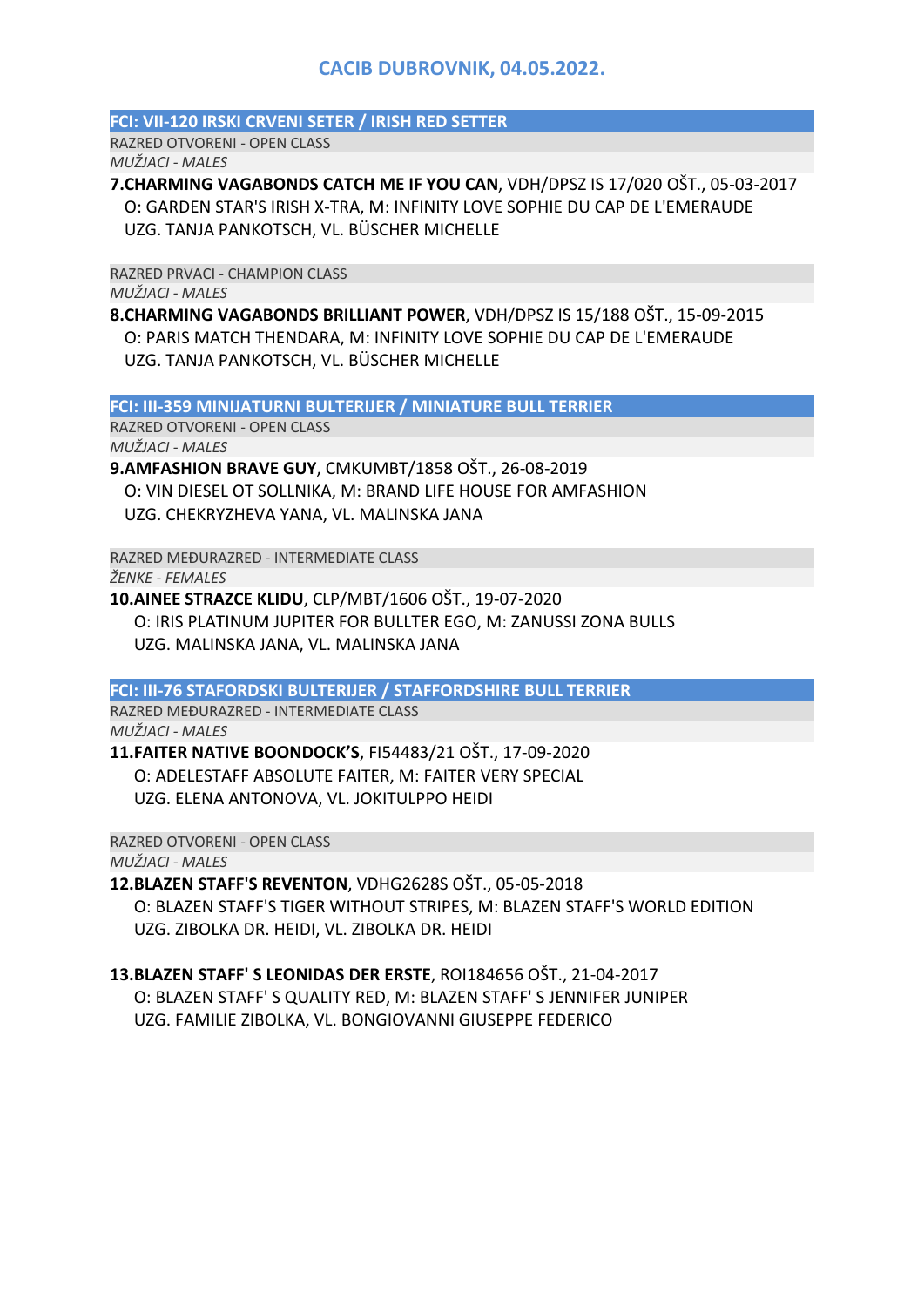RAZRED MLADI - JUNIOR CLASS *ŽENKE - FEMALES*

**14.DUCIPAL ENJOY THE SILENCE**, COR A 616-21/076 OŠT., 01-07-2021 O: DUCIPAL AROUND THE WORLD, M: DUCIPAL CAMILA VARGAS UZG. ANDREI RETI, VL. STAPRENA DZINTRA

#### **15.EARTHQUAKE STAFFS TREASURE**, ROILO227377 OŠT., 08-06-2021 O: EARTHQUAKE STAFFS ORACLE, M: EARTHQUAKE STAFFS JUSTICE UZG. DIEGO RODRIGUEZ-VIGIL GARCIA, VL. BONGIOVANNI GIUSEPPE FEDERICO

RAZRED MEĐURAZRED - INTERMEDIATE CLASS *ŽENKE - FEMALES*

**16.EARTHQUAKE STAFFS QUIRA**, ROILO21119894 OŠT., 28-11-2020 O: EARTHQUAKE STAFFS ORACLE, M: EARTHQUAKE STAFFS QUEEN OF SOULS UZG. DIEGO RODRIGUEZ - VIGIL GARCIA, VL. BONGIOVANNI GIUSEPPE FEDERICO

RAZRED OTVORENI - OPEN CLASS *ŽENKE - FEMALES*

**17.BLAZEN STAFF'S QUEEN**, VDHG2565S OŠT., 14-05-2018 O: BLAZEN STAFF'S DAIMLER DOUBLE SIX, M: BLAZEN STAFF'S FASINATION RED ROMANCE

UZG. ZIBOLKA DR. HEIDI, VL. ZIBOLKA DR. HEIDI

RAZRED PRVACI - CHAMPION CLASS

*ŽENKE - FEMALES*

**18.FAITER EXOTIC SPICE AT BOONDOCK'S**, FI41558/18 OŠT., 28-01-2018 O: DEVILS AND FAIRIES FLASH OF THE BLADE, M: FAITER VERY SPECIAL UZG. ELENA ANTONOVA, VL. JOKITULPPO HEIDI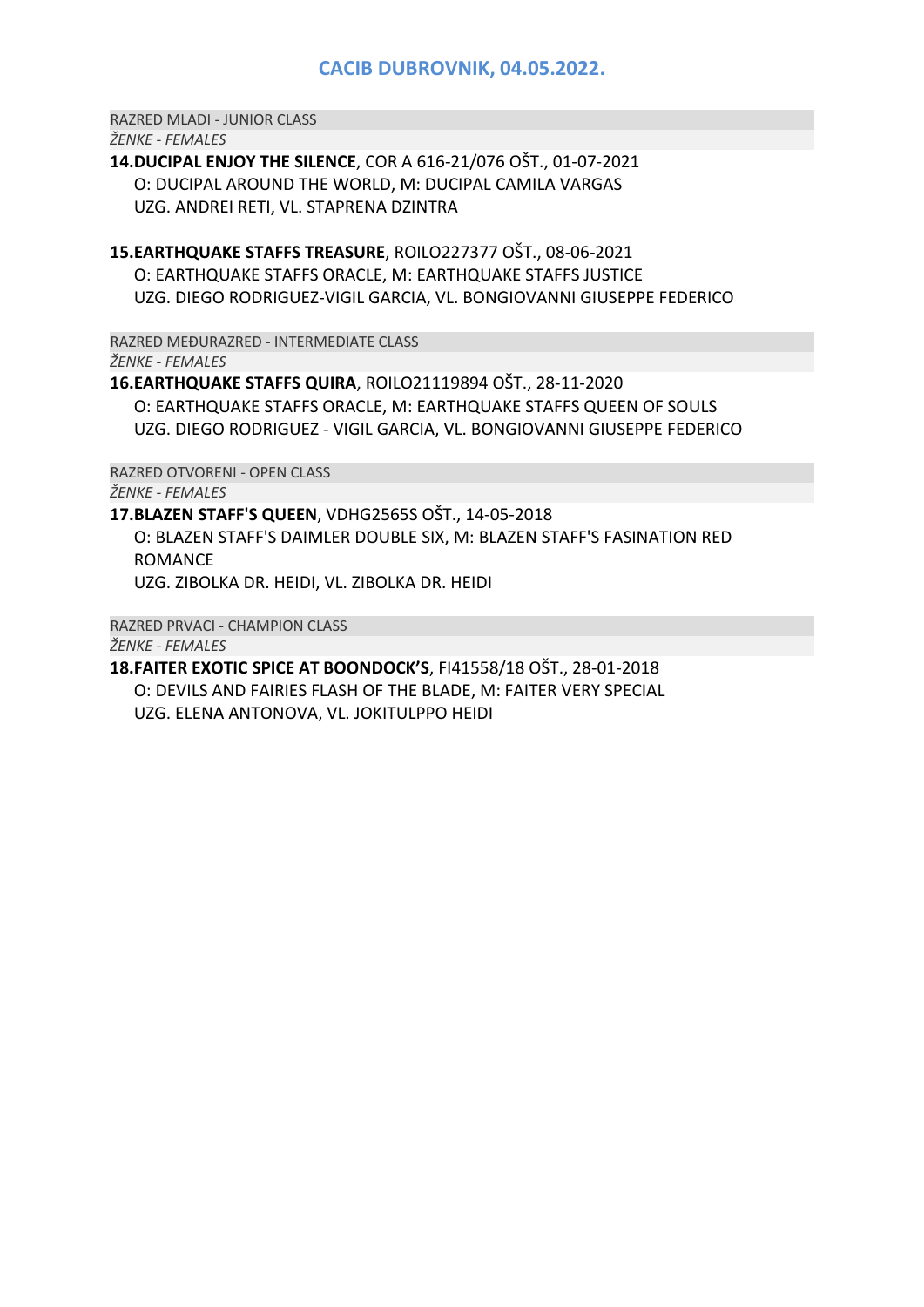**FCI: III-286 AMERIČKI STAFORDSKI TERIJER / AMERICAN STAFFORDSHIRE TERRIER**

RAZRED MLADI - JUNIOR CLASS

*MUŽJACI - MALES*

**19.WINWAR'S SINDELAR'S TEQUILA SUNRISE**, LOF3AMEST148972 OŠT., 03-06-2021 O: GENIUS AST INJECTION, M: WINWAR'S NEVER FORGET UZG. HULEU CHRISTOPHE, VL. HULEU CHRISTOPHE

RAZRED PRVACI - CHAMPION CLASS *MUŽJACI - MALES*

#### **20.RAHDAN OF THE GARDEN OF LOVE**, LOF139545 OŠT., 16-04-2020 O: ALPINE'S LBK LIVING ON THE ROAD, M: NYRAH THE GARDEUR OF LOVE OF ISS ARENA UZG. BONNEFILLE ELODIE, VL. COVARELLI CLARA

RAZRED MLADI - JUNIOR CLASS *ŽENKE - FEMALES*

**21.SIA LA MIA STELLINA OF THE NEW AGE AST**, LOF147057 OŠT., 14-03-2021 O: ALPINE'S HIGHWAYMAN, M: FURIOUS AST PINU-UP LP UZG. QUAGLIA LUDOVIC, VL. COVARELLI CLARA

- **22.COOKIE DOUBLE TROUBLE AST MITKOVA**, SLR AST-000958 OŠT., 03-07-2021 O: MY CRAZY DREAM CHALLE SALLE, M: ELLY BEST OF LONDON UZG. MITJA GERZINA, VL. BUTINA RANKO
- **23.OLD FASHIONED OF HAPPY RASCALS**, ROI2185107 OŠT., 05-04-2021 O: GENIUS AST INJECTION, M: COTTON CANDY JELL-O SHOT OF HAPPY RASCALS UZG. FRANCESCA NEGRI, VL. NEGRI FRANCESCA

**FCI: III-139 IRSKI TERIJER / IRISH TERRIER**

RAZRED ŠTENAD - BABY CLASS *ŽENKE - FEMALES*

**24.ALIBI RED LOVE Z VÁCLAVOVA DVORA**, ČLP/IRL/4614 OŠT., 06-01-2022 O: ROYAL RUBYS´MADE OF FIRE, M: EBONY HORÁR SEVER UZG. VÁCLAV ZABLOUDIL, VL. ČERNÁ ING. DAGMAR

**FCI: III-40 IRSKI MEKODLAKI PŠENIČNI TERIJER / IRISH SOFT COATED WHEATEN TERRIER** RAZRED PRVACI - CHAMPION CLASS *MUŽJACI - MALES*

**25.CHARMING WALK THE LINE AIVEN**, VDH/KFT 22/0007230 OŠT., 10-05-2019 O: WHINDANCER FIREFLIES, M: CHARMING WHEATEN BO LILLY UZG. SIMONE & MIKE SCHMIDT, VL. SCHMIDT SIMONE UND MIKE

RAZRED MLADI - JUNIOR CLASS *ŽENKE - FEMALES*

**26.UULA VOM DIEKHOF**, VDH/KFT 22/0007547 OŠT., 20-05-2021 O: O´LORCAN´S TOO HOT TO HANDLE, M: GREENTREE TREASURE OF GOLD UZG. PETRA RICHTER, VL. SCHMIDT SIMONE UND MIKE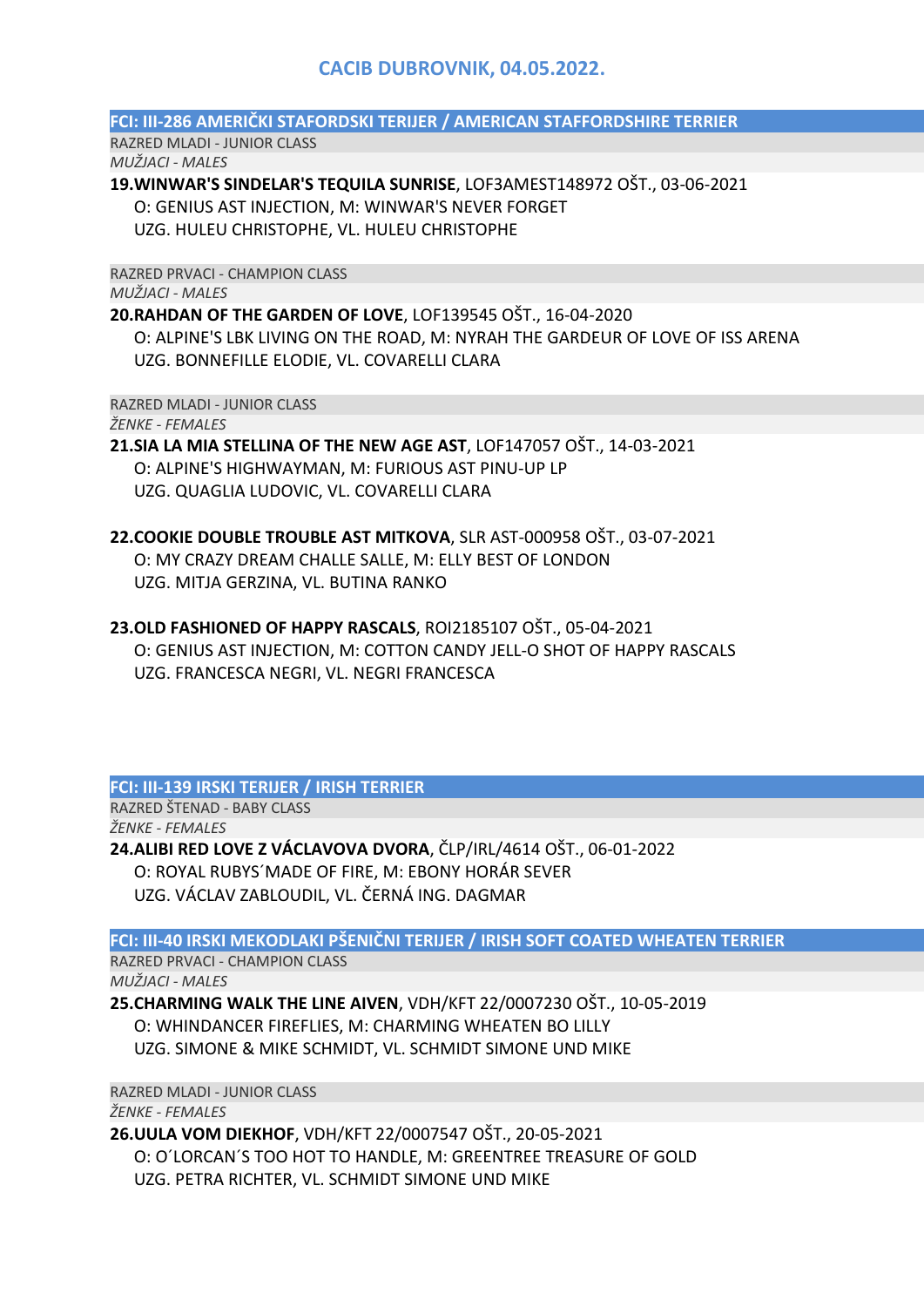**FCI: III-341 BRAZILSKI TERIJER / BRAZILIAN TERRIER**

RAZRED MEĐURAZRED - INTERMEDIATE CLASS *MUŽJACI - MALES*

**27.JAKARD WEJHERSTAFF KINGSTON**, PKR.III-91050 OŠT., 11-01-2021 O: JAKARD WEJHERSTAFF EL PASO, M: JAKARD WEJHERSTAFF GDYNIA UZG. KATARZYNA DZIĘGELEWSKA & DARIA DZIĘGELEWSKA, VL. SADOWSKA ANNA

**FCI: III-169 FOKSTERIJER OŠTRE DLAKE / FOX TERRIER, WIRE**

RAZRED MEĐURAZRED - INTERMEDIATE CLASS *ŽENKE - FEMALES*

**28.MINDHUNTER CICCIOLINA**, FI10335/21 OŠT., 09-09-2020 O: LOULINE REPERCUSSION AT RANDOM, M: ART FOX LARA CROFT UZG. SAANA TUOMI, VL. TUOMI SAANA

**FCI: III-78 VELŠKI TERIJER / WELSH TERRIER**

RAZRED OTVORENI - OPEN CLASS

*MUŽJACI - MALES*

**29.MINDHUNTER FIRESTARTER**, FI35952/18 OŠT., 27-03-2018 O: CUNNINGS BORIS THE BLADE, M: MINDHUNTER AS SPIKY AS PUNK UZG. SAANA TUOMI, VL. TUOMI SAANA

**FCI: III-85 ZAPADNOŠKOTSKI BIJELI TERIJER / WEST HIGHLAND WHITE TERRIER**

RAZRED PRVACI - CHAMPION CLASS *ŽENKE - FEMALES*

**30.ESTELL TŘEŠŇOVÝ KVĚT**, ČLP/WHW/8703 OŠT., 22-04-2019 O: EXPECT THE BEST WHITE GALLARDO, M: YZZI TŘEŠŇOVÝ KVĚT UZG. ING. DAGMAR ZEMANOVÁ/CZ, VL. ZEMANOVÁ DAGMAR

**FCI: III-73 ŠKOTSKI TERIJER / SCOTTISH TERRIER**

RAZRED PRVACI - CHAMPION CLASS

*ŽENKE - FEMALES*

**121.AIDANTE UNTIL I WAKE UP**, HR 10363 ST OŠT., 12-02-2020 O: CH AIDANTE LUCKY STAR, M: CH MELSCOT IZADORA UZG. ANTE LUČIN, VL. LUČIN ANTE & GONZALEZ MENDICOTE JAVIER

**FCI: III-13 ENGLESKI TOY TERIJER / ENGLISH TOY TERRIER BLACK AND TAN)**

RAZRED PRVACI - CHAMPION CLASS

*ŽENKE - FEMALES*

**31.SUNBEAN'S QUEEN OF THE BEAUTY**, FI13846/20 OŠT., 27-12-2019 O: KIPTON'S ENCHANTED MOMENTS, M: JADINELLA'S EMILYN UZG. LEENA REPONEN, VL. KIURU PETRA

#### **FCI: III-236 AUSTRALSKI SILKY TERIJER / AUSTRALIAN SILKY TERRIER**

RAZRED MEĐURAZRED - INTERMEDIATE CLASS *MUŽJACI - MALES*

**32.LITTLE MONKEYS GANGSTER OF LOVE**, FI54590/20 OŠT., 13-10-2020

O: DREAM SILK ECCELENTE EDUARDO, M: LITTLE MONKEYS DANCING QUEEN FI MVA

UZG. RIIKKA TAIPALE, FINLAND, VL. NASKALI MARI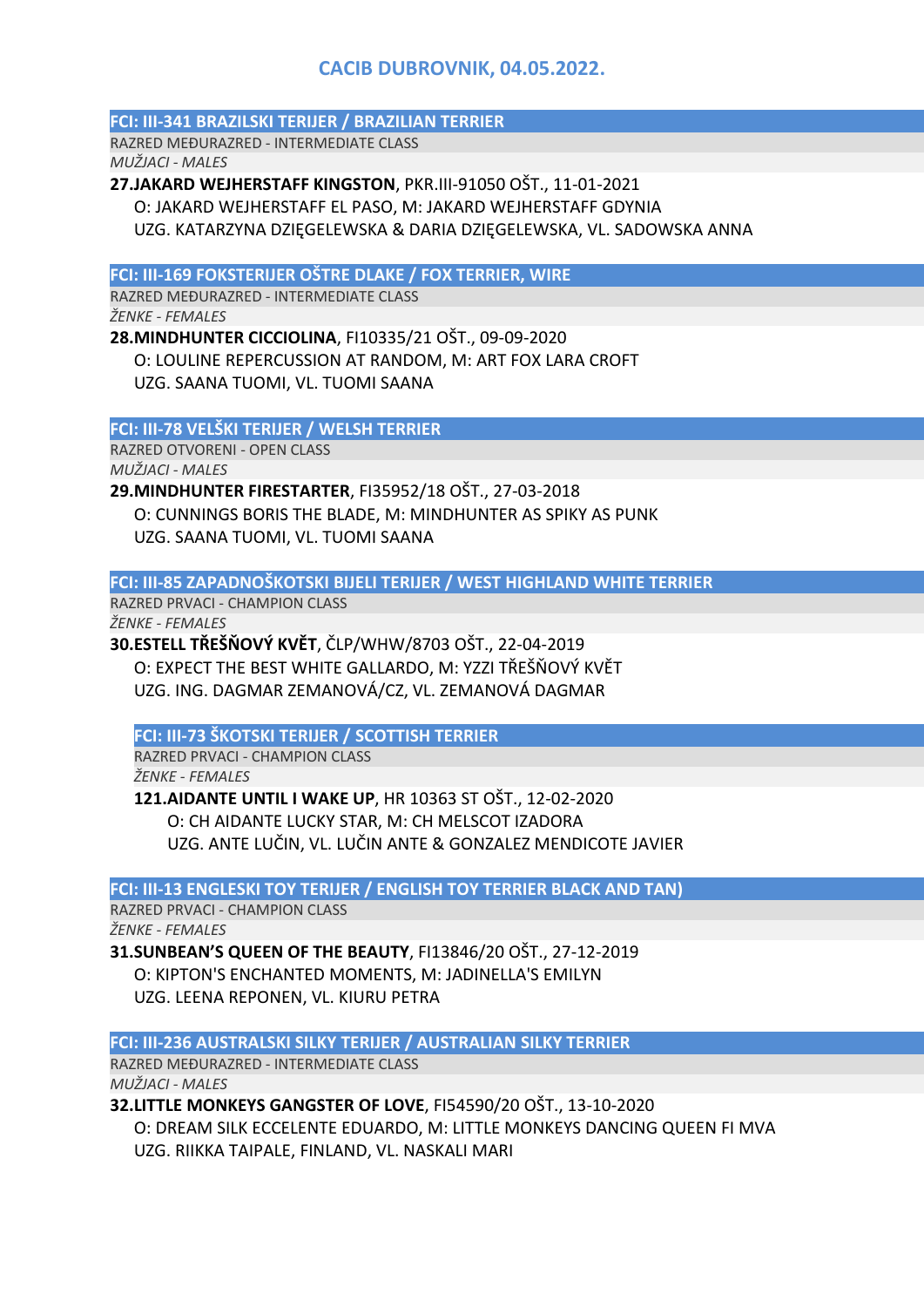RAZRED PRVACI - CHAMPION CLASS *ŽENKE - FEMALES*

**33.LITTLE MONKEYS GLITTER IN THE AIR**, FI54591/20 OŠT., 13-10-2020 O: DREAM SILK ECCELENTE EDUARDO, M: LITTLE MONKEYS DANCING QUEEN UZG. RIIKKA TAIPALE, FINLAND, VL. NASKALI MARI

**FCI: III-86 JORKŠIRSKI TERIJER / YORKSHIRE TERRIER**

RAZRED MLADI - JUNIOR CLASS *MUŽJACI - MALES*

**34.STARS OF HEAVEN BEST OF ZUNTA**, SHSB780495 OŠT., 24-03-2021 O: ZUNTA'S HAIMA HARDWELL, M: ZUNTA'S HAIMA MERCEDES LUX UZG. ZUBERBUHLER LARA VANESSA, VL. ZUBERBÜHLER LARA VANESSA

RAZRED OTVORENI - OPEN CLASS *MUŽJACI - MALES*

**35.ZUNTA'S HAIMA HARDWELL**, CBKC PRB/18/02180 OŠT., 08-12-2018 O: ZUNTA'S HAIMA GREEN VALLEY, M: ZUNTA'S HAIMA KISS N'TELL UZG. IVAN MICHAEL ZUNTA, VL. ZUBERBÜHLER LARA VANESSA

RAZRED OTVORENI - OPEN CLASS

*ŽENKE - FEMALES*

**36.TRIBUTE TO QUEEN'S JAMMY FELLOW**, VDH/CYT03675 OŠT., 27-04-2020 O: CH. SHARMNATAN'S HIGH FLYING ROCKET, M: TRIBUTE TO QUEEN'S FRENCH KISS UZG. MARINA FORTE, VL. NAGL UND FORTE MICHELLE UND MARINA

#### RAZRED PRVACI - CHAMPION CLASS

*ŽENKE - FEMALES*

**37.TRIBUTE TO QUEEN'S INDIGO ROSE**, ÖHZB NR. YT 3045 OŠT., 24-02-2019 O: MULTI CH LAS VEGAS WILD FANTASY, M: MULTI CH TRIBUTE TO QUEEN'S FRENCH KISS UZG. MARINA FORTE, VL. NAGL UND FORTE MICHELLE UND MARINA

**FCI: I-15 GRENENDEL / GROENENDAEL**

RAZRED OTVORENI - OPEN CLASS *ŽENKE - FEMALES*

**38.ALLEGRA VON MACANERA**, VDHDKBS19GR6956 OŠT., 27-05-2019 O: ETERNITY'S KWANDO, M: MACARENA DI TORRE D'ARESE UZG. PFEIL KERSTIN, VL. PFEIL KERSTIN

**FCI: I-44 BOSERON / BEAUCERON**

RAZRED PRVACI - CHAMPION CLASS

*MUŽJACI - MALES*

**39.MURPHY Z HUSOVY TVRZE**, CMKU/BC/5743 OŠT., 04-11-2018 O: FATHO LE COEUR PUR, M: ISABEL Z HUSOVY TVRZE UZG. OTRADOVEC KAREL, VL. ŠAKIĆ LUDMILA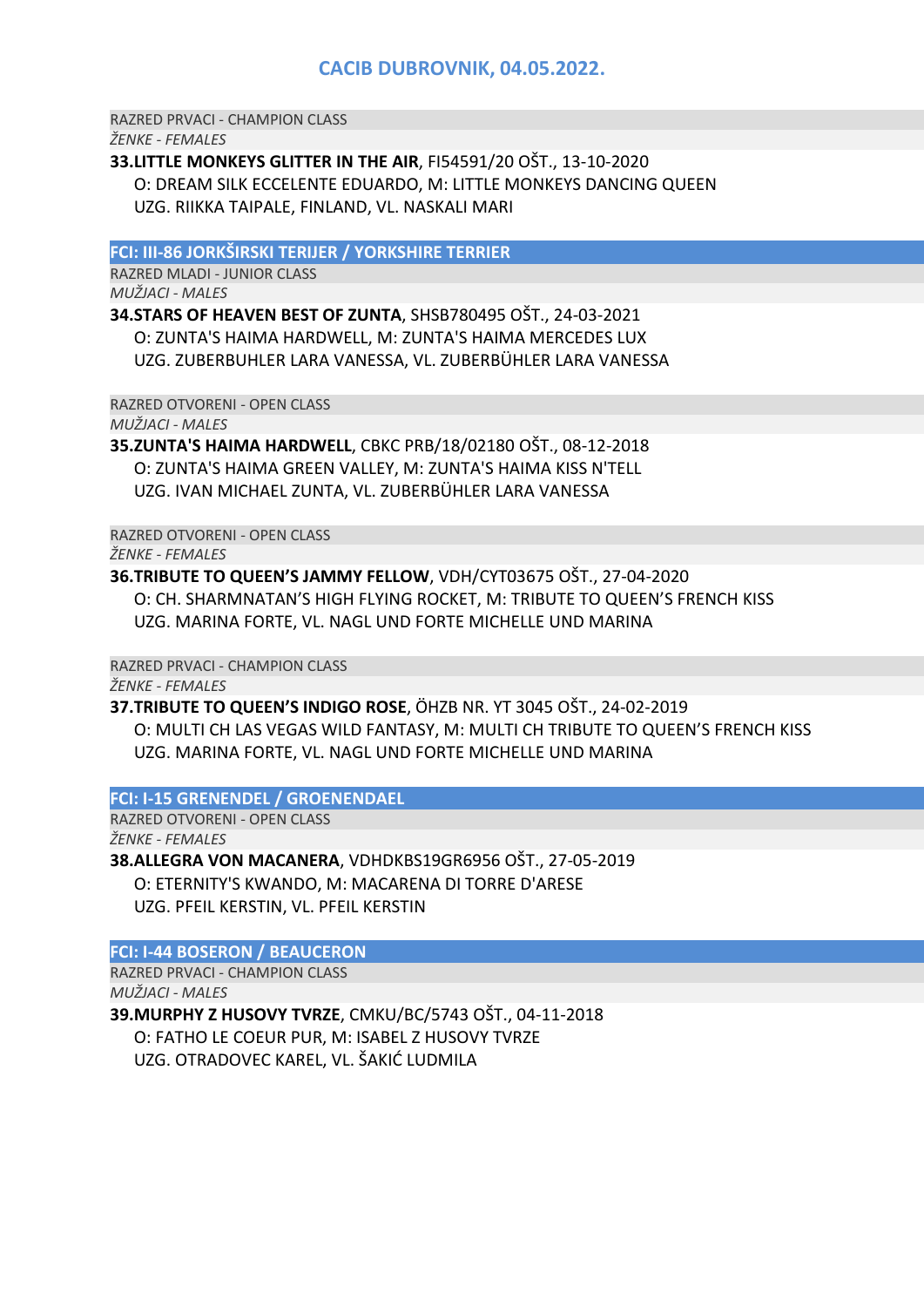**FCI: I-347 ŠVICARSKI BIJELI OVČAR / WHITE SWISS SHEPHERD DOG**

RAZRED MLADI - JUNIOR CLASS

*MUŽJACI - MALES*

**40.FREAKY FEODOR VON DER WEISSEN HEX**, VDH/RWS20/3884 OŠT., 26-11-2020 O: HAY JAY PRINCE VOM NIEHUSER SEE, M: ILVY ICE PRINCESS VON KINGS SILBERTAL UZG. CLAUDIA SCHATZ, VL. WERNER CHRISTIN

RAZRED MEĐURAZRED - INTERMEDIATE CLASS *MUŽJACI - MALES*

**41.ERZKONIG EVANDER VON DER WEISSEN HEXE**, VDHRWS20/3871 OŠT., 21-11-2020 O: IRONCLAD IVANDER VON KING'S SILBERTAL, M: IBANEZ WHITE SHEPARD FAYE UZG. SCHATZ CLAUDIA, VL. WIECZOREK SABINE

RAZRED PRVACI - CHAMPION CLASS *MUŽJACI - MALES*

**42.EYMJI RIDER WHITE WINNER**, LOF 36036 OŠT., 08-08-2020 O: CH.JAYCE OF TREBONS BERGER BLANC, M: O'HANNA DES ECRINS DE SIRIUS UZG. MME JOSSELIN, VL. MARIA ARENA

RAZRED MEĐURAZRED - INTERMEDIATE CLASS *ŽENKE - FEMALES*

**43.JINNI IN A JEWEL VON KING'S SILBERTAL**, VDHRWS20/3858 OŠT., 11-10-2020 O: IRONCLAD IVANDER VON KING'S SILBERTAL, M: GO FOR GOLD VON KING'S SILBERTAL UZG. WIECZOREK SABINE, VL. WIECZOREK SABINE

**FCI: I-332 ČEHOSLOVAČKI VUČJAK / CZECHOSLOVAKIAN WOLFDOG**

RAZRED PRVACI - CHAMPION CLASS *MUŽJACI - MALES*

**44.AMBERWOLFROYALTY VINCENT**, EST-03424/18 OŠT., 14-02-2018 O: ERON LUPUS ARDOR, M: EAST WIND Z MOLU ES UZG. OKSANA HRYHORYEVA, VL. TODI JELENA

RAZRED VETERANI - VETERAN CLASS *MUŽJACI - MALES*

**45.ANUK ATIUS TIRAWA**, VDH 14/116 00778 OŠT., 03-05-2014 O: COLIN GREY DIAMOND, M: MISHU ZLATÁ PALZ UZG. SVENJA GROSSMANN, VL. WERNER CHRISTIN

RAZRED PRVACI - CHAMPION CLASS *ŽENKE - FEMALES*

**46.COSMA ALIONA VON ISEGRIMS ERBEN**, VDH 19/116 01061 OŠT., 10-01-2020 O: CAIR POTOMOK VLKOV, M: DOBRICA VOM DREIBURGENBLICK

UZG. CHRISTIN WERNER, VL. WERNER CHRISTIN

RAZRED RADNI - WORKING CLASS

*ŽENKE - FEMALES*

**47.AVAYA VALENTINA VON ISEGRIMS ERBEN**, VDH 17/116 00905 OŠT., 14-02-2017 O: ESO SPOD ĎUMBIERA, M: DOBRICA VOM DREIBURGENBLICK UZG. CHRISTIN WERNER, VL. WERNER CHRISTIN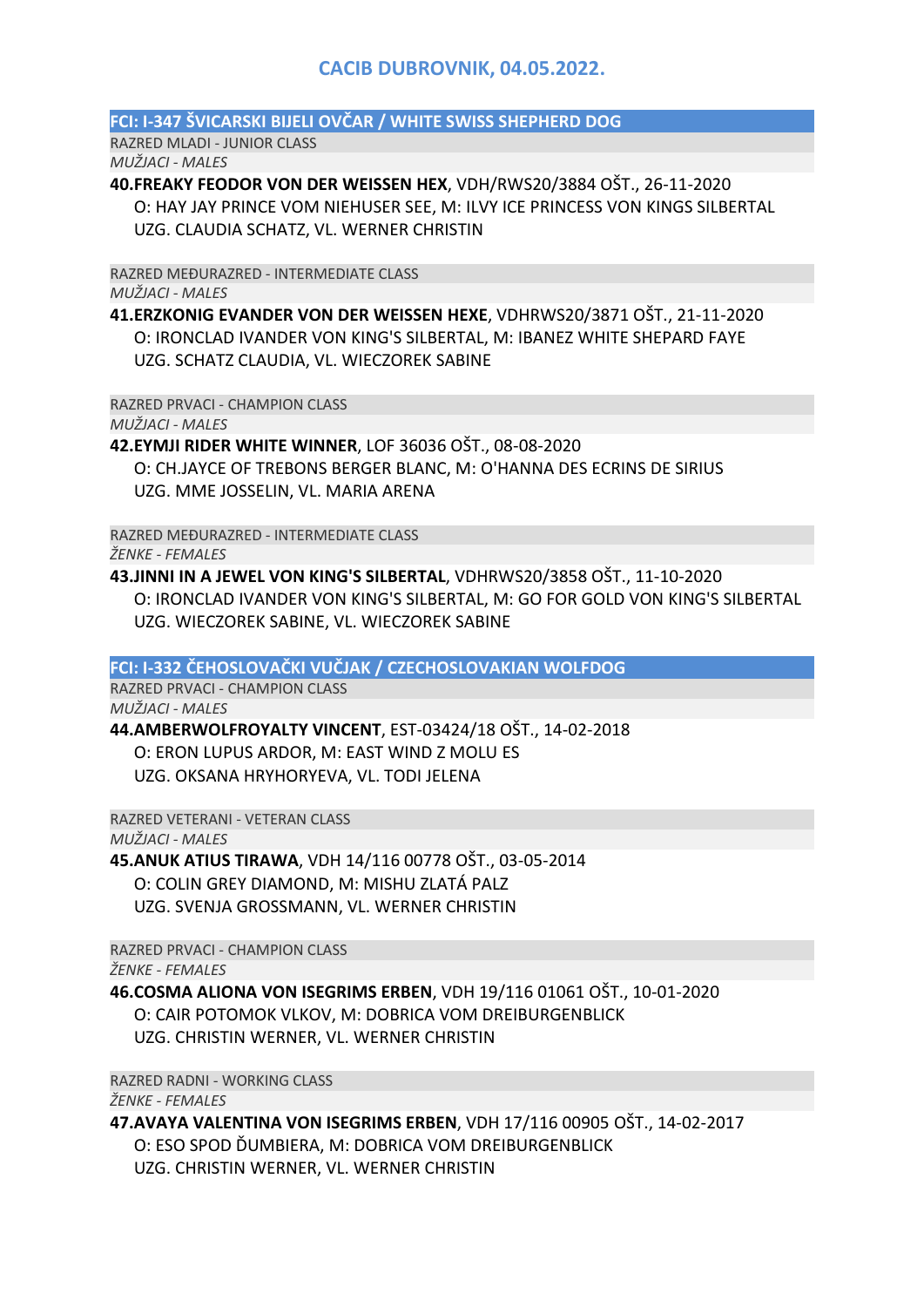#### **FCI: I-313 SCHAPENDOES / DUTCH SCHAPENDOES**

RAZRED PRVACI - CHAMPION CLASS *MUŽJACI - MALES*

**48.JAKSON DE FORLHAND**, LOF1CHAP3025/463 OŠT., 10-02-2014 O: CRACK DE LA HUME DES DOMBES, M: GALYS DE FORLHAND UZG. CHARBONNIER FRANCOISE, VL. LAVERGNE MARTINE

#### **FCI: I-83 ŠIPERKE / SCHIPPERKE**

RAZRED PRVACI - CHAMPION CLASS *ŽENKE - FEMALES*

**49.SLAVJANKA SCARLET O'HARA**, VDHVK201276U OŠT., 13-07-2019 O: CH SLAVJAN BERLUSKONI, M: GRAI VEST VANESA UZG. BAKLUSHIN G.V., VL. KLEIN JANINE

#### **FCI: I-287 AUSTRALSKI GOVEDARSKI PAS / AUSTRALIAN CATTLE DOG**

RAZRED MEĐURAZRED - INTERMEDIATE CLASS *ŽENKE - FEMALES*

**50.WINDWARRIOR'S NORTH STAR**, FI43619/20 OŠT., 19-07-2020 O: DINGO STAR BLUE OCEAN, M: CIRCE SCOLATIUM FOR SOHE LIKE IT HOT UZG. TUULIA HEIKKINEN, FINLAND, VL. NASKALI MARI

#### **FCI: I-342 AUSTRALSKI OVČARSKI PAS / AUSTRALIAN SHEPHERD**

RAZRED MEĐURAZRED - INTERMEDIATE CLASS *MUŽJACI - MALES*

**51.RAINBOW TO HEAVEN DE LA LÉGENDE DE LORELEI**, LOF 1 B.AUS 126019/11144 OŠT., 14-09-2020 O: IMÉO DE LA BRONNMATT, M: ONYX LITTLE JEWELS HOANA YOU'LL NEVER WALK ALONE UZG. BAUER JOANNA, VL. BAUER JOANNA

RAZRED OTVORENI - OPEN CLASS

*MUŽJACI - MALES*

**52.DOCENT KASCARO**, CMKU/AUO/5837/19/21 OŠT., 25-09-2019 O: SENTIKKI RIX ABSOLUTE VALUE, M: FANTASY SHOW PERFECT MAGIC UZG. HANA PURMOVÁ, VL. CHOCHOLATÁ JULIE

RAZRED MLADI - JUNIOR CLASS

*ŽENKE - FEMALES*

**53.CHANCE KASCARO**, CMKU/AUO/7059/20 OŠT., 28-11-2020 O: PHOENIX ELVIKAM, M: ALISSON KASCARO UZG. HANA PURMOVÁ, VL. DŽUBÁKOVÁ ADRIANA

RAZRED MEĐURAZRED - INTERMEDIATE CLASS *ŽENKE - FEMALES*

**54.GALAXY KASCARO**, CMKU/AUO/7034/20 OŠT., 23-11-2020

O: RISINGSTAR'S WHAT LEGENDS ARE MADE OF, M: LULLABY FOLK SONG OF PIEK' SHAWI UZG. HANA PURMOVÁ, VL. CHOCHOLATÁ JULIE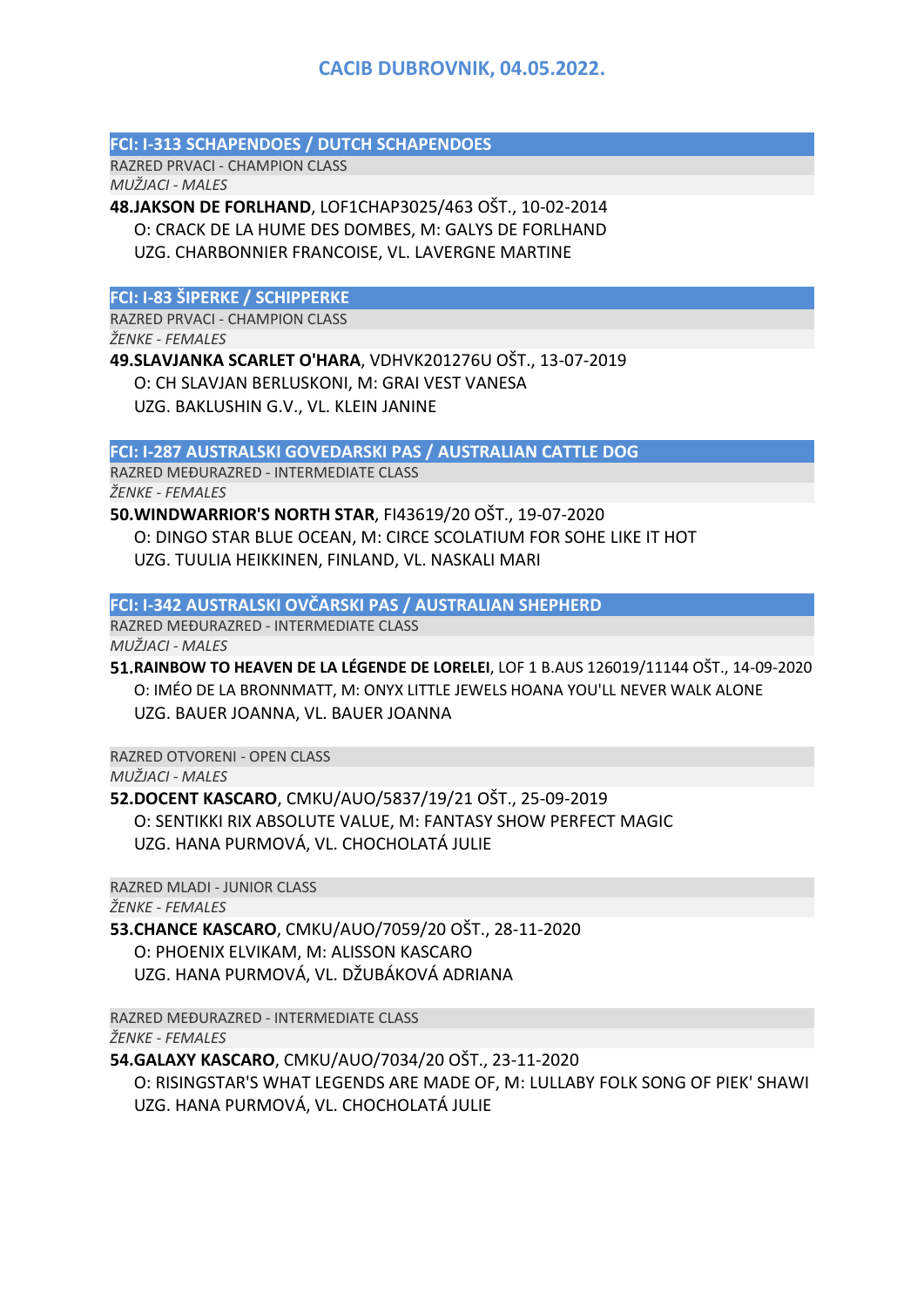**FCI: I-367 MINIJATURNI AMERIČKI OVČAR / MINIATURE AMERICAN SHEPHERD**

RAZRED MLADI - JUNIOR CLASS

*MUŽJACI - MALES*

**55.MORNINGSTARS NOTHIN`S WORRYIN JOHNY ANGEL**, DN67090303 OŠT., 26-05-2021 O: MORNINGSTAR NOTHIN`S WORRYIN ME AT PEACEFUL ACRES, M: MORNINGSTARS MOONLIGHT ON THE MARRAKESH EXPRESS UZG. KAYVONNE PRIMM, VL. OLEKSIAK MARIKA

**FCI: I-297 GRANIČARSKI KOLI / BORDER COLLIE**

RAZRED PRVACI - CHAMPION CLASS *MUŽJACI - MALES*

**56.DEMSSIN CRIKEY**, FI36894/18 OŠT., 20-05-2018 O: BORDERLINE COUNTRY LEONARDO, M: DEMSSIN LITTLE ROSE UZG. EIJA HERNANDEZ, VL. NASKALI MARI

**57.STORY REX UNDERPRESSURE**, ROI19/124111 OŠT., 28-04-2019

O: WINPARA SOUL DRAGON, M: PUKAWIDGEE BUSH ROMANCE UZG. STORY REX BALLARDINI, VL. BALLARDINI NATALE

RAZRED PRVACI - CHAMPION CLASS *ŽENKE - FEMALES*

**58.DEMSSIN LITTLE ROSE**, FI20428/16 OŠT., 14-02-2016

O: DEMSSIN STORMCLOUD, M: DEMSSIN QUESTION SPIN

UZG. EIJA HERNANDEZ, VL. NASKALI MARI

**FCI: I-39 VELŠKI KORGI PEMBROKE / WELSH CORGI PEMBROKE**

RAZRED PRVACI - CHAMPION CLASS

*MUŽJACI - MALES*

**59.DANNY OF ROYAL ANCESTRY**, CMKU/WCP/1769/20/21 OŠT., 20-03-2020 O: DWYNELLA CUSTOM MADE, M: CATTY OD AZALKY Z VELVAR UZG. MARYŠKA JAN, VL. SRBOVÁ ALENA

RAZRED PRVACI - CHAMPION CLASS *ŽENKE - FEMALES*

**60.HELEN VELVARSKÁ FARMA**, CMKU/WCP/1706/19/21 OŠT., 18-07-2019 O: HOOK HANDMADE KINBERGER'S, M: EVE MY DELIGHT UZG. ALENA SRBOVÁ, VL. SRBOVÁ ALENA

**FCI: I-296 ŠKOTSKI OVČAR KRATKE DLAKE / COLLIE SMOOTH**

RAZRED MEĐURAZRED - INTERMEDIATE CLASS *MUŽJACI - MALES*

**61.DIAMONDFOX DE LUXE PLATINIUM**, FI18744/21 OŠT., 03-02-2021 O: ANDANTE DE'LIA TALE, M: DIAMONDFOX AMAZING LOVE UZG. PÄIVI IIVONEN, VL. NASKALI MARI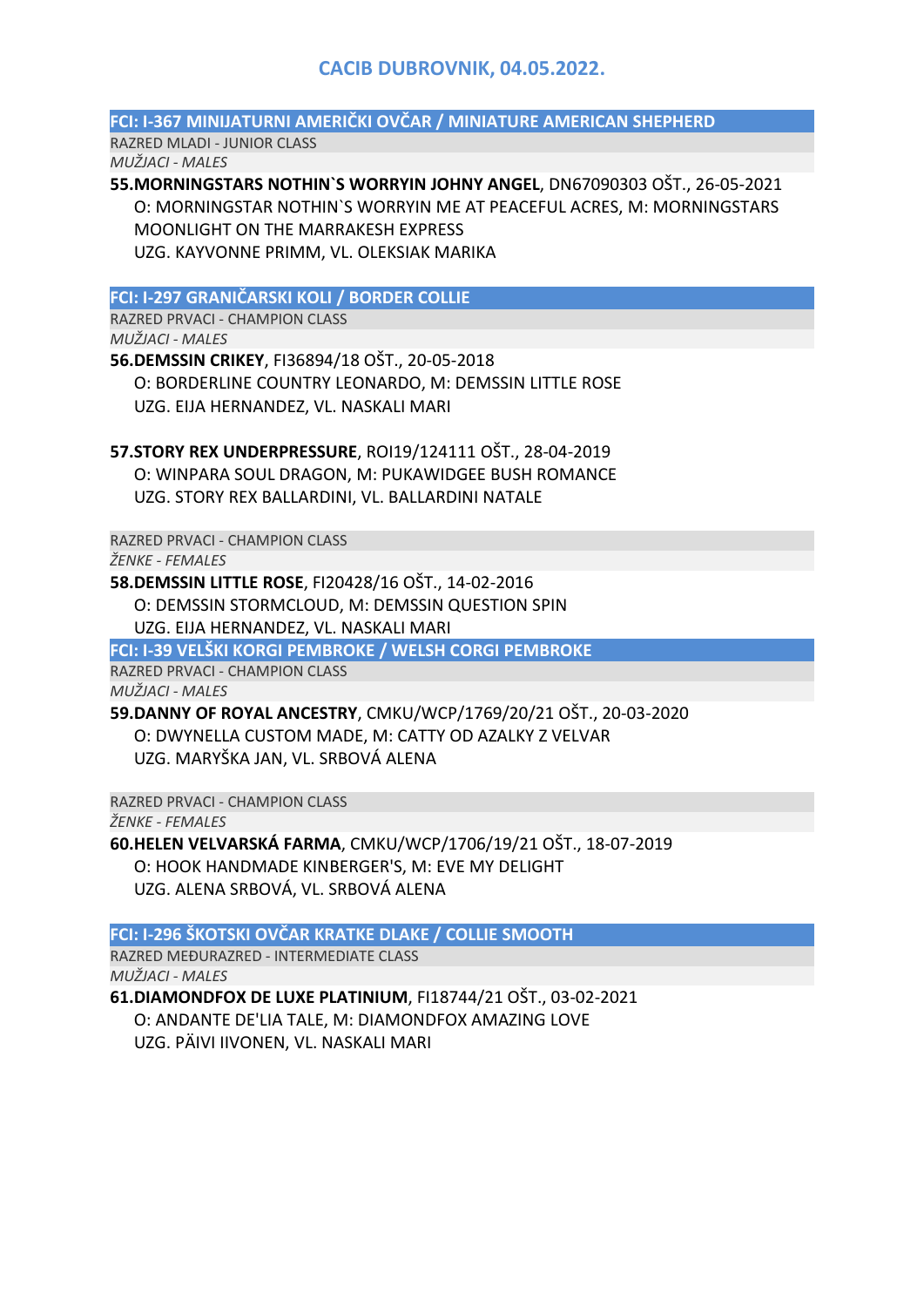

## KRUG / RING



### TINO PEHAR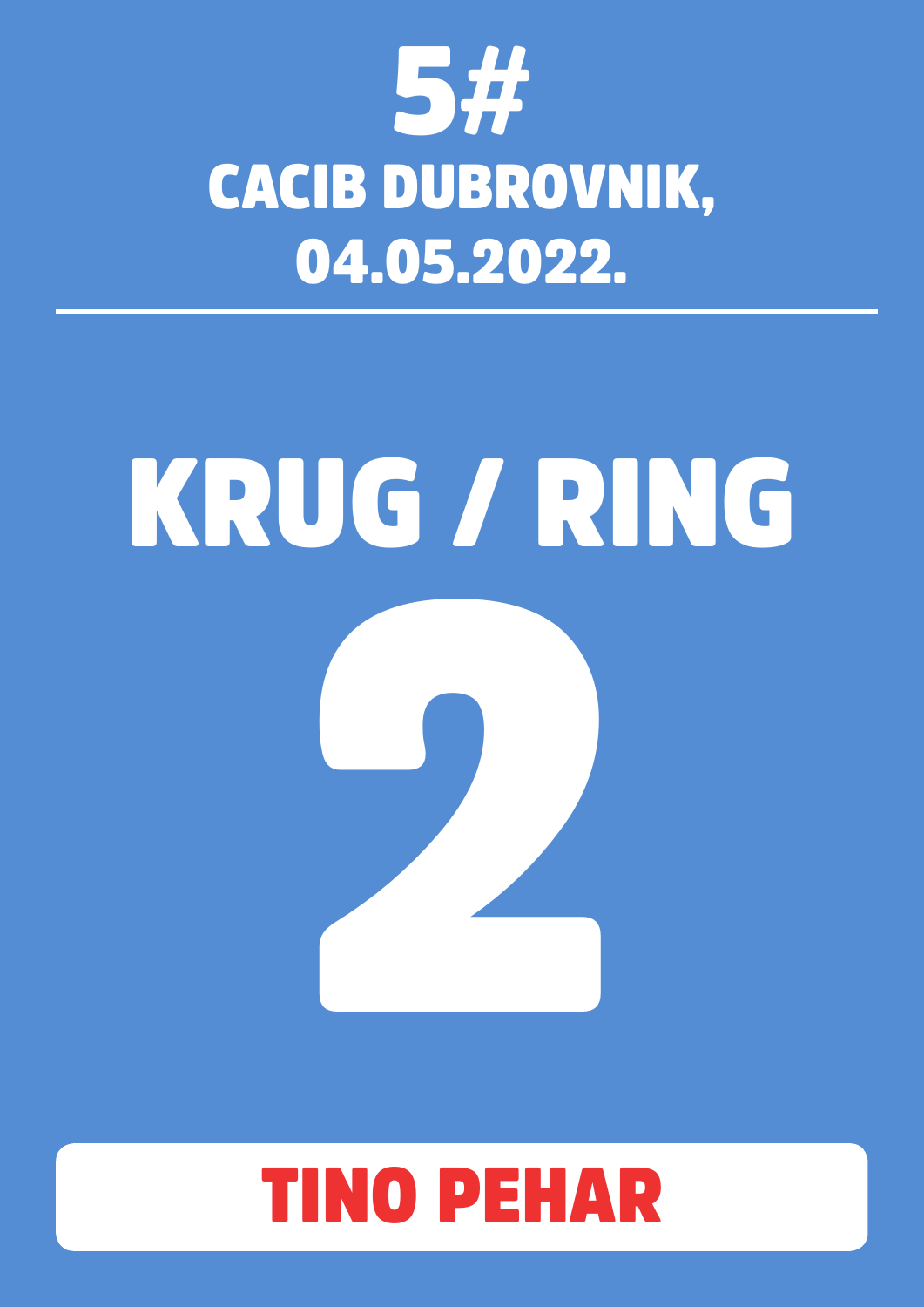#### **FCI: VI-161 BIGL / BEAGLE**

RAZRED RADNI - WORKING CLASS *MUŽJACI - MALES*

**62.POTTER MY PRECIOUS FRIEND DU HÊTRE AU LOUP**, 111596 OŠT., 02-03-2019 O: PUN KOTZKY GANGSTER OF LOVE, M: MISS HEDWIGE THE SNOWY OWL DE LA MEUTE D'ASTÉRION UZG. CANDICE LOUIS, VL. MILLESECK CORALIE

RAZRED MLADI - JUNIOR CLASS *ŽENKE - FEMALES*

#### **63.SON ANGE GARDIEN DE LA MEUTE D'ASTERION**, LOF 125683 OŠT., 17-05-2021 O: MILROC BRING THE ACTION, M: NATZU NEW EDITION DE LA MEUTE D'ASTÉRION UZG. MILLESECK CORALIE, VL. MILLESECK CORALIE

**FCI: VI-153 DALMATINSKI PAS / DALMATIAN**

RAZRED MLADI - JUNIOR CLASS *MUŽJACI - MALES*

**64.SERAPHIN D'ILLOUYOU DU MOULIN DE L'AGE**, LOF37646 OŠT., 24-06-2021 O: PHOEBUS DE L'ILE D'ESME, M: NOISETTE DU MOULIN DE L'AGE UZG. LOUCHART VALERIE, VL. VANDOREN JENNY

#### **66.LACRIMA CHRISTI CHAIRMAN**, HR 12542 OŠT., 01-03-2021

O: O'ZONE SANDMAN, M: LACRIMA CHRISTI CENTRE OF ATTENTION UZG. ANITA RADIC, VL. ROZLACH KAROLINA

RAZRED MEĐURAZRED - INTERMEDIATE CLASS *MUŽJACI - MALES*

**67.ENDGAME DI CÀ GILARDONI**, LO20122318 OŠT., 13-06-2020

O: CHICAGO IZ TERLETSKOY DUBRAVY, M: DARTEMIS VILLA CONTIS ARIZONA

#### **65.DREAM CATCHER IZ TERLETSKOY DUBRAVY**, PKR26194 OŠT., 04-02-2021 O: GWYNMOR HITCH HIKER, M: MELISSA IZ TERLETSKOY DUBRAVY UZG. PETRAKOVA IRINA, VL. ROZLACH KAROLINA

RAZRED PRVACI - CHAMPION CLASS

*MUŽJACI - MALES*

- **68.IR/INT CH ALIOTH MOONLIGHT SURPRISE OF KILGHARRA**, A21066 OŠT., 28-07-2016 O: CAPRILLI'S I HAVE A DREAM, M: EXCLUSIVE SEDUCTION SUNSET DALMATIAN UZG. MICHAEL JETMAR, VL. SMALL E, A & E
- **69.FUCHUR ARMINIUS VOM HAUSE FIEDANU**, VDHDZGD788/16 OŠT., 06-11-2016 O: CH. COLOURS OF MY LIFE OD HETTYNKY, M: CH. BASIMA VOM HAUSE FIEDANU UZG. FIEDLER ANNE, VL. DRECHSLER ANJA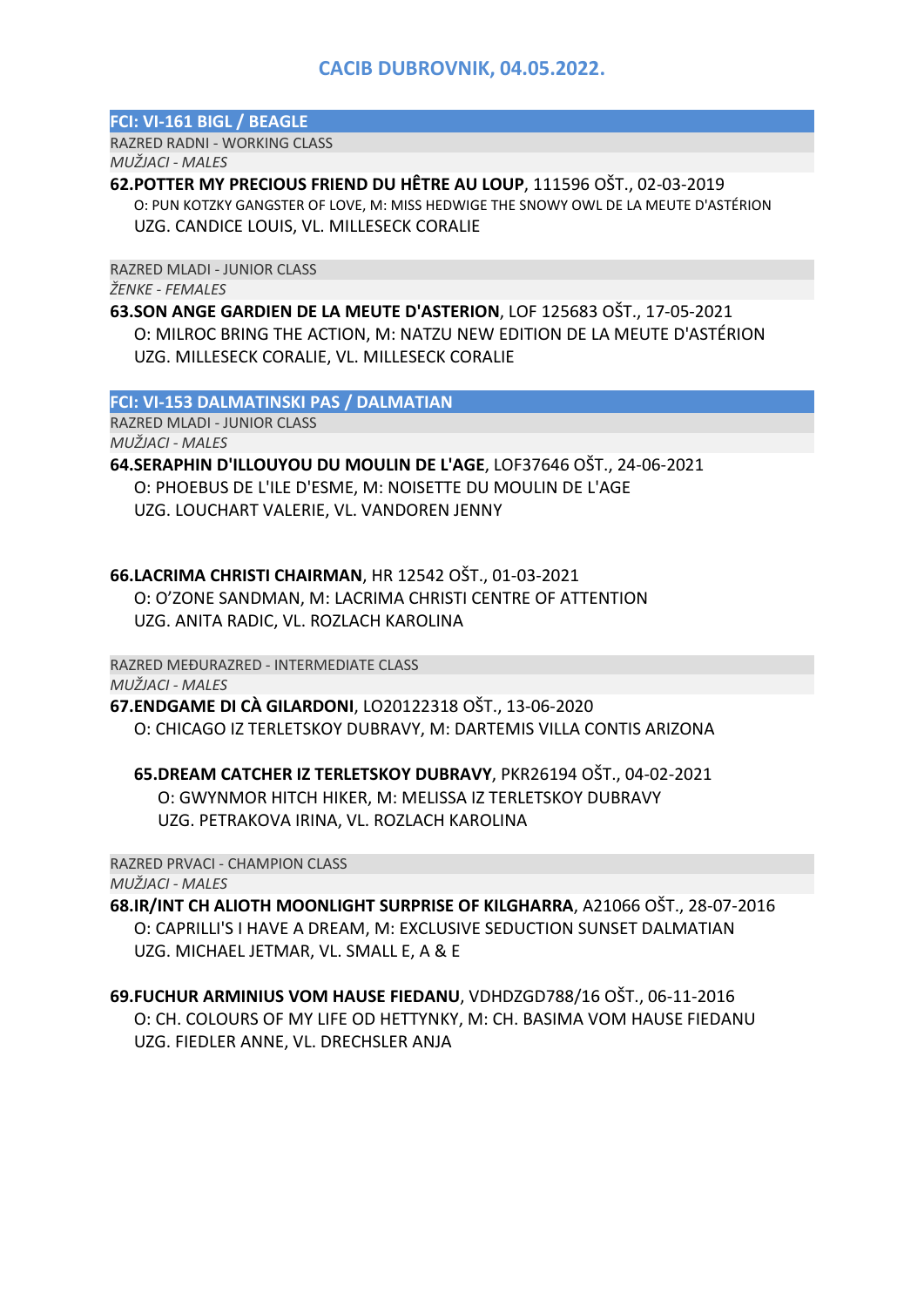RAZRED NAJMLAĐI - PUPPY CLASS *ŽENKE - FEMALES*

**70.MADAME THUSNELDA VOM HAUSE FIEDANU**, VDHDZGD2453/2021 OŠT., 20-10-2021 O: CH. BEST OF BREED TROMPINO, M: FEE AMILIA VOM HAUSE FIEDANU UZG. FIEDLER ANNE, VL. DRECHSLER ANJA

#### **71.JE T'AIME DI CÀ GILARDONI**, 21217898 OŠT., 13-09-2021

O: CHICAGO IZ TERLETSKOY DUBRAVY, M: CUORE RIBELLE DI CÀ GILARDONI UZG. MATTIA GILARDONI, VL. GILARDONI MATTIA

RAZRED MEĐURAZRED - INTERMEDIATE CLASS *ŽENKE - FEMALES*

**72.LACRIMA CHRISTI COCKTA**, VI-25236 OŠT., 21-09-2020 O: O'ZONE SANDMAN, M: UNIVERSE IZ TERLETSKOY DUBRAVY UZG. ANITA RADIC, VL. ROZLACH KAROLINA

**FCI: VI-146 RODEZIJSKI RIĐBEK / RHODESIAN RIDGEBACK**

RAZRED MLADI - JUNIOR CLASS *MUŽJACI - MALES*

**73.CASPER BRAVE HEART KENTANI**, SPKP 2694 OŠT., 11-07-2021 O: MAX Z TIKOVICKÉHO VRŠKU, M: ASHLEY QUEEN OF KENTANI UZG. IVANA JAKABOVICOVA, MARIE GABRIELOVA, VL. JAKABOVICOVA IVANA

RAZRED OTVORENI - OPEN CLASS *MUŽJACI - MALES*

**74.ALTAIT THE HOPEFUL STAR**, MET. RHOD.R.279/20 OŠT., 02-10-2019 O: MAWANDA MOON BROSS ZION, M: CAMISHA ARTE CASSARI UZG. FÜLÖP ORSOLYA KITTI, VL. BAKO KRISZTINA

**75.JAIKO OF MUTARAZI FALLS**, LOF6RHORID4307/594 OŠT., 01-11-2014

O: ELANGENI LION OUT OF AFRICA, M: IPSYANA UZG. LECROCQ HÉLÈNE, VL. FASOLA YASMINA LUDOVIC

RAZRED PRVACI - CHAMPION CLASS *MUŽJACI - MALES*

**76.EREBOS ARTE CASSARI**, SPKP2332 OŠT., 27-01-2019 O: KANGELAN´S SADIKI BY RED, M: BELL´S-JOY ARTE CASSARI UZG. LIKIEROVA ZUZANA, VL. VRŠANSKA OHRABLOVA KARIN

**77.SABAKU INUS GLORIOUS MAKOA OF GEORGE**, SHSB 769062 OŠT., 31-05-2019 O: NDOKI GENTLE GEORGE, M: SABAKU INUS NESSA OF MEUS MILO UZG. PERNILLA HALLSTRÖM, VL. BOSSARD MICHAEL & PETRA

**78.MAWANDA MOON BROSS ZION**, MET.RHOD.R. 7/16 OŠT., 23-05-2016 O: MKANQAWI AKIIKI ALVIN, M: BULAWAYO BAOBAB FANA UZG. KOBZOS GÁBOR, VL. ORCZI VIRÁG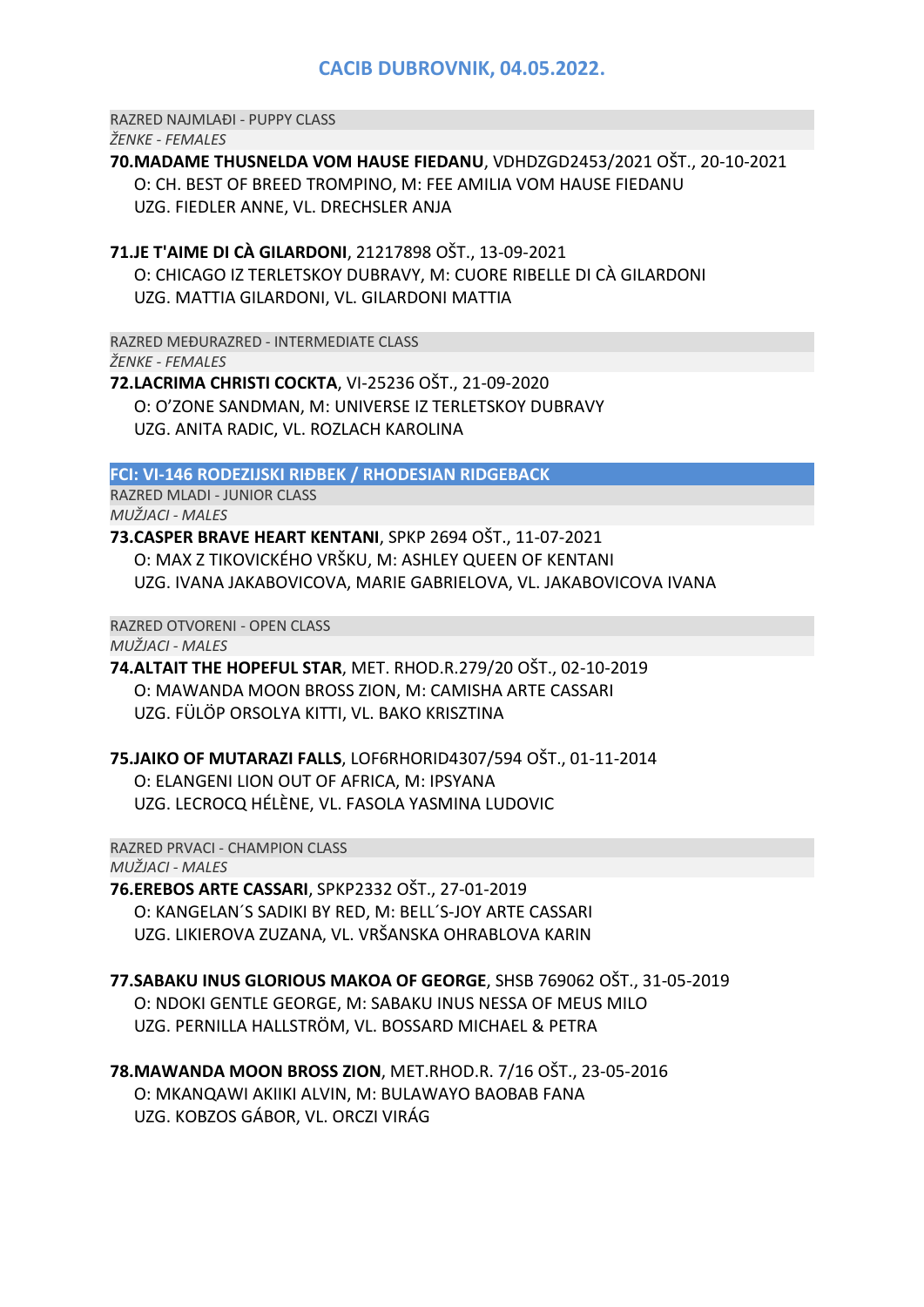RAZRED MLADI - JUNIOR CLASS *ŽENKE - FEMALES*

**79.AVE CAESAR SUPER TROUPER LOVA STAR**, SE19729/2021 OŠT., 21-02-2021 O: AVE CAESAR GREAT GALAXY, M: ELANGENI FRIENDS IN HI PLACES UZG. ELENA JOHANSSON, VL. BOSSARD MICHAEL & PETRA

**80.FA LAANI FRITZI V MBWA MEMA SILVERMOUNTAIN**, VDH 21/109 16380 OŠT., 19-05-2021 O: MACUMAZAHN QUANDOYAS TOP GUN, M: BABUU NALANI MBWA MEMA OF SILVERMOUNTAIN UZG. BRITTA RIEK, VL. RIEK BRITTA

RAZRED MEĐURAZRED - INTERMEDIATE CLASS *ŽENKE - FEMALES*

**81.INCREDIBLE ART ELDER FLOWER**, MET.RHOD.R.359/H/21 OŠT., 09-09-2020 O: RR'SHUFFLING MOTION SHALYAPIN, M: SAN VERA ANASTEISHA UZG. ARINA TARASOVA, VL. ORCZI VIRÁG

RAZRED OTVORENI - OPEN CLASS *ŽENKE - FEMALES*

**82.THE KING OF SAVANNAH POPPY POMFRESH**, LOF6329 OŠT., 27-04-2019 O: LEO DU ROYAUME DE L'ESPINA, M: MASAI MARA DES PORTES DE LA MORIA UZG. FASOLA LUDOVIC, VL. FASOLA YASMINA LUDOVIC

**83.BEATRIS THE BRAVE KENTANI**, SPKP2481 OŠT., 19-01-2020 O: ADDY JONAS NYAMBE, M: FOLLOW MY HEART BY LUANDA UZG. GABRIELOVA MARIE, VL. ASTALOSOVA LENKA

RAZRED PRVACI - CHAMPION CLASS *ŽENKE - FEMALES*

**84.MASAI MARA DES PORTES DE LA MORIA**, LOF6RHORID5216/0 OŠT., 19-12-2016 O: EKURHULENI DES SABLES DU NORD, M: JUNGLE RIDGE GINZA UZG. ISENBAUM ANNA, VL. FASOLA YASMINA LUDOVIC

**85.ASHLEY THE QUEEN OF KENTANI**, SPKP2274 OŠT., 02-06-2018

O: MAANHAAR PRIMO - CREATUS FATEFUL BENJAMIN, M: FOLLOW MY HEART BY LUANDA UZG. GABRIELOVA MARIE, VL. GABRIELOVA MARIE

**FCI: II-143 DOBERMAN / DOBERMANN** RAZRED MEĐURAZRED - INTERMEDIATE CLASS *ŽENKE - FEMALES*

**86.PANTHERA DI ALTOBELLO**, JR 720369 OŠT., 08-08-2020 O: DESTINY'S PHOENIX NADAL, M: MAGDALENA NERA DI ALTOBELLO UZG. DEJAN MALBAŠA ALTOBELLO, VL. BUGARIN LJUBISA

#### **FCI: II-147 ROTVAJLER / ROTTWEILER**

RAZRED MLADI - JUNIOR CLASS

*ŽENKE - FEMALES*

**87.ETERNITY LOVE TITANIUM ROTT**, HR18608RW OŠT., 30-12-2020

O: MOSQUITO VOM QUERCUS WALD, M: ELECTRA VOM TONIS BERGEN UZG. SARA ALUJEVIĆ NOVOSELIĆ, VL. ALUJEVIĆ SARA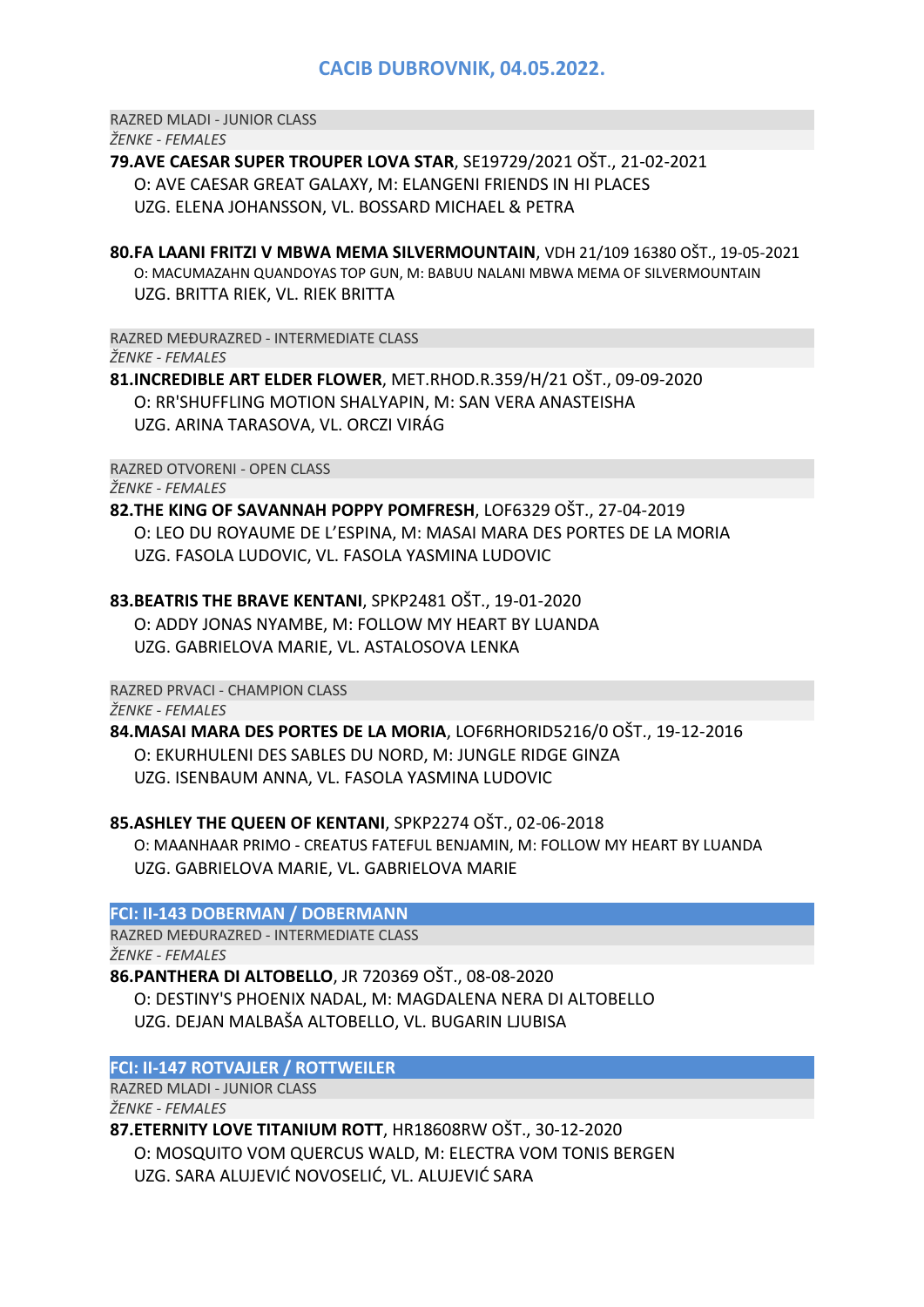#### **FCI: II-149 BULDOG / ENGLISH BULLDOG**

RAZRED PRVACI - CHAMPION CLASS

*MUŽJACI - MALES*

**88.UNBREAK BULL QUPIDON DIT SNOW**, LOSH1265832 OŠT., 25-08-2017 O: CH.BULLTATA LUCKY, M: CH.VOX POPULI MODUS VIVENDI UZG. GALERE FRANCOISE, VL. HEMMERYCKX JULIE

RAZRED MEĐURAZRED - INTERMEDIATE CLASS *ŽENKE - FEMALES*

#### **89.BUBULLD'OR RHO LE PETIT FLOCON-DE-NEIGE**, 35469/8040 OŠT., 12-10-2020 O: WILL BE BULLS UBER SEXY BULLY, M: RUBIS SMOOTH DIAMONT UZG. PAUX SEBASTIEN, VL. MILLESECK CORALIE

RAZRED PRVACI - CHAMPION CLASS *ŽENKE - FEMALES*

**90.MARLENKA KVÍTKO Z ČERTOVA**, CMKU/AB/7129/17 OŠT., 13-02-2017 O: STYLE BULLET IZAK, M: BUGATKA RENDOG UZG. IVANA LIŠKOVÁ, VL. SRBOVÁ ALENA

**FCI: II-225 BRAZILSKA FILA / FILA BRASILEIRO**

RAZRED OTVORENI - OPEN CLASS *MUŽJACI - MALES*

**91.MERCATOR DI COLLE MANZÚ**, ÖHZB FIBR 273 OŠT., 15-08-2019 O: HATAN DO BR TABAYARA, M: ELLY DI COLLE MANZÚ UZG. GIULIA MANZONI, VL. OELGARTE CLAUDIA

RAZRED VETERANI - VETERAN CLASS *ŽENKE - FEMALES*

**92.ALFIA NINYA ÓRE**, ÖHZB FIBR 267 OŠT., 30-05-2013 O: ARSON SKUHROVSKY HRADEK, M: KIBURI BIRENGO UZG. EVA HANDLOVA, VL. EBERL JOHANNES

**FCI: II-343 CANE CORSO / ITALIAN CORSO DOG**

RAZRED MEĐURAZRED - INTERMEDIATE CLASS *MUŽJACI - MALES*

**93.DARK DELLA COLLINA DEL CORSO**, ROI 21/8148 OŠT., 03-11-2020 O: AGOSTINO, M: PERLA DELLA COLLINA DEL CORSO UZG. ALFONSO VENTOLA, VL. KOLÁČEK RADOVAN

RAZRED PRVACI - CHAMPION CLASS

*MUŽJACI - MALES*

**94.BRANKO IVONI IMPERIAL**, CMKU/CC/4157/-18/17 OŠT., 27-04-2017 O: DJANGO UNCHAINED SANGUE MAGNIFICA, M: CHERA CORSO DI BELLEZZA UZG. IVAN ILCHEV, VL. KOLÁČEK RADOVAN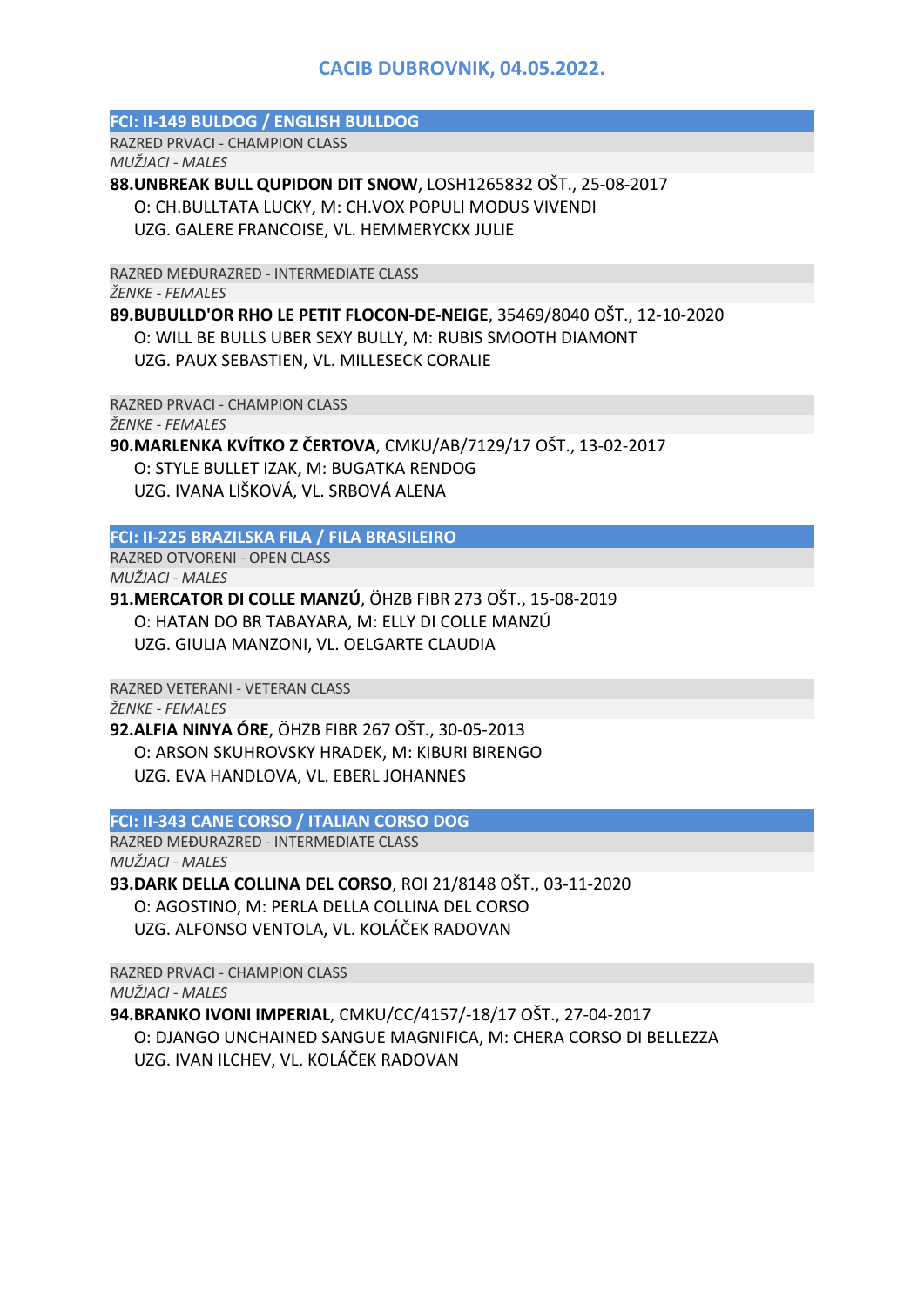RAZRED OTVORENI - OPEN CLASS *ŽENKE - FEMALES* **95.LAYLA**, CMKU/CC/4703/-20/18/21 OŠT., 23-11-2018 O: BOSTON, M: TELLY UZG. ROSARIO PEREZ, VL. KOLÁČEK RADOVAN

#### **FCI: II-309 SHAR PEI / SHAR PEI**

RAZRED MLADI - JUNIOR CLASS *ŽENKE - FEMALES*

**96.IRDENS GOLD PUMA**, FI16214/22 OŠT., 29-06-2021 O: IRDENS GOLD GEPARD, M: IRDENS GOLD UVA GRAPE UZG. IRINA ZOLINA, VL. NASKALI MARI

#### **FCI: II-157 BULMASTIF / BULLMASTIFF**

RAZRED MLADI - JUNIOR CLASS

*MUŽJACI - MALES*

**97.I BRAVI RAGAZZI HERE'S THE BEEF**, HR10718BM OŠT., 19-04-2021 O: I BRAVI RAGAZZI YANKE DOODLE DANDY, M: I BRAVI RAGAZZI SPARTA UZG. NADIA FURLON , I BRAVI RAGAZZI, ITALIJA, VL. ZUVELA GRIZUN VJENCESLAB

**FCI: II-235 NJEMAČKA DOGA, CRNA / GREAT DANE, BLACK**

RAZRED MLADI - JUNIOR CLASS

*ŽENKE - FEMALES*

**98.QUICKER DEL BORGO DEL CACCHIONE**, LOI2171065 OŠT., 14-12-2020 O: NEVILLE DEL BOSCO CEDUO, M: DAISY DE ESTHERLUNA

UZG. ANTONELLA SANTONOCITO, VL. SANTONOCITO ANTONELLA

**FCI: II-235 NJEMAČKA DOGA, HARLEKIN / GREAT DANE, HARLEQUIN**

RAZRED MEĐURAZRED - INTERMEDIATE CLASS

*ŽENKE - FEMALES*

**99.RAYLEE DU PHARE DUNKERQUOIS**, LOF83522 OŠT., 20-08-2020 O: LUCIANO D'OCHRETOLIEVALTT, M: NUIZAYA DES COROLLES D'IBIS UZG. LUDOVIC DESWARTE LUDOVIC, VL. DESWARTE LUDOVIC

RAZRED OTVORENI - OPEN CLASS

*ŽENKE - FEMALES*

**100.PURITY DEL BORGO DEL CACCHIONE**, ROILO2015770 OŠT., 06-11-2019 O: RAF, M: DAISY DE ESTHERLUNA

UZG. ANTONELLA SANTONOCITO, VL. SANTONOCITO ANTONELLA

**FCI: II-235 NJEMAČKA DOGA, PLAVA / GREAT DANE, BLUE**

RAZRED MEĐURAZRED - INTERMEDIATE CLASS *ŽENKE - FEMALES*

**101.BEST JOY TI AMO AZZURRO FIORE**, RKF5984216 OŠT., 15-11-2020 O: VITYAZ HRABRY VOIN, M: VIOLA AZZURO FIORE IZ MIRA MOIH GREZ UZG. BAKLANOVA IRINA, VL. GRAZIELLA GOUERY SEVERI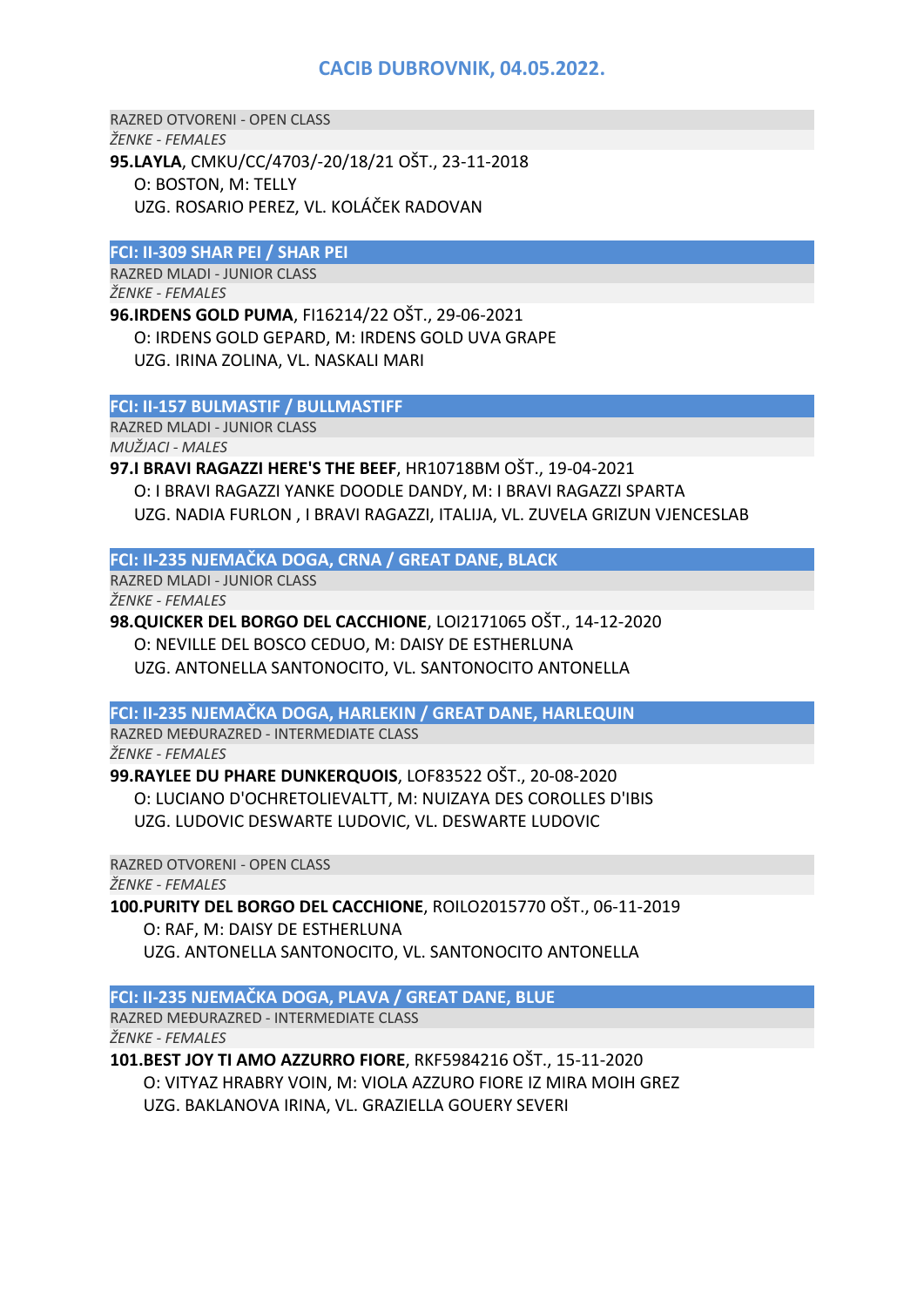#### **FCI: II-230 TIBETSKI MASTIF / TIBETAN MASTIFF**

RAZRED PRVACI - CHAMPION CLASS

*MUŽJACI - MALES*

#### **102.DEXTER MAGNOS DI-ZONG**, HR 10152 TM OŠT., 18-12-2018 O: YARAMANI DON, M: AXA

UZG. ČOLIG DALIBOR I MARTINA, VL. ŠKRABIĆ IVAN

RAZRED MEĐURAZRED - INTERMEDIATE CLASS *ŽENKE - FEMALES*

#### **103.CHANELL II VALHALLA PRIDE**, HR 10168 TM OŠT., 11-01-2021

O: IRTYSH KODŻAN, M: VIKTORJA FROM ARBENIKA UZG. PATRYCJA MARLEWSKA, VL. ŠKRABIĆ IVAN

**FCI: II-355 TORNJAK / TORNJAK**

RAZRED PRVACI - CHAMPION CLASS

*ŽENKE - FEMALES*

#### **104.SKY DALMATINSKI VRISAK**, HR 11879TOR OŠT., 08-11-2019

O: LANGE, M: LUMA DALMATINSKI VRISAK

UZG. ROBERT FILIPOVIĆ, VL. FILIPOVIĆ ROBERT

**FCI: II-145 LEONBERGER / LEONBERGER**

RAZRED OTVORENI - OPEN CLASS

*MUŽJACI - MALES*

#### **105.CASPER BUDDY MEMORY OF GINA**, ČLP/L/6219 OŠT., 04-01-2020 O: HENRY OD BRDSKÉ STUDÁNKY, M: ANGEL AMADEA MEMORY OF GINA

UZG. VERONIKA JURDOVÁ VRCHOTOVÁ, VL. KULHÁNKOVA PETRA

#### **106.JUVEN JAY JEDI DOBRYI LEONID**, ROI20180926 OŠT., 05-05-2020 O: AMICUS OPTIMUS DRUSUS, M: SHE VENUS IZ GALKINA GNEZDA

UZG. EFIMOVA I.E., VL. BARBERIO PAOLO

#### RAZRED PRVACI - CHAMPION CLASS

*MUŽJACI - MALES*

#### **107.ELVIS OD BEZDYNKY**, CMKU/L/5646/16 OŠT., 05-03-2017 O: VIGOS VOM KANIBERG, M: CELSEA OD BEZDYNKY UZG. PIMEK LUDVÍK, VL. ZEMAN JOSEF

#### **108.DUKE DRAKE NAJI LEONIS MERZARI**, ROI1751498 OŠT., 15-01-2017

O: NAILL MERZARI OF THE BERNESE GARDEN , M: BEA VOM LOEWENHAUS UZG. LEONIS MERZARI, VL. BARBERIO PAOLO

**FCI: II-50 NEWFOUNDLANDER / NEWFOUNDLAND**

RAZRED OTVORENI - OPEN CLASS *MUŽJACI - MALES*

#### **109.JONAS TEN LITTLE NIGRES**, HR 10586 NF OŠT., 11-05-2017 O: KING OF HELLULAND ORIENT EXPRESS, M: CHIVAS TEN LITTLE NIGRES UZG. DUK PAVELIĆ LJILJANA F.C.I. 2740, VL. LEONI LUCIJANA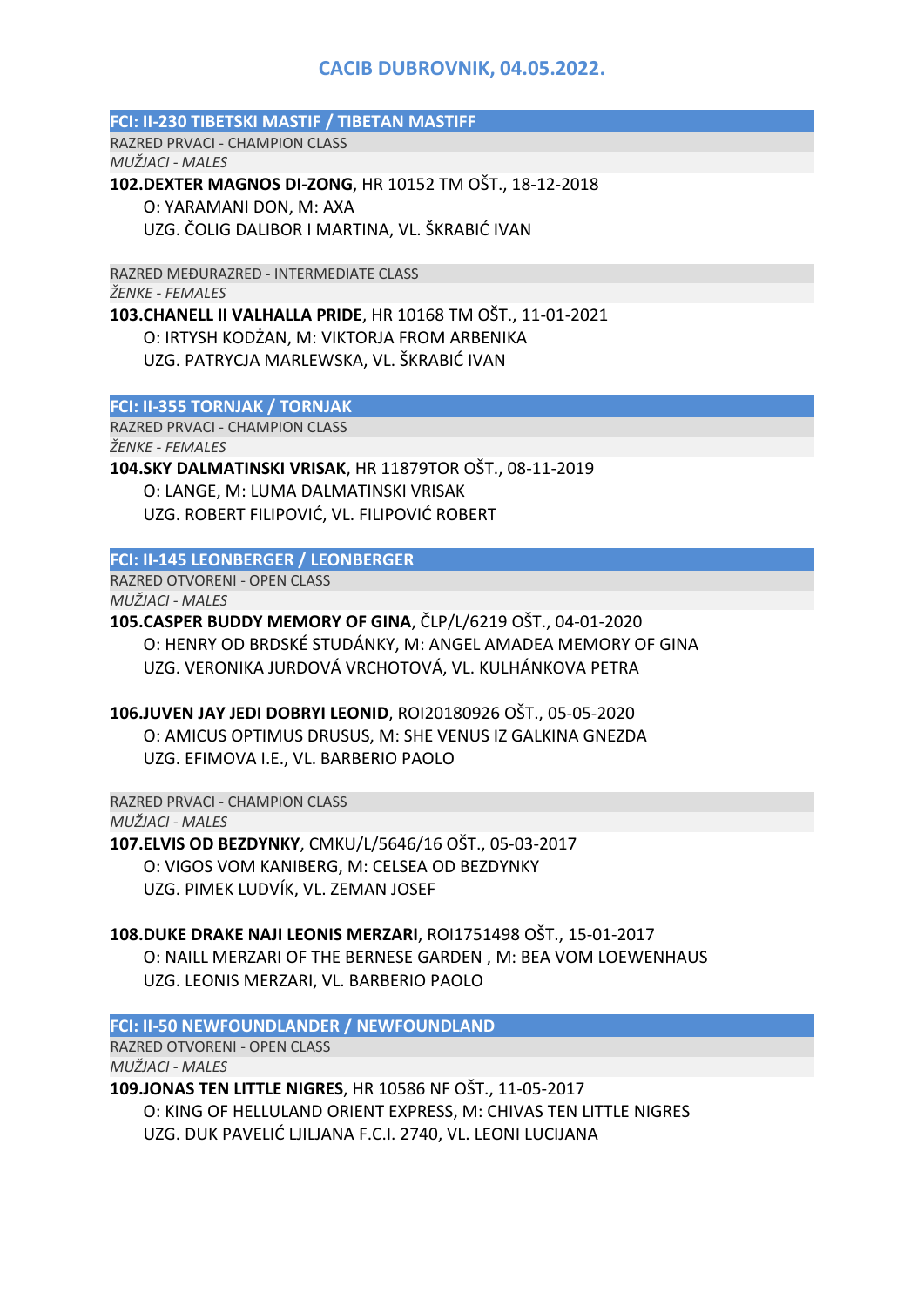**FCI: II-327 CRNI RUSKI TERIJER / RUSSIAN BLACK TERRIER**

RAZRED MEĐURAZRED - INTERMEDIATE CLASS *ŽENKE - FEMALES*

**110.CHERNYI ZHEMCHUG TAIR ZHEMCHUZHINA U MORYA**, CMKU/CET/1602 OŠT., 03-09-2020 O: BLEK ROSSI URAN, M: ELLI LESNAYA NIMFA S NADEZHDINOI POLJANY

UZG. GORYACHEVA I.F., VL. MALINSKA JANA

**FCI: II-45 BERNSKI PLANINSKI PAS / BERNESE MOUNTAIN DOG**

RAZRED OTVORENI - OPEN CLASS

*MUŽJACI - MALES*

**111.YORICK Z LABSKÉHO ZÁTIŠÍ**, CMKU/BSP/14283/20 OŠT., 10-07-2020 O: ROVER RIOMADEA GRANDE, M: PHOEBE Z LABSKÉHO ZÁTIŠÍ UZG. LENKA MAŠKOVÁ, VL. MOTALOVA JANA

RAZRED OTVORENI - OPEN CLASS

*ŽENKE - FEMALES*

#### **112.CARRAIGBERN LOVELY LADY**, A42117 OŠT., 25-12-2017

O: GB CH MEADOWPARK HIGH CLASS, M: IR CH WERLWIND'S CELTIC DREAM FOR CARRAIGBERN UZG. CINDY SWITZLER, VL. HUGHES VALERIE

**FCI: II-185 PATULJASTI PINČ / MINIATURE PINSCHER**

RAZRED OTVORENI - OPEN CLASS

*MUŽJACI - MALES*

**113.ALMINORIS RONALDO CRISTIANO**, OHZBZPI2997 OŠT., 12-03-2020

O: ASTALANTE WIND OF CHANCE, M: ALMINORIS DIVA DILAILA

UZG. NAIAKSHINA ELENA, VL. KOCH NICOLE

**FCI: II-181 ŠNAUCER VELIKI CRNI / SCHNAUZER, GIANT, BLACK**

RAZRED OTVORENI - OPEN CLASS

*ŽENKE - FEMALES*

**114.TEMIDA DYAS POLAND (FCI)**, PKR.II-137695 OŠT., 23-03-2019

O: GENTLY BORN SHAKESPEARE, M: INSPIRATION DYAS POLAND (FCI)

UZG. ANDRZEJ GRABAŁOWSKI, VL. BUCHTA DARIUSZ

**FCI: II-182 ŠNAUCER PAPAR-SOL / SCHNAUZER, PEPPER AND SALT**

RAZRED OTVORENI - OPEN CLASS

*MUŽJACI - MALES*

**115.SNOOPY SALTUS ZE ZAHRABSKE**, HR 10918 SS OŠT., 15-02-2020 O: NATHAN SALTUS ZE ZAHRABSKE, M: ISIS SALTUS ZE ZAHRABSKE UZG. SKOK DAMIR & MONIKA, VL. STRAŽIČIĆ MIRKO

**FCI: II-182 ŠNAUCER CRNI / SCHNAUZER, BLACK**

RAZRED OTVORENI - OPEN CLASS *MUŽJACI - MALES*

**116.DOLMA'S LING BILLY IDOL**, NO55331/16 OŠT., 30-11-2016 O: NATURAL TALENT OD DALAJSKÉHO POTOKA, M: DOLMA LING'S ULVA UZG. VIDAR ANDERSSEN, VL. FAVARO SABINA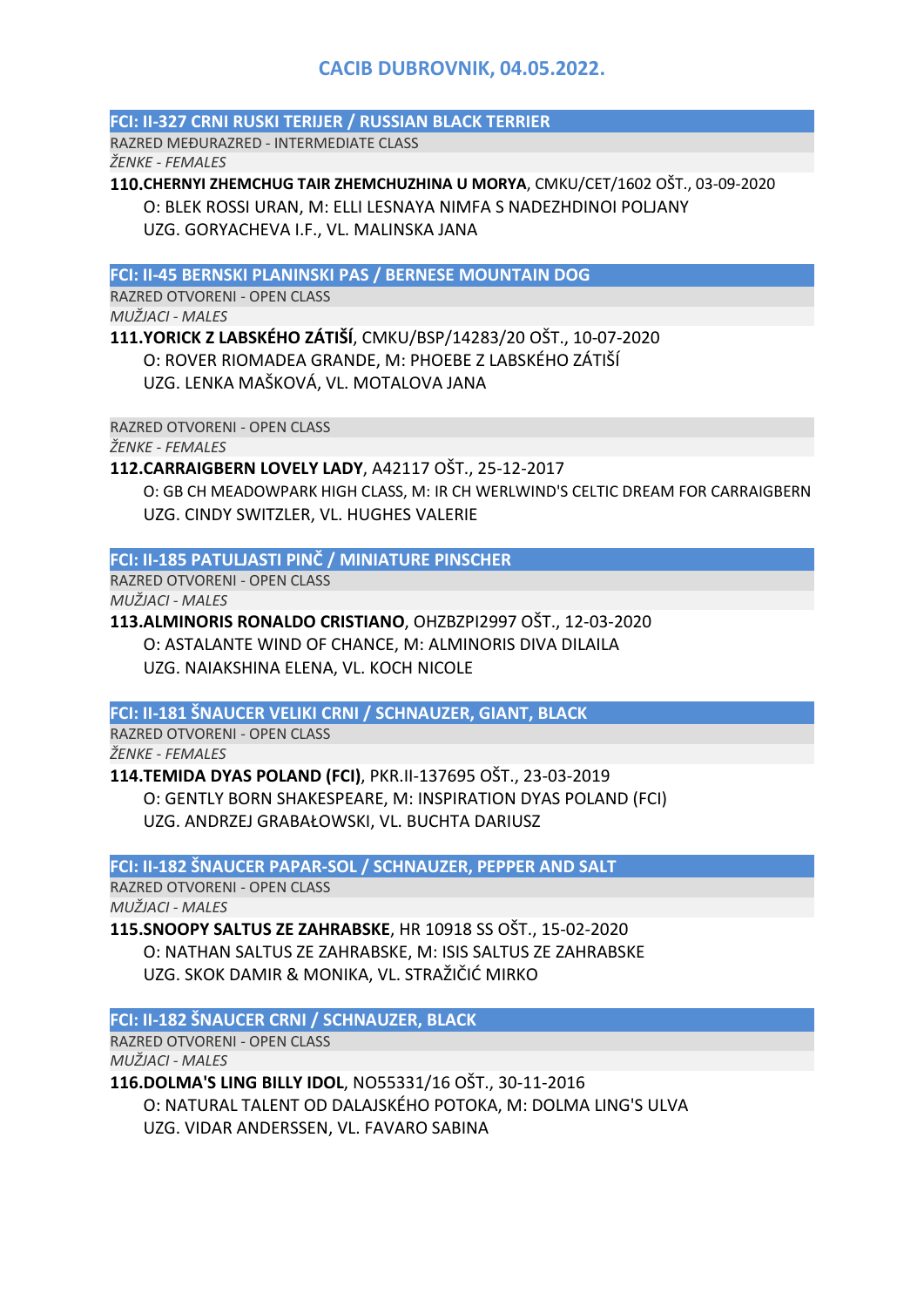RAZRED PRVACI - CHAMPION CLASS *MUŽJACI - MALES*

**117.MASAAL MAGNUM CHIC DREAM**, LO2078012 OŠT., 29-03-2020

O: OREGONIZED ON LABOUR DAY, M: MASAAL QUEENLY BLACK ELEGANCE UZG. FAVARO SABINA, VL. FAVARO SABINA

**FCI: II-183 ŠNAUCER PATULJASTI BIJELI / SCHNAUZER, MINIATURE, WHITE**

RAZRED OTVORENI - OPEN CLASS *MUŽJACI - MALES*

**118.ZICK ZACK MA TÈA VOM SCHWARZEN OPAL**, VDH20ZS43001618 OŠT., 05-01-2020 O: XEBEC MOET ICE IMPERIAL, M: POCAHONTAS MA TÈA VOM SCHWARZEN OPAL UZG. GABRIELE RICHTER, VL. RICHTER GABRIELE

RAZRED MLADI - JUNIOR CLASS *ŽENKE - FEMALES*

**119.OLENA BARTIGE HUNDE**, LOI21148815 OŠT., 06-03-2021 O: ZEUS BT BARTIGE HUNDE, M: FEELING'S AMBER UZG. BATTIGE HUNDE KENNEL, VL. LARGHI FRANCESCA

RAZRED OTVORENI - OPEN CLASS

*ŽENKE - FEMALES*

**120.WILMA FEUERSTEIN MA TÉA VOM SCHWARZEN OPAL**, VDH19ZS43001615 OŠT., 22-10-2019 O: XEBEC MOET ICE IMPERIAL, M: KLÄRCHEN PEPPERMINZA MA TÉA VOM SCHWARZEN OPALZ UZG. GABRIELE RICHTER, VL. RICHTER GABRIELE

RAZRED PRVACI - CHAMPION CLASS *ŽENKE - FEMALES*

**122.FLASH IN THE NIGHT JOSEPHINE**, EST-03940/18 OŠT., 22-08-2018 O: AMSTEL AND DON MONOLITH, M: FLASH IN THE NIGHT ALIRA UZG. JELENA TODI, VL. TODI JELENA

**FCI: II-183** 

**ŠNAUCER PATULJASTI CRNO-SREBRNI / SCHNAUZER, MINIATURE, BLACK AND SILVER**

RAZRED PRVACI - CHAMPION CLASS

*MUŽJACI - MALES*

**123.BEATRICE'S DIAMOND HAKUNA MATATA**, HR12216PŠ OŠT., 09-02-2018

O: BEATRICE'S DIAMOND STORY OF MY LIFE, M: RUS PITMARK FREE AS A BIRD UZG. BRANKA IVIĆ, VL. FONJAK MIRJANA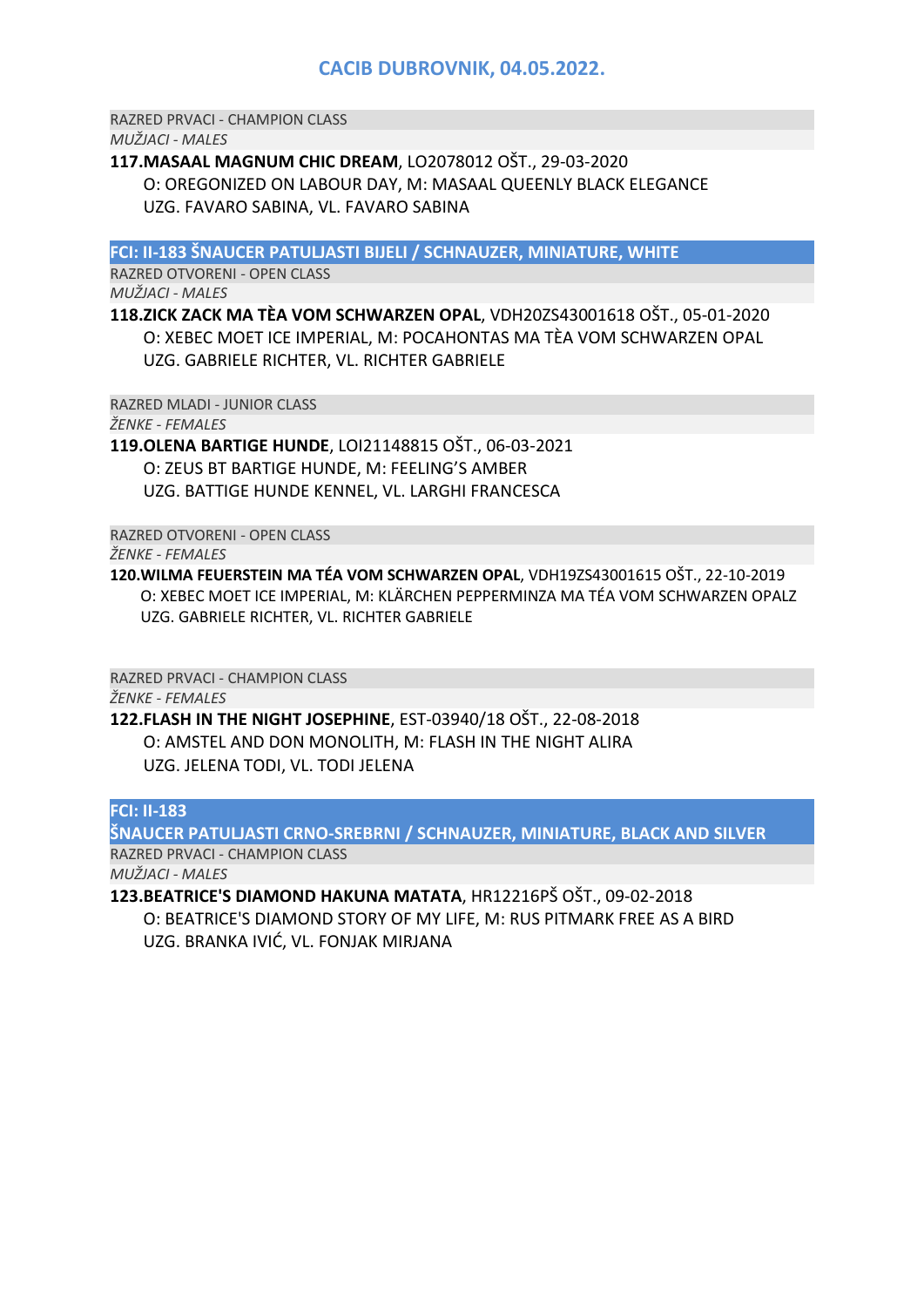RAZRED PRVACI - CHAMPION CLASS *ŽENKE - FEMALES*

**124.GALACTIC QUEEN FOR LUCKY GANG DARK ANGEL JULIA**, HR 12389 OŠT., 24-02-2018 O: AMAZIN VANQUISHER FOR WLANIMU'S MOY OBEREG, M: ANAIS DARK ANGEL JULIA UZG. YULIA NAKIDAYLO, VL. FONJAK MIRJANA

**FCI: II-183 ŠNAUCER PATULJASTI PAPAR-SOL / SCHNAUZER, MINIATURE, PEPPER AND SALT** RAZRED PRVACI - CHAMPION CLASS

*ŽENKE - FEMALES*

**125.FLASH IN THE NIGHT KARMA**, EST-01568/20 OŠT., 26-02-2020

O: SIL PANI V.D'N OPPASSER, M: MANDARINKA ASTRONAUT UZG. JELENA TODI, VL. TODI JELENA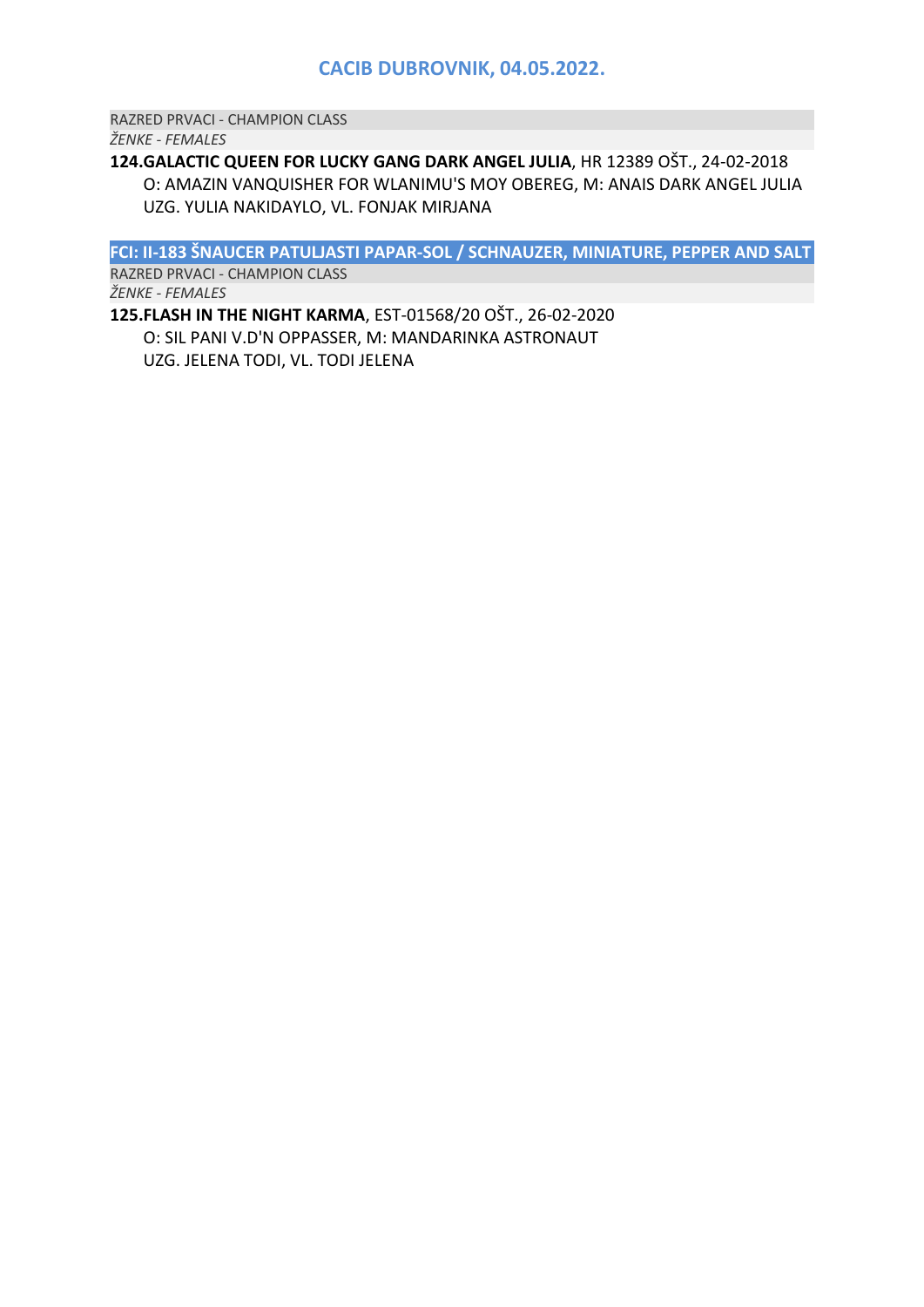

# KRUG / RING 3

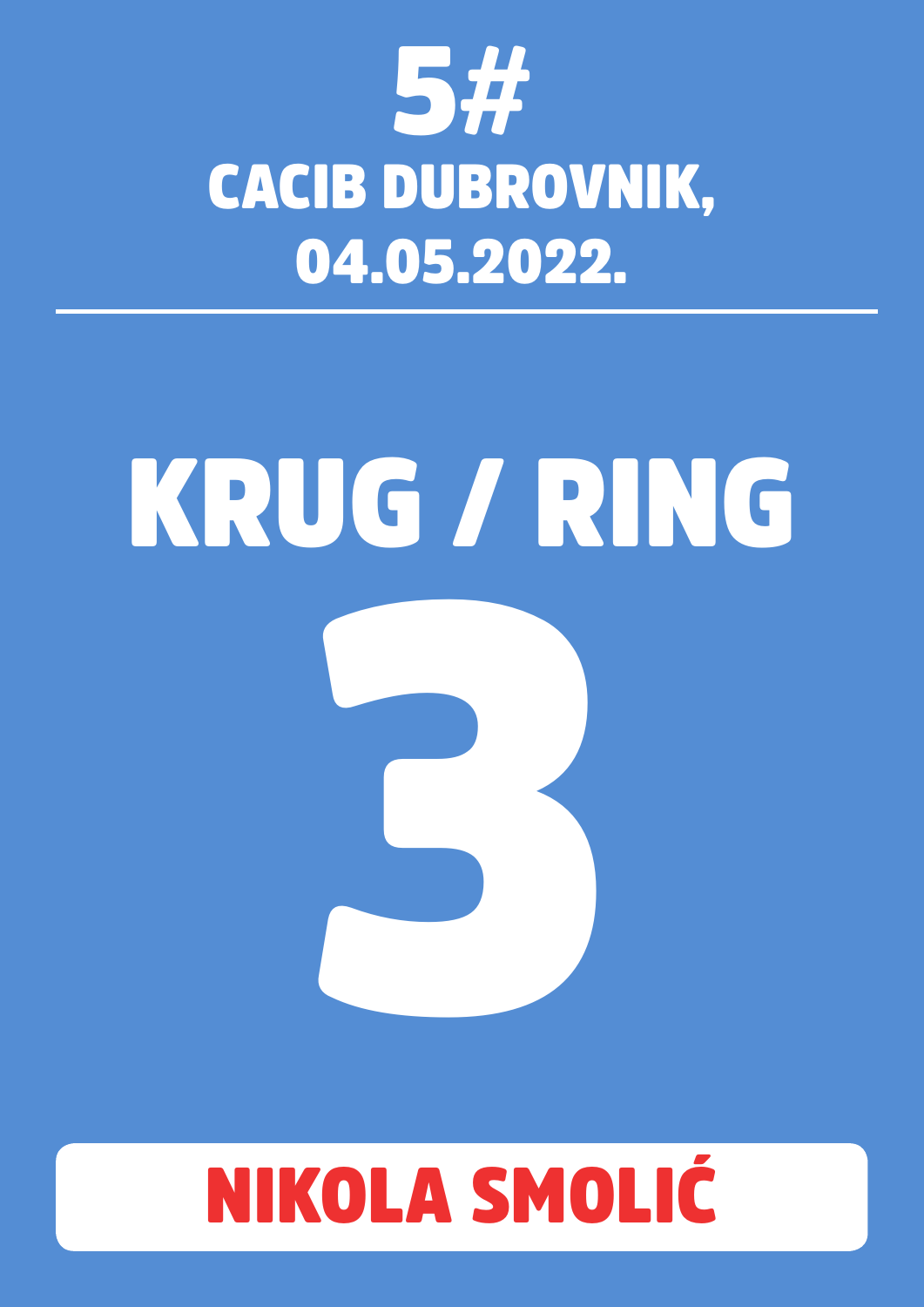**FCI: IV-148** 

**JAZAVČAR STANDARDNI KRATKE DLAKE / DACHSHUND, STANDARD, SMOOTH-HAIRED**

RAZRED MEĐURAZRED - INTERMEDIATE CLASS *MUŽJACI - MALES*

**126.MELEKOOSEN ANNA SEN SOIDA**, FI56424/20 OŠT., 21-10-2020 O: MINIMAAN FAHRENHEIT, M: NASEVAN AFRODITE UZG. MARIE PITKÄJÄRVI, VL. SARVIJÄRVI KRISTA

RAZRED RADNI - WORKING CLASS *MUŽJACI - MALES*

**127.HARALD MONACHELLO SUN'S**, FI45738/18 OŠT., 23-05-2018 O: KINDERTECKEL'S QUEST OF PALOMYDES, M: KANTRI PARK'S MOONLIGHT UZG. AGNESE KURZEMNIECE, VL. SARVIJÄRVI KRISTA

RAZRED VETERANI - VETERAN CLASS

*MUŽJACI - MALES*

**128.MINIMAAN FAHRENHEIT**, FI41422/12 OŠT., 22-06-2012 O: VÄNKÄRIN TUHATKAUNO, M: AIKAKILVAN IDA UZG. TEIJA MULTANIEMI, VL. SARVIJÄRVI KRISTA

#### **FCI: IV-148**

**JAZAVČAR STANDARDNI OŠTRE DLAKE / DACHSHUND, STANDARD, WIRE-HAIRED**

RAZRED RADNI - WORKING CLASS

*ŽENKE - FEMALES*

**129.ADELHEID VON DEN EISNERS**, OHZBRD25857A OŠT., 19-09-2019

O: GAUDENTIUS VON DER BISMARCK-EICHE, M: BRUNHILDE VOM WEIKERLSEE UZG. EISNER KATHRIN, VL. EISNER KATHRIN

**FCI: V-234 MEKSIČKI BEZDLAKI PAS MALI / XOLOITZCUINTLE, MINIATURE**

RAZRED PRVACI - CHAMPION CLASS

*ŽENKE - FEMALES*

**130.COLIMA OD REMETKY**, CMKU/MEN/101/15 OŠT., 26-09-2015 O: MC'ROC ARRAYAN, M: CENTOCIHUATL DE XOCONOCHCO UZG. KUBOŠOVÁ DANUŠE, VL. HABARTOVÁ KATEŘINA

**FCI: V-234 MEKSIČKI BEZDLAKI PAS SREDNJI / XOLOITZCUINTLE, INTERMEDIATE**

RAZRED VETERANI - VETERAN CLASS

*MUŽJACI - MALES*

**131.ACALAN OD REMETKY**, CMKU/MEN/66/13 OŠT., 30-06-2013 O: MC'ROC HIDALGO AZUL, M: CENTOCIHUATL DE XOCONOCHCO UZG. KUBOŠOVÁ DANUŠE, VL. HABARTOVÁ KATEŘINA

RAZRED ŠTENAD - BABY CLASS

*ŽENKE - FEMALES*

**132.BONITA MARÍA CALLI NACOLI**, CMKU/MEN/243/21 OŠT., 10-11-2021 O: ZVENTA SVENTANA INZHIR, M: COLIMA OD REMETKY UZG. KATEŘINA HABARTOVÁ, VL. HABARTOVÁ KATEŘINA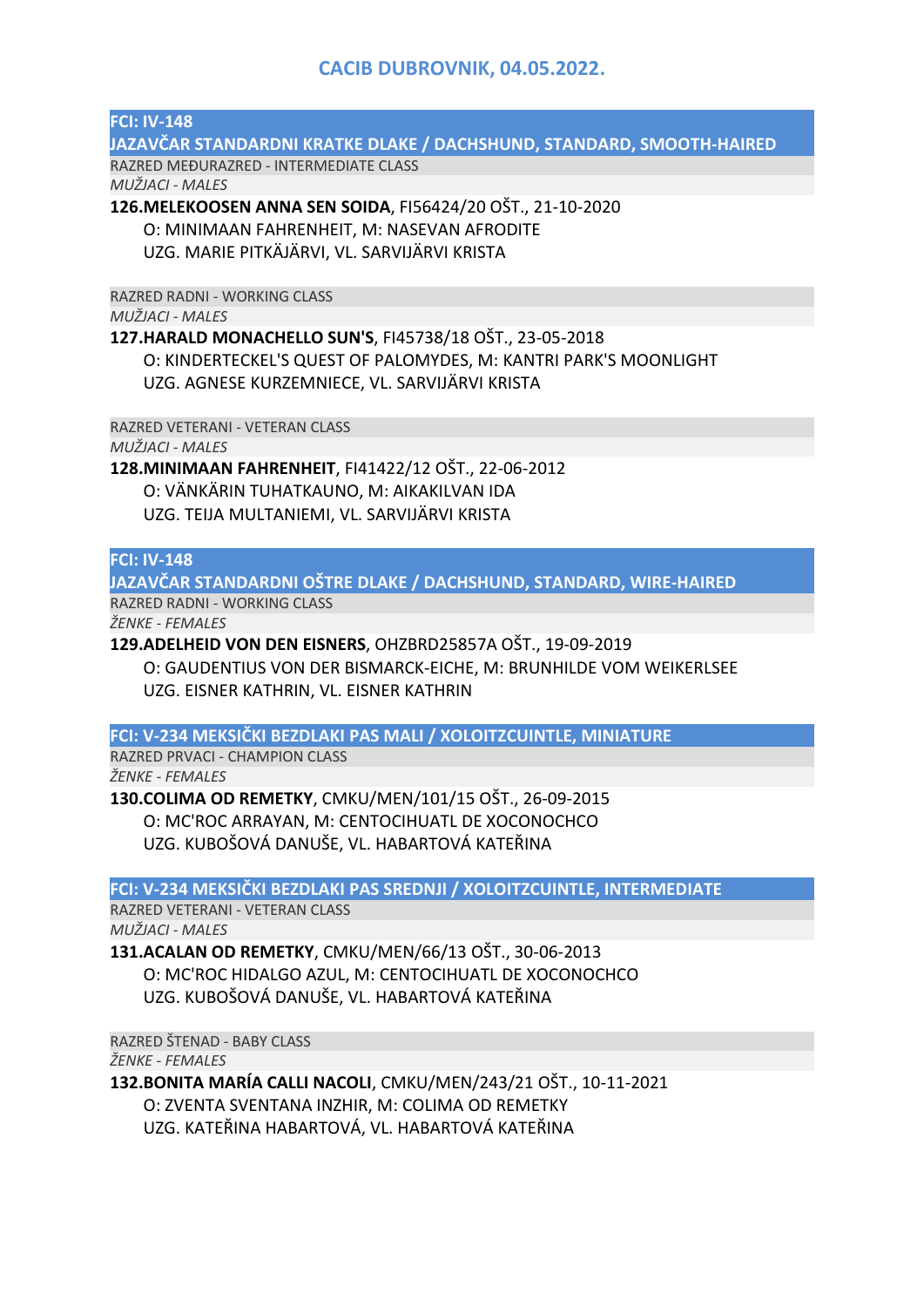RAZRED MEĐURAZRED - INTERMEDIATE CLASS *ŽENKE - FEMALES*

**133.JUST FIDELITI FEERIA**, CMKU/MEN/203/20 OŠT., 20-06-2020 O: ZVENTA SVENTANA MARANG, M: LIVELONG HIT ZHENEVIEVA UZG. GOYRINBERG V.A., VL. HABARTOVÁ KATEŘINA

**FCI: V-94** 

**PORTUGALSKI PODENGO KRATKODLAKI - MALI PORTUGUESE PODENGO, SHORT-HAIRED, SMALL** RAZRED VETERANI - VETERAN CLASS *MUŽJACI - MALES*

**134.PARAISO DE VIAMONTE**, DK13989/2014 OŠT., 23-03-2014 O: PTCH. DELFIM DE VIAMONTE, M: PTCH QUERIDA DE VIAMONTE UZG. MIGUEL SABINO, VL. DAN HELLE

RAZRED MLADI - JUNIOR CLASS

*ŽENKE - FEMALES*

#### **135.DAN-L´S PINCA POPPET**, DK08626/2021 OŠT., 18-04-2021

O: PARAISO DE VIAMONTE, M: INTCH PTCH DKCH TAPPINSKIS DARE YOU POUCA UZG. HELLE DAN, VL. DAN HELLE

#### **FCI: V-189 FINSKI LAPHUND / FINNISH LAPPHUND**

RAZRED MEĐURAZRED - INTERMEDIATE CLASS *MUŽJACI - MALES*

**136.CKORVAPUUSTI OF BULL'S ANGEL**, ROI20183132 OŠT., 14-11-2020

O: TAPLATASSU LAPIN KOUSTA, M: AEGIRSSON NAPAPIIRIN REVONTULI UZG. ALLE. OF BULL'S ANGEL, VL. FERRAMOSCA BARBARA ALLEV. OF BULL'S ANGEL BULL'S DI

**FCI: V-43 BASENĐI / BASENJI**

RAZRED MEĐURAZRED - INTERMEDIATE CLASS *ŽENKE - FEMALES*

#### **137.R'KA HABRANTHUS DES ÉVADÉS DU CONGO**, LOF 2860 OŠT., 13-12-2020

O: IDRIS, L'ATTACHANT DES FRINGANTS COMPLICES, M: ONYA, LA COCO CHANEL DES ÉVADÉS DU CONGO

UZG. GENET ELODIE, VL. GENET ELODIE

**FCI: V-97 NJEMAČKI ŠPIC PATULJASTI / GERMAN SPITZ, POMERANIAN**

RAZRED OTVORENI - OPEN CLASS *MUŽJACI - MALES*

**139.TOKIE TURN IT UP**, KCTH 115939447 OŠT., 24-12-2019

O: TOKIE THE FIRST GENERATION BOXSTER, M: TOKIE TOE THE LINE

UZG. CHAIWAT TANGKARAVAKUN, VL. HADZIC LEJLA

RAZRED PRVACI - CHAMPION CLASS

*MUŽJACI - MALES*

**140.NONE SUCH I WANNA ROCK**, SLRNSP-000262 OŠT., 23-09-2019

O: CH DAYSTAR GAYEL JALAPENO, M: NONE SUCH RED HOT

UZG. NIKA KOCJANČIČ, NONE SUCH, SLO, VL. KOCJANCIC NIKA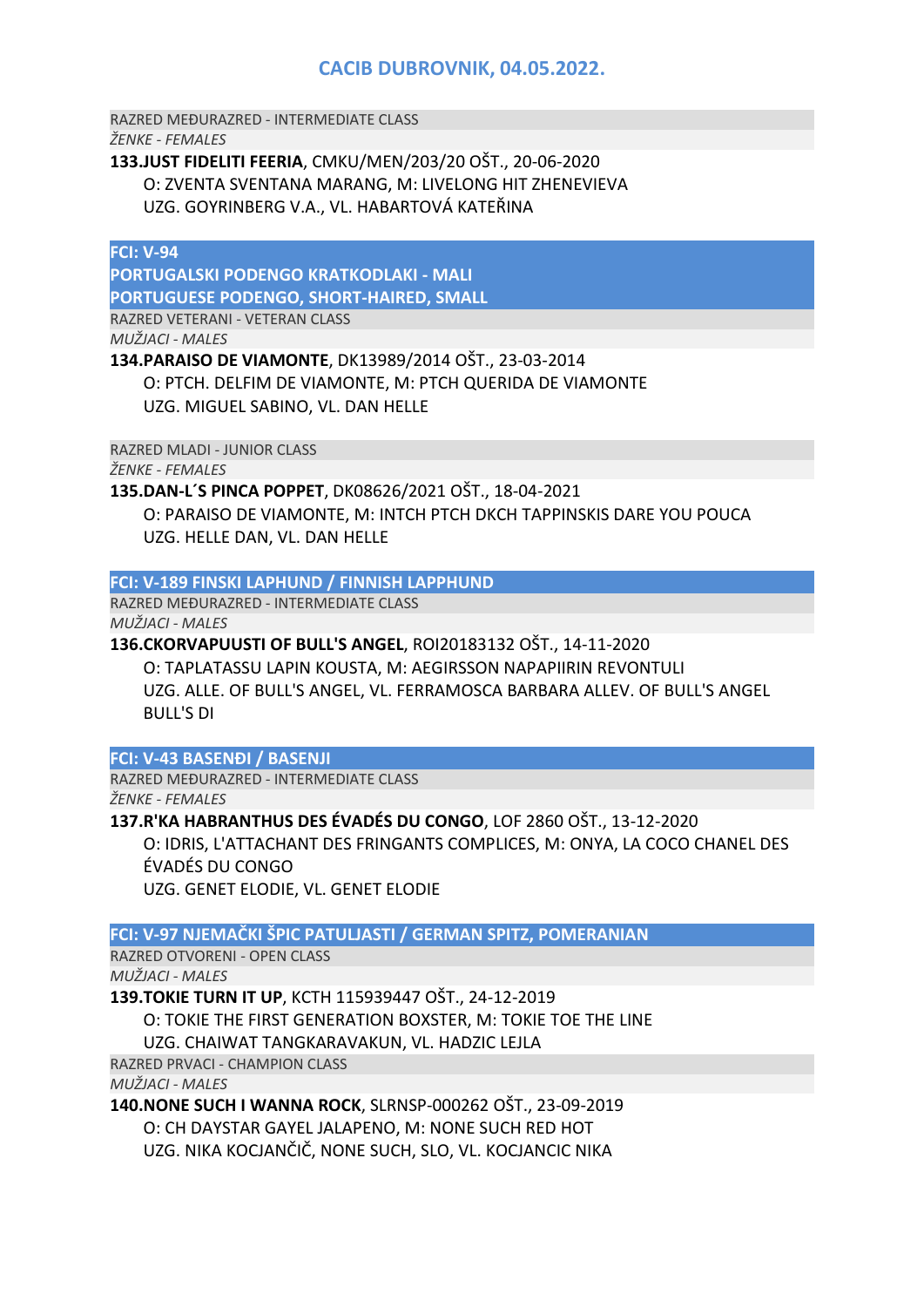RAZRED PRVAKA – CHAMPION CLASS ŽENKE - FEMALES

**138. NONE SUCH JUST FRIENDS**, SLRNSP-000215 OŠT., 29-08-2018 O: DAYSTAR GAYEL JALAPENO, M: GOLDEN GENERAL MERTIE UZG. NIKA KOCJANCIC, VL. NIKA KOCJANCIC

**FCI: V-257 SHIBA / SHIBA**

RAZRED MEĐURAZRED - INTERMEDIATE CLASS *MUŽJACI - MALES*

**141.SIBMAL FANTASY LUCK IS ALWAY WITH ME**, RKF5767653 OŠT., 26-08-2020 O: YAMRAY SADZUKARU TO SIBMAL FANTASY, M: INFINITY CHALLENGE AKENI UZG. BELLOBORODOVA OI, VL. FLENGHI LAURENT

RAZRED PRVACI - CHAMPION CLASS

*MUŽJACI - MALES*

**142.FOMINGOLD YUKIKHIRO**, RKF5487917 OŠT., 06-12-2018 O: KOTOSAMURAIMERKULOV, M: FOMINGOLD KAMI UZG. FOMINA GV, VL. FLENGHI LAURENT

**FCI: V-255 AKITA / AKITA**

RAZRED OTVORENI - OPEN CLASS *MUŽJACI - MALES*

**143.TSUKIMARU DELL'ORSO**, LO2049243 OŠT., 12-12-2019

O: ASAHI GO ISOSUZUEN, M: I'BISEI DE LA VALLEE DES SAMOURAIS

UZG. RUSSO ANNACHIARA, VL. OF KUMATANI ALLEVAMENTO

RAZRED PRVACI - CHAMPION CLASS

*MUŽJACI - MALES*

**144.SHIRATORISEIZA NO HYOGA**, LO17150956 OŠT., 11-07-2017 O: WASHITAROU GO ASKA FACA KENSHA, M: ISAMI HIKARU ZUKI UZG. ALISA LAURA SANZIN, VL. OF KUMATANI ALLEVAMENTO

RAZRED ŠTENAD - BABY CLASS

*ŽENKE - FEMALES*

**145.KASUMI GO OF KUMATANI**, LO2241148 OŠT., 01-12-2021 O: GINJI GO TOUSEIEN, M: OOKAMI KINAHI UZG. ALLEVAMENTO OF KUMATANI, VL. OF KUMATANI ALLEVAMENTO

**FCI: V-344 AMERIČKA AKITA / AMERICAN AKITA**

RAZRED ŠTENAD - BABY CLASS *MUŽJACI - MALES*

**146.HIGHLANDER KNIGHT APOLLON**, HR11106 OŠT., 08-12-2021 O: CAPRONCA FIREFIGHTER, M: KIA QOUEEN LOVREC

UZG. ANTE VRANJKOVIĆ, VL. VRANJKOVIĆ ANTE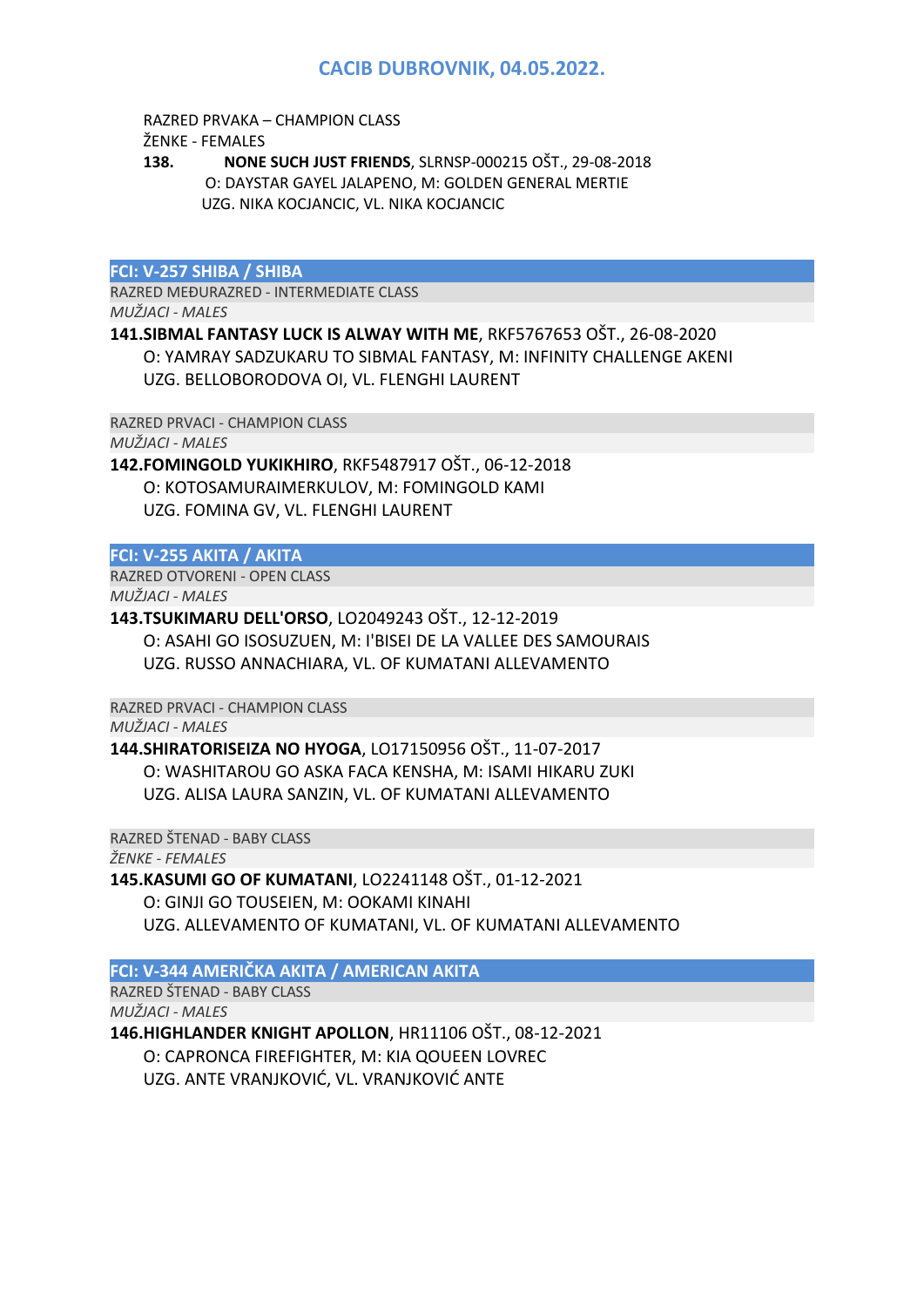#### **FCI: V-212 SAMOJED / SAMOYED**

RAZRED MEĐURAZRED - INTERMEDIATE CLASS *MUŽJACI - MALES*

**147.WHITE NOBLESSE BYE BYE JOE BLACK**, ROI21/19656 OŠT., 10-11-2020 O: WHITE NOBLESSE LORS OREO, M: WHITE NOBLESSE GRACE KELLEY UZG. ALLEVAMENTO WHITE NOBLESSE DI BEBER DENNYSE, VL. BEBER DENNYSE

**FCI: V-270 SIBIRSKI HASKI / SIBERIAN HUSKY**

RAZRED OTVORENI - OPEN CLASS

*MUŽJACI - MALES*

**148.PLAYER'S DREAM RAGING STORM**, LOF85679 OŠT., 06-04-2020

O: MULTI CH KRISTARI'S MASTER OF VICTORY, M: PLAYER'S DREAM NEVER BACK DOWN UZG. MASSON LECHEVIN OLIVIERCINDY, VL. FLENGHI LAURENT

**149.SANTSIERRA ICILY COLD**, MNE 1100/16 SH OŠT., 14-04-2016

O: TLESARIK TANGO WITH SANTISERRA, M: KARASOMA DOLCE VITA UZG. TATJANA BOTTERILL, VL. MALAVRAZIC IVANA D.

RAZRED PRVACI - CHAMPION CLASS

*MUŽJACI - MALES*

#### **150.NATTI HUSKY D-GLORIOUS LITTLE BOY**, LOF79711/11191 OŠT., 02-10-2017

O: SIBKA AGE GONE WILD, M: FROSTY-CHAMPIONS EDIZ BRIGHT

UZG. ZHULIN V.V, VL. FLENGHI LAURENT

#### **151.BALISTARYUS BLUE RISING STAR**, LOE2471036 OŠT., 24-08-2018

O: CH. INNER VISION'S VANITY FAIR, M: CH. ZHENEVJEVA GREY ANRUS HOUSE UZG. DIOGO FONSECA, VL. MERINO MARTA

#### RAZRED MEĐURAZRED - INTERMEDIATE CLASS *ŽENKE - FEMALES*

**152.BLOODSNOW REACH FOR THE RAINBOW**, LOF88731 OŠT., 26-12-2020 O: SNOEBEAR'S SILVER ARROW, M: JEALOUS DOLL OF SIBERIAN LADY UZG. FLENGHI LAURENT, VL. FLENGHI LAURENT

RAZRED OTVORENI - OPEN CLASS

*ŽENKE - FEMALES*

**153.PADME DU CHALET DES EDELWEISS**, LOF83837 OŠT., 08-11-2019 O: GEMINI SACHEM'S DREAM, M: ISKA OF WOLF SIBERIAN SONG UZG. VEZIEN CYNDIE, VL. VEZIEN CYNDIE

RAZRED RADNI - WORKING CLASS *ŽENKE - FEMALES*

**154.PAKIRA STARS PANDORA**, RKF4879399 OŠT., 27-08-2017

O: BRIGHT COLOUR DREAM SPEIGAS, M: PAKIRA STARS JASMINE UZG. MME PANSKAYA K.S, VL. FLENGHI LAURENT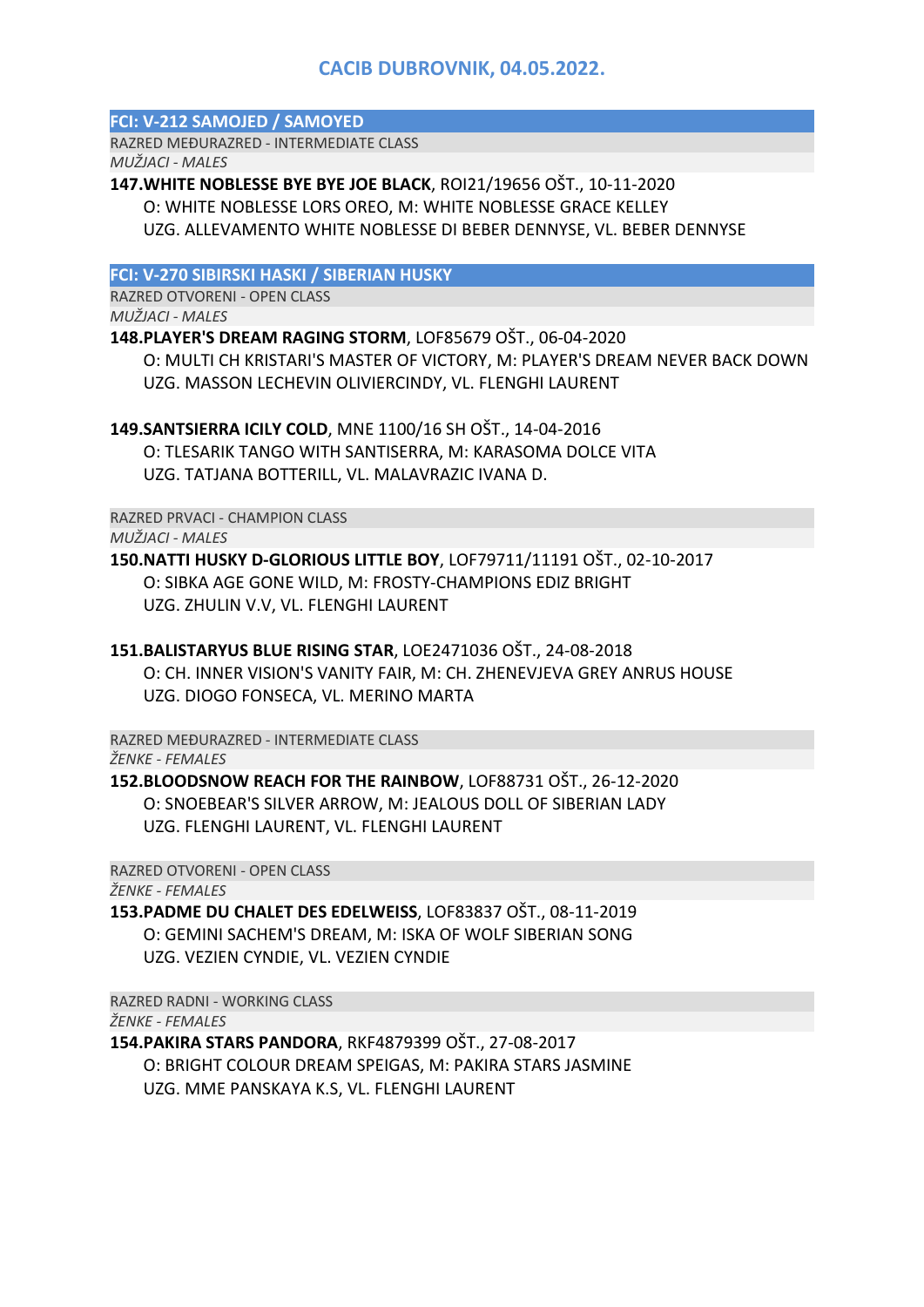#### **FCI: VIII-312 NOVA SCOTIA DUCK TOLLING RETRIEVER / NOVA SCOTIA DUCK TOLLING RETRIEVER**

RAZRED OTVORENI - OPEN CLASS *MUŽJACI - MALES*

**155.BELL AND FIRE ERMAK**, LOF1196/90 OŠT., 11-06-2019 O: MANITOU'S AMERICAN PIE, M: BELL AND FIRE AMORE MIO ARUBA

UZG. ISOTOVA ANNA, VL. FACON ANNE

#### **FCI: VIII-122 LABRADOR RETRIVER / LABRADOR RETRIEVER**

RAZRED OTVORENI - OPEN CLASS *MUŽJACI - MALES*

**156.PETER PAN VON DER SOMMERHÖHE**, ÖHZB LR 14014 OŠT., 22-03-2020

O: ENGLISH ROCK VON DER SOMMERHÖHE, M: HIGH FIVE VON DER SOMMERHÖHE UZG. KAGHOFER IRIS, VL. HORNAK SABRINA

RAZRED MEĐURAZRED - INTERMEDIATE CLASS

*ŽENKE - FEMALES*

**157.CH. J PT CH BRISA DEL MAR NALA'S BROADWAY**, LOE2518241 OŠT., 01-07-2020 O: CIE CH. MULTI CH. BRISA DEL MAR VAINILLA ICE CREAM, M: BRISA DEL MAR PIOLIN UZG. PALOMA QUIROS, VL. QUIROS SEGOVIA PALOMA

RAZRED PRVACI - CHAMPION CLASS

*ŽENKE - FEMALES*

**158.BRISA DEL MAR GRACE KELLY W JW**, LOE2454941 OŠT., 08-11-2018 O: CH. E ROBIN DE LA MURADA, M: CIE CH. BRISA DEL MAR AN ANGEL UZG. PALOMA QUIROS, VL. QUIROS SEGOVIA PALOMA

**FCI: VIII-111 ZLATNI RETRIVER / GOLDEN RETRIEVER**

RAZRED MEĐURAZRED - INTERMEDIATE CLASS *MUŽJACI - MALES*

**159.TEDDY Z KARPENTNÉ**, ČLP/GR/22141 OŠT., 24-09-2020 O: KALIF IZ DOLINY SOLNCA, M: DEBIE Z KARPENTNÉ UZG. IVANA KUČEROVÁ, VL. KOUTNÁ MARTINA

RAZRED PRVACI - CHAMPION CLASS

*MUŽJACI - MALES*

**160.BARRIER'S GOLDEN DEEP IN MY HEART DANTE**, VDHDRCG1637100 OŠT., 24-03-2016 O: VESTAFJELL'S MAGIC ELF, M: BARRIER'S GOLDEN BEST FELLOW BROOKE UZG. LYDIA MUNNICH, VL. MUENNICH LYDIA

RAZRED RADNI - WORKING CLASS *MUŽJACI - MALES*

**161.KIMI Z KARPENTNÉ**, ČLP/GR/19545 OŠT., 29-01-2018 O: NENUORAMOS LORD WIZARD, M: DEBIE Z KARPENTNÉ UZG. IVANA KUČEROVÁ, VL. KOUTNÁ MARTINA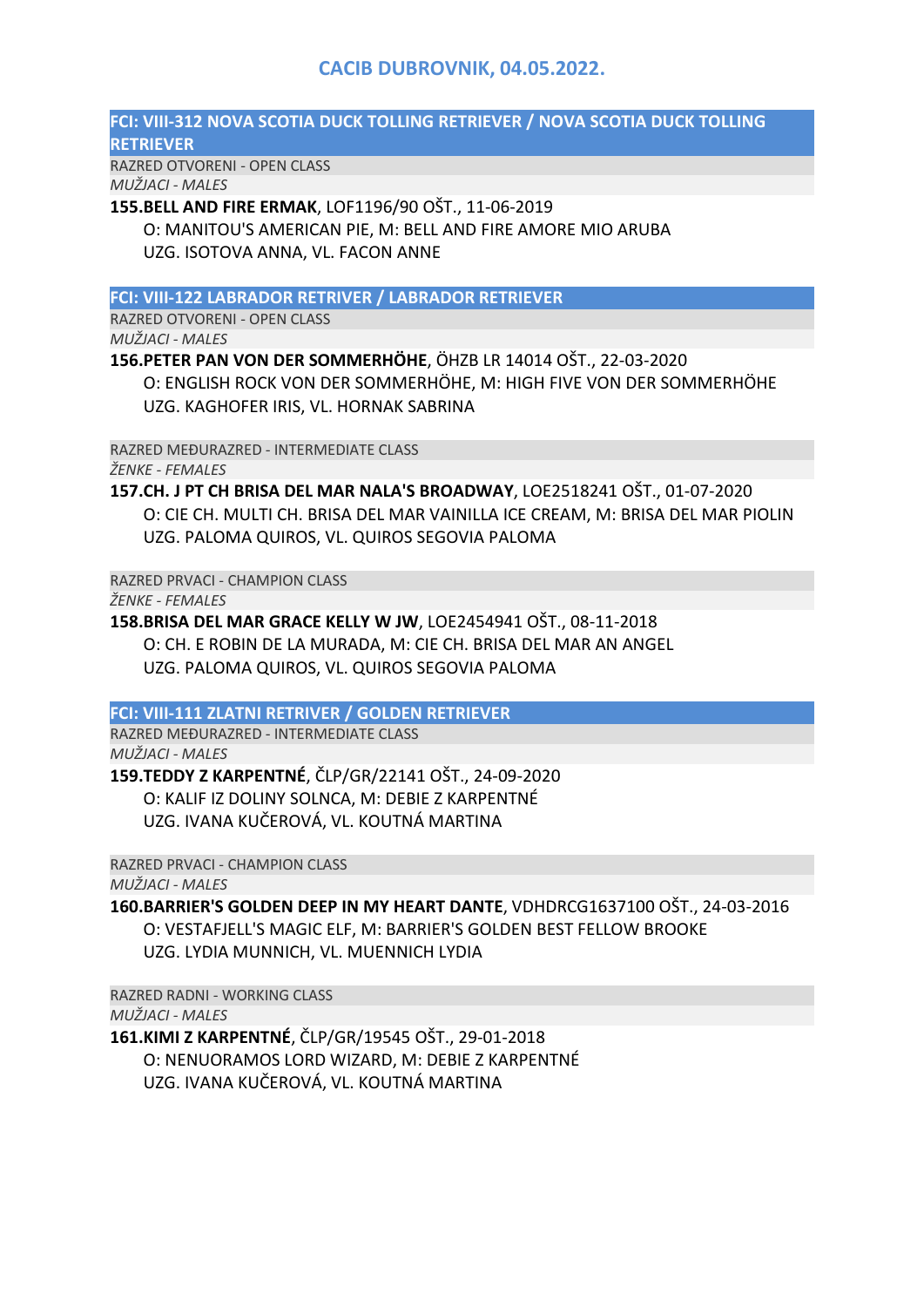RAZRED MEĐURAZRED - INTERMEDIATE CLASS *ŽENKE - FEMALES*

**162.IHNETALS GOLDEN AMAZING AMBER**, DRCG2043510 OŠT., 29-11-2020 O: VESTAFJELL'S QUITE KNIGHT, M: CROSS MEADOWS GOLDEN BETSY UZG. MANUELA QUITER, VL. QUITER MANUELA

RAZRED OTVORENI - OPEN CLASS *ŽENKE - FEMALES*

**163.CROSS MEADOWS GOLDEN BETSY**, DRCG1738739 OŠT., 30-11-2016

O: MAJIK TRUTH OR DARE, M: SHYRA'S GOLDEN FINE

UZG. GERD UND SONJA HOFMANN, VL. QUITER MANUELA

RAZRED PRVACI - CHAMPION CLASS *ŽENKE - FEMALES*

**164.BARRIER'S GOLDEN ENJOY LIFE EMILIA**, VDHDRCG1840471 OŠT., 06-08-2018 O: FENWOOD ELL MASTERPIECE AT BLUEWATERS, M: BARRIER'S GOLDEN BEST FELLOW BROOKE UZG. MUNNICH LYDIA, VL. MUENNICH LYDIA

RAZRED VETERANI - VETERAN CLASS

*ŽENKE - FEMALES*

**165.BARRIER´S GOLDEN BEST FELLOW BROOKE**, VDHDRCG1231513 OŠT., 14-06-2012 O: MAJIK TRUTH OR DARE , M: TIMELESS GOLDEN ESPECIAL EVENT UZG. MUENNICH LYDIA, VL. MUENNICH LYDIA

**FCI: VIII-336 ŠPANJOLSKI PAS ZA VODU / SPANISH WATERDOG**

RAZRED PRVACI - CHAMPION CLASS *MUŽJACI - MALES*

**166.ZORRAZO NEWSFLASH**, HR10145SVP OŠT., 06-11-2017 O: CH ZORRAZO ZEUS, M: YGEIA DESIGNED BY ZORRAZO UZG. MARIKA FREDRIKSON, VL. TROMPKA DANIELA

RAZRED MLADI - JUNIOR CLASS *ŽENKE - FEMALES*

**167.MARONDERA AGAINST ALL ODDS**, VDH21/125 01637 OŠT., 22-06-2021 O: VALENTISIMOS CHARLESTON AT ZORRAZO, M: CH ZORRAZO AFTER EIGHT UZG. DANIELA TROMPKA, VL. TROMPKA DANIELA

RAZRED PRVACI - CHAMPION CLASS *ŽENKE - FEMALES*

**168.ZORRAZO AFTER EIGHT**, VDH21/125 Ü01634 OŠT., 31-03-2019 O: CH WAU I AM GAUDI, M: CH ZORRAZO ZUGAR ZWEETIE UZG. MARIKA FREDRIKSON, VL. TROMPKA DANIELA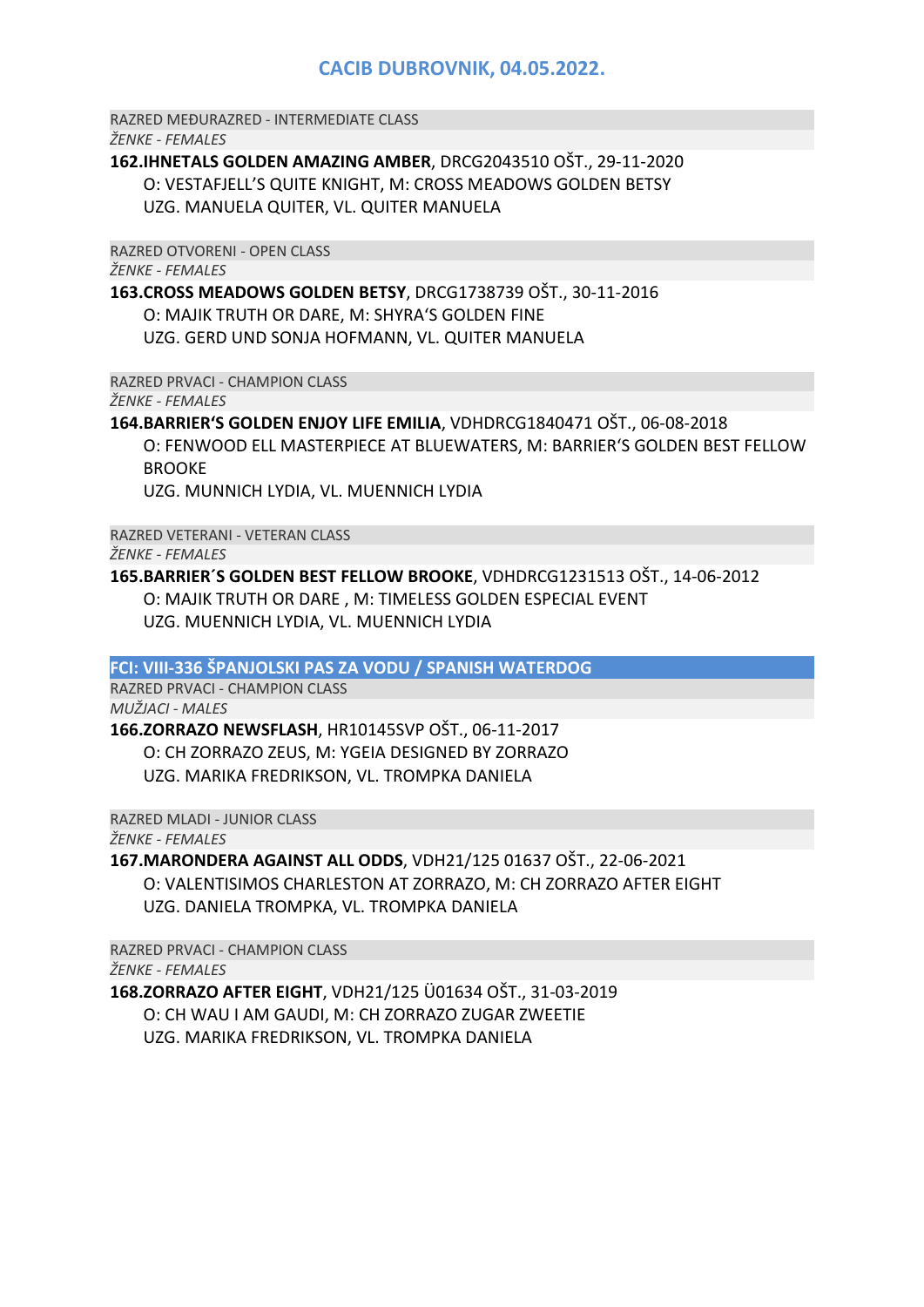**FCI: VIII-298 LAGOTTO ROMAGNOLO / LAGOTTO ROMAGNOLO**

RAZRED PRVACI - CHAMPION CLASS

*ŽENKE - FEMALES*

**169.KAN TRACE YOU CROSS MY PATH**, HR 10976 LAG OŠT., 30-11-2019 O: ADAM OCRINA, M: KAN TRACE NELLY BERRY

UZG. ZDUNIĆ ŠINKOVIĆ SABINA & KALEČAK RADOVANOVIĆ N., VL. ZDUNIĆ ŠINKOVIĆ SABINA & LUČIN ANTE, LEE STACYEE

**FCI: VIII-5 ENGLESKI KOKER ŠPANIJEL / ENGLISH COCKER SPANIEL**

RAZRED PRVACI - CHAMPION CLASS

*MUŽJACI - MALES*

**170.HITCH-COCK'S DEVILS HELMET**, DK03508/2017 OŠT., 06-03-2017 O: HITCH-COCK'S ROBIN HOOD, M: HITCH-COCK'S ONE DEVILISH DREAM UZG. PERNILLE BORCH PEDERSEN, VL. LARSEN HENRIK

RAZRED MLADI - JUNIOR CLASS

*ŽENKE - FEMALES*

**171.DAN-L´S TEN IS MINE**, DK12455/2021 OŠT., 19-05-2021 O: DKCH DIXIE REBEL FROM PEGGYWOOD, M: DAN-L´S NINE IS MINE UZG. HELLE DAN, VL. DAN HELLE

RAZRED MEĐURAZRED - INTERMEDIATE CLASS *ŽENKE - FEMALES*

**172.DAN-L'S FOREIGN AFFAIR**, DK20377/2020 OŠT., 05-10-2020 O: DIXIE REBEL FROM PEGGYWOOD, M: COCKERBLUES FORREST FLOWER UZG. HELLE DAN, VL. LARSEN HENRIK

#### **173.COVENANT SEDUCTION**, COR A 5967-21/005 OŠT., 16-09-2020

O: FIVE O'CLOCK DANCE CLINT, M: FIVE O'CLOCK DANCE INDIRA AT COVENANT UZG. LINCU VALERIA ALINA, VL. NICOLETA ELENA MITISOR

#### RAZRED PRVACI - CHAMPION CLASS

*ŽENKE - FEMALES*

**174.COCKERBLUES FORREST FLOWER**, DK01276/2019 OŠT., 24-09-2018 O: BACKHILLS LIVING THE DREAM, M: COCKERBLUES EXCLUSIVE LINE

UZG. MARIE JOHANSSON, VL. LARSEN HENRIK

#### **FCI: X-200 MALI TALIJANSKI HRT / ITALIAN GREYHOUND**

RAZRED OTVORENI - OPEN CLASS *MUŽJACI - MALES*

**175.CORIANDOLO DEL COLLE FOLIGNATO**, SHSB771617 OŠT., 15-02-2019 O: PEPE PER ALMARGENTEA, M: NEVECANDIDA DEL COLLE FOLIGNATO UZG. MICARELLI SIMONA, VL. SÖREN GROENE

RAZRED PRVACI - CHAMPION CLASS *MUŽJACI - MALES*

**176.FAMOUS VOM PALAST DER WINDE**, SHSB748605 OŠT., 26-06-2016 O: FLAVIEN DES PRINCES D KAZAN, M: JAMILA DE VALVERDE SANTO UZG. BASTEK URSULA, VL. SÖREN GROENE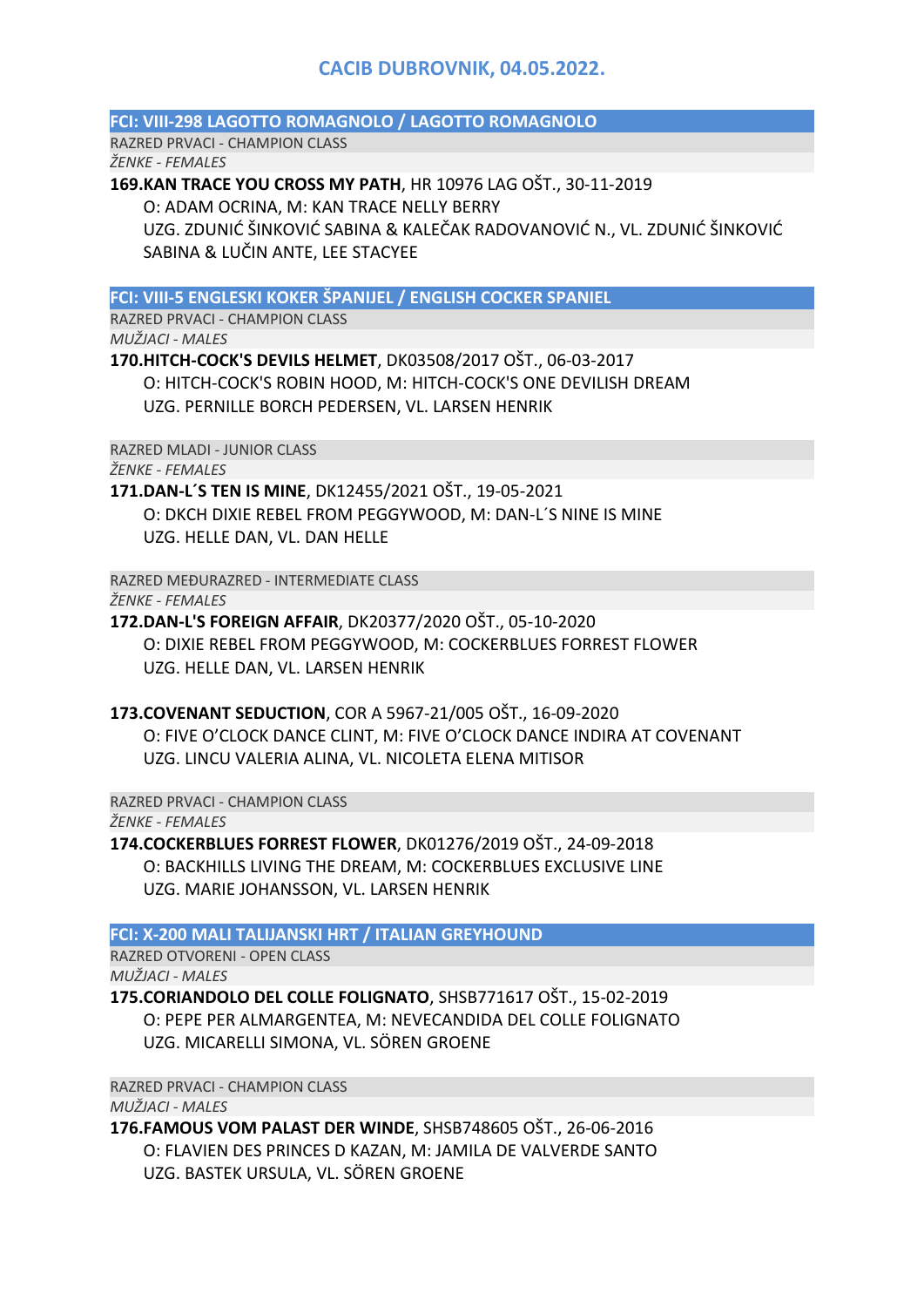#### **FCI: X-162 VIPET / WHIPPET**

RAZRED MLADI - JUNIOR CLASS *MUŽJACI - MALES*

**177.MARQUISEE MARTAINN SYNERGY**, PKRX12348 OŠT., 03-01-2021 O: LLAMBERT LLYWELLYN SYNERGY, M: GLORIANA REGINA SYNERGY UZG. TOMASZ KUSZYK, VL. LAZAREVA VIOLETA

RAZRED PRVACI - CHAMPION CLASS

*MUŽJACI - MALES*

#### **178.PALLID DRAGON DEVON**, WH 5182 OŠT., 30-05-2016

O: CH. QUEBELLE'S ARNAUD, M: PALLID DRAGON BOND'S HONEY RYDER UZG. HEIKE & GERHARD KAIN, VL. FLÜGE VANESSA

RAZRED VETERANI - VETERAN CLASS *MUŽJACI - MALES*

**179.BLUE BARON OF LORDLY ESSENCE**, WH 17358 OŠT., 28-09-2013 O: LORD BLACK AND WHITE LIVELY PACK, M: GINA LOUISA AUS DEM GNOMENHAIN UZG. HEIKE SCHNEIDER, VL. FLÜGE VANESSA

RAZRED OTVORENI - OPEN CLASS

*ŽENKE - FEMALES*

**180.MILLRIVER'S FANCY**, SHSB771880 OŠT., 28-01-2020

O: ESPLENDIGOS DOLCE GUSTO, M: PERSEPHONE V.D. MUHLEHALDE

UZG. LAUPER ANDRIST NICOLE ROMAN, VL. STEINER PAMELA

#### RAZRED PRVACI - CHAMPION CLASS

*ŽENKE - FEMALES*

**181.MISTFIELD TYRANDE WHISPERWIND**, LVVP1675/20 OŠT., 22-04-2019 O: AANISTON WHEN IN ROME, M: MY LITTLE UNIVERSE UZG. DARKLIN MYSTIQUE, VL. LAZAREVA VIOLETA

**FCI: X-158 GREYHOUND / GREYHOUND**

RAZRED MEĐURAZRED - INTERMEDIATE CLASS *MUŽJACI - MALES*

**182.ESTET CLASSIC CARNIVAL DANCE**, EST-05151/20 OŠT., 31-10-2020 O: AIRY ELF'S OPTIMUS PRIME, M: ESTET CLASSIC SNOW QUEEN UZG. OLGA GORBATSJOVA, VL. KOZLOVSKA SANITA

**FCI: X-307 AZAWAKH / AZAWAKH**

RAZRED PRVACI - CHAMPION CLASS

*ŽENKE - FEMALES*

**183.MEISSA DE LA DEHANNAIE**, LOFAZ1442/0 OŠT., 07-09-2016 O: HEDJAZI DE LA DEHANNAIE, M: HELLESMERA DE LA DEHANNAIE UZG. AUDREY MARRO, VL. BLAKE VANESSA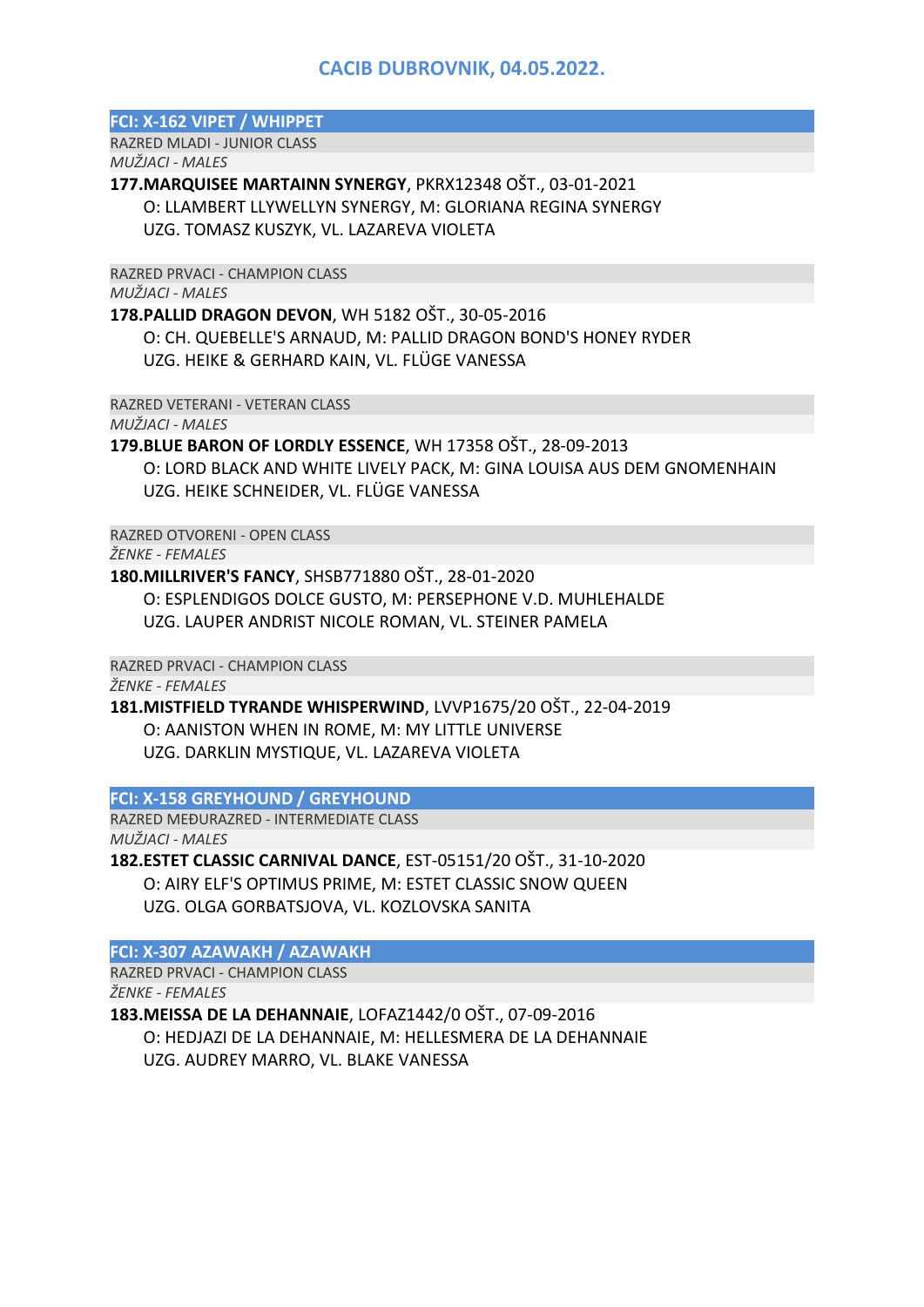**FCI: X-228 AFGANISTANSKI HRT / AFGHAN HOUND** RAZRED OTVORENI - OPEN CLASS

*MUŽJACI - MALES*

**184.POPOVS SIMBA OF KILGHARRA**, NHSB 3157270 OŠT., 30-04-2019 O: BARAKAH ZAIM MIN SZITAR AL-FIDDA, M: POPOVS BOMBALURINA UZG. FJD TROMP, VL. SMALL E, A & E

RAZRED PRVACI - CHAMPION CLASS *MUŽJACI - MALES*

#### **185.IR CH CHINZAES IN COMES THE JUDGE OF KILGHARRA**, Z78217 OŠT., 13-03-2014

O: KHAMIS MONSOON, M: CHINZAES SHAKE THAT SHIMMY UZG. RHONA HOWIE, VL. SMALL E, A & E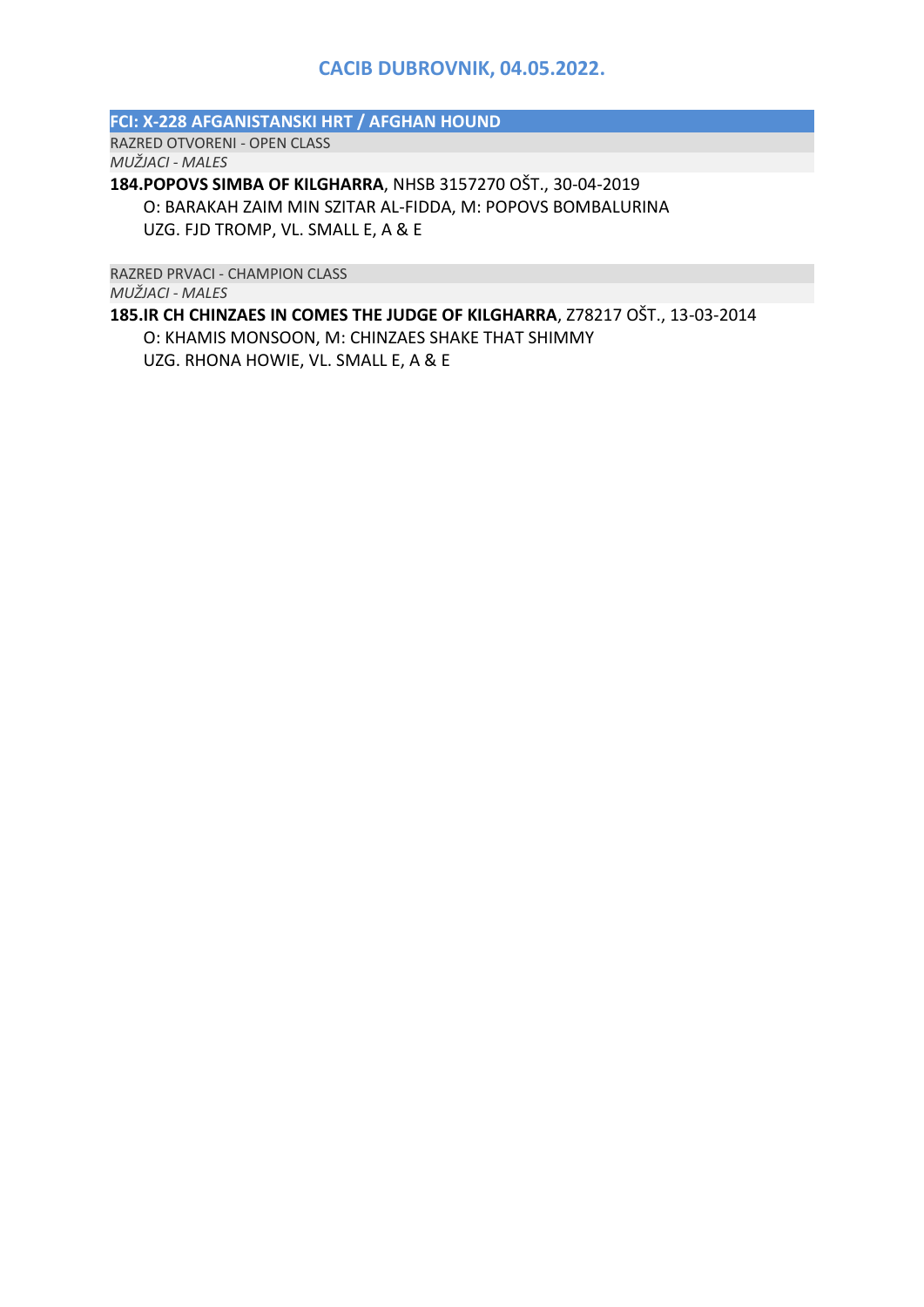

# KRUG / RING 4

### VOJISLAV AL DAGHISTANI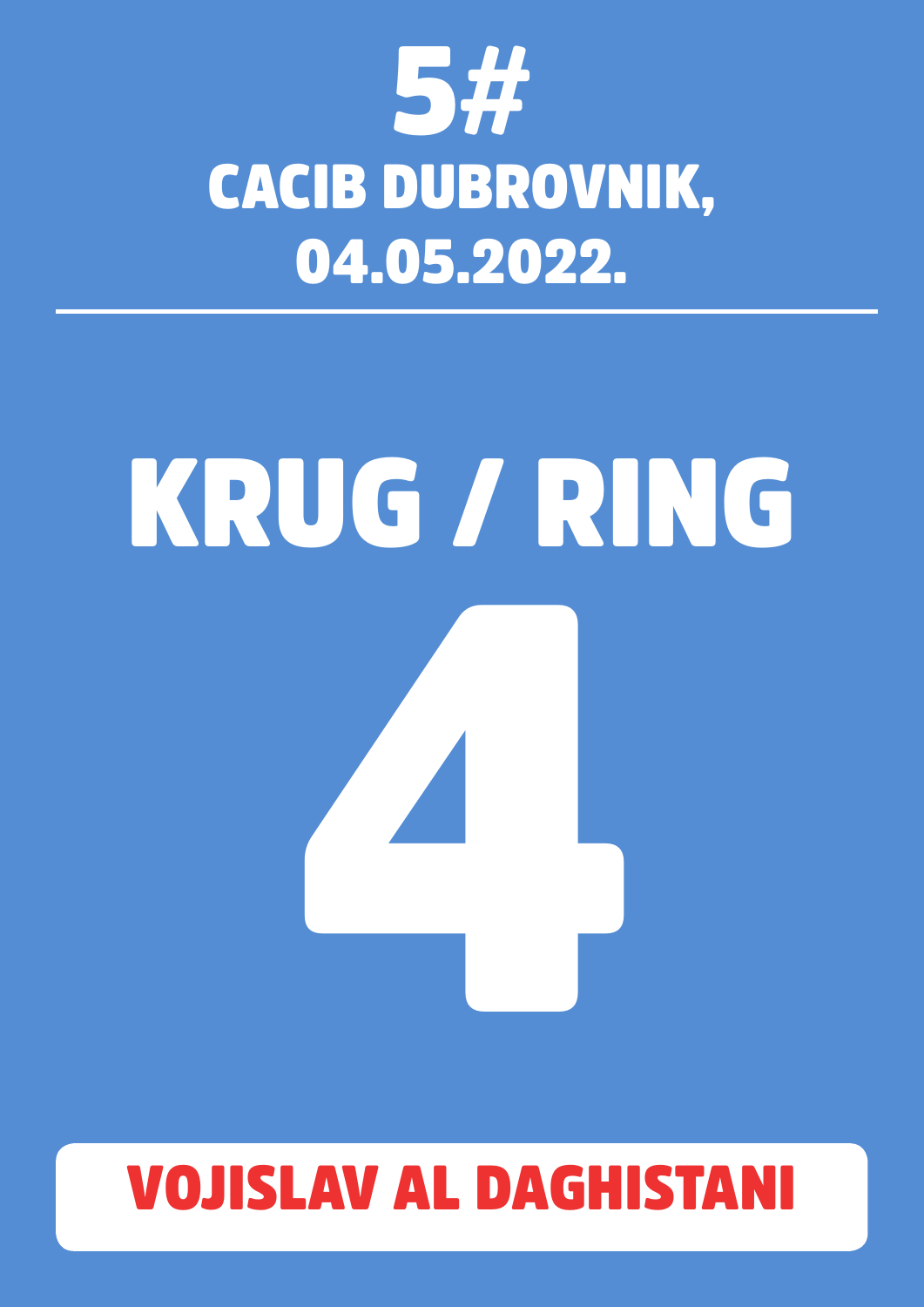#### **FCI: IX-101 FRANCUSKI BULDOG / FRENCH BULLDOG**

RAZRED MLADI - JUNIOR CLASS

*MUŽJACI - MALES*

#### **186.IMPROVISO ES BETELGEUSE**, ROI 2242841 OŠT., 10-05-2021

O: MIRUS TANGRAM BALTHASAR, M: A'VIGDORS SERAFINA

UZG. REFET HADZIC & SVJETLANA IVAHONENKOVA-POTEMKINA, VL. BRENCIC JASMINA

RAZRED MEĐURAZRED - INTERMEDIATE CLASS *MUŽJACI - MALES*

#### **187.GREY CLASSIC'S SPARKLING BONAMY**, JR706981FB OŠT., 19-01-2021 O: CH DONATELLO LA VIE BOHEME, M: CH. SPARKLING PRIDE LA VIE PROMISE

UZG. LENAERTS - VAN DER LINDEN EDWIN - ELS - GERARD, VL. VONK VAN DER LINDEN ELS

RAZRED PRVACI - CHAMPION CLASS

*MUŽJACI - MALES*

**188.MADDOX JUNIORS MONT TOULOUSE**, FCA82926 OŠT., 31-05-2019

O: LOVESTONEDAVLIS BLOA, M: NINA RICCI SLASKA GWARA UZG. MONT TOULOUSE, VL. LENAERTS EDWIN

RAZRED MLADI - JUNIOR CLASS

*ŽENKE - FEMALES*

#### **189.WINWAVE MISS MARVELOUS AT VANITYFAIR'S**, HR 12700 FBD OŠT., 21-11-2020

O: BACK ALL IN, M: VANITYFAIR'S BULLS DESTINY UZG. CARLA IVANCIC, VL. IVANCIC CARLA

#### RAZRED PRVACI - CHAMPION CLASS

*ŽENKE - FEMALES*

#### **190.GREY CLASSIC'S SPARKLING PRIDE**, JR705115FB OŠT., 15-05-2020 O: SPARKLING PRIDE JE T'AIME TELLEMENT, M:SPARKLING PRIDE ETOILLE BRILLANTE UZG. LENAERTS VONK EDWIN ELS, VL. VONK VAN DER LINDEN ELS

**FCI: IX-140 BOSTON TERIJER / BOSTON TERRIER**

RAZRED MLADI - JUNIOR CLASS

*ŽENKE - FEMALES*

#### **191.FRANTSUZKIY POTSELUY GOSSIP GIRL**, UKUINPROCESS OŠT., 22-05-2021 O: PHOENIX EMPIRE OF LEGENDS, M: FRANTSUZKIY POTSELUY TEKILA UZG. KODATSKAYA VITA, VL. SCHNICKE KERSTIN

**FCI: IX-253 MOPS / PUG**

RAZRED MEĐURAZRED - INTERMEDIATE CLASS

*MUŽJACI - MALES*

**192.REALITY BITES KISSING DYNAMITE**, VDH VK 20.1778 OŠT., 23-09-2020 O: CH. STORYVILLE'S ALL THAT JAZZ, M: CH. REALITY BITES EVERY TIME I WIN UZG. NICOLE + NORBERT SCHMIDT, VL. SCHMIDT NICOLE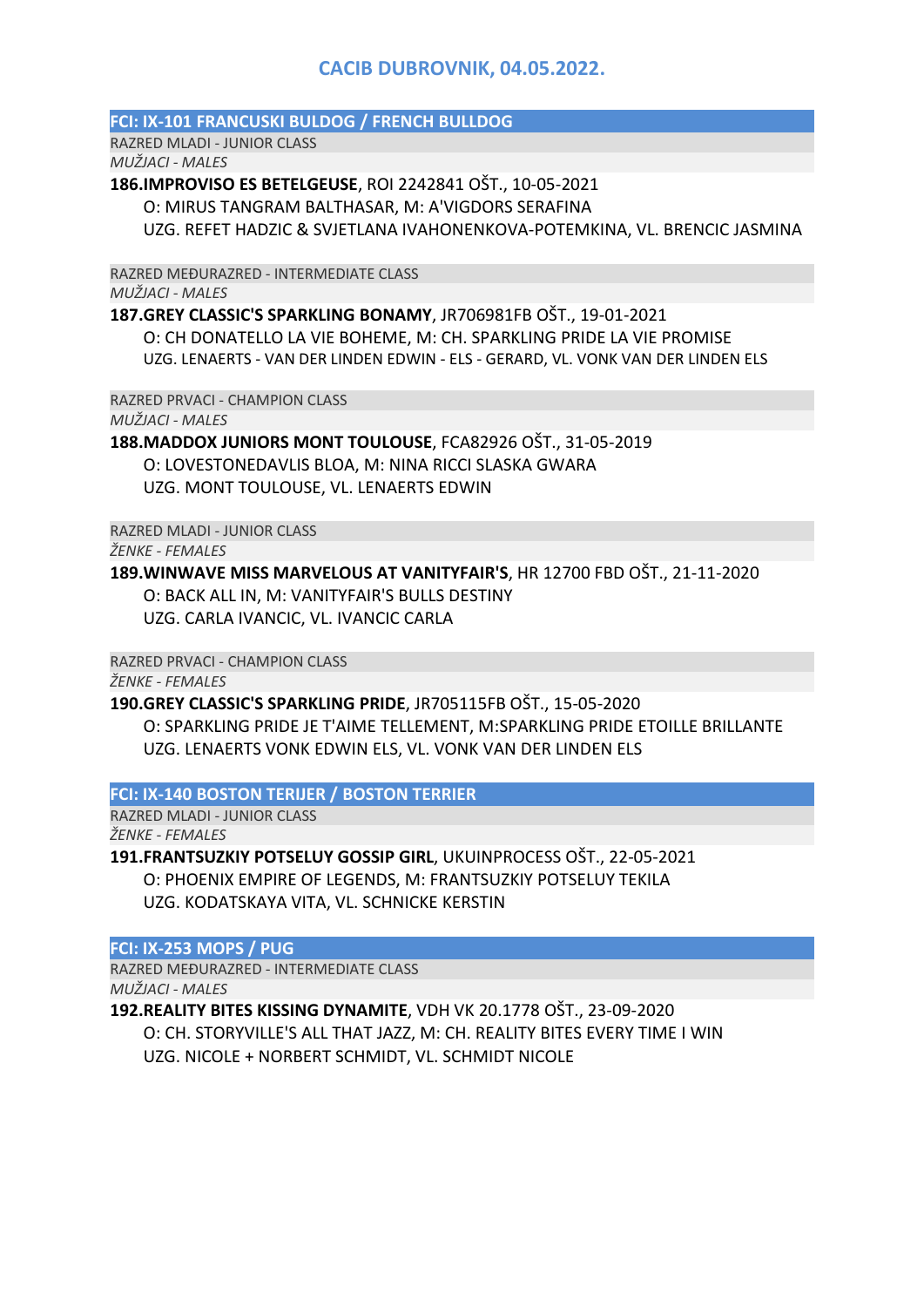RAZRED OTVORENI - OPEN CLASS *MUŽJACI - MALES*

**193.REALITY BITES INDOMINUS REX**, VDH VK 20.0439 OŠT., 13-03-2020

O: PARADIZ RONADO PRIDE AND PREJUDICE, M: PARADIZ RONADO LOVE AT FIRST SIGHT

UZG. NICOLE + NORBERT SCHMIDT, VL. SCHMIDT NICOLE

RAZRED PRVACI - CHAMPION CLASS *MUŽJACI - MALES*

**194.CEDILLA JUST REMEMBER**, VDH VK 21.0789 Ü OŠT., 24-02-2020 O: CH. CEDILLA REMEMBER ME, M: CEDILLA CHERRY ICE CREAM UZG. SARAH MITCHELL, VL. SCHMIDT NICOLE

RAZRED MEĐURAZRED - INTERMEDIATE CLASS *ŽENKE - FEMALES*

**195.REALITY BITES KICK YOUR AXX**, VDH VK 20.1780 OŠT., 13-09-2020 O: CH. STORYVILLE'S ALL THAT JAZZ, M: CH. REALITY BITES EVERY TIME I WIN UZG. NICOLE + NORBERT SCHMIDT, VL. SCHMIDT NICOLE

RAZRED PRVACI - CHAMPION CLASS

*ŽENKE - FEMALES*

**196.REALITY BITES EVERY TIME I WIN**, VDH VK 18/MO 00191 OŠT., 26-11-2018

O: PARADIZ RONADO PRIDE AND PREJUDICE, M: PARADIZ RONADO TOPMODEL NAMED TITANIUM

UZG. NICOLE + NORBERT SCHMIDT, VL. SCHMIDT NICOLE

**FCI: IX-288 KINESKI KUKMASTI PAS / CHINESE CRESTED DOG**

RAZRED OTVORENI - OPEN CLASS *MUŽJACI - MALES*

**197.OSKIA VON SHINBASHI**, VDH/CCC 431/18 OŠT., 30-07-2018

O: VON SHINBASHI EVER MINE, M: CRESTYLE SINFULLY DELICOUS

UZG. ANNEROSE DEMSKI, VL. RÖMER YVONNE

RAZRED PRVACI - CHAMPION CLASS

*MUŽJACI - MALES*

**198.A DREAM BOY VON SHINBASHI**, VDH/CCC 199/16 OŠT., 24-10-2016 O: VELLAR PLJUS LAMERON DAYS FOR, M: MISS MILLION DOLLAR VON SHINBASHI UZG. ANNEROSE DEMSKI, VL. RÖMER YVONNE

**199.PLANETA ANGELOV DAR BOGOV**, BCU288004128 OŠT., 11-03-2017 O: ZEUS IZ SEREBRYANOGO RAYA , M: AFRODITA GODNIS OF BEAUTY UZG. GALYUK T., VL. SCHMIDT NICOLE

RAZRED ŠTENAD - BABY CLASS

*ŽENKE - FEMALES*

**200.REALITY BITES COLD AS ICE**, VDHINPROCESS OŠT., 06-11-2021 O: SWEET BUT PSYCHO WINNING SMILE, M: REALITY BITES ALL EYEZ ON ME UZG. SCHMIDT NICOLE NORBERT, VL. SCHNICKE KERSTIN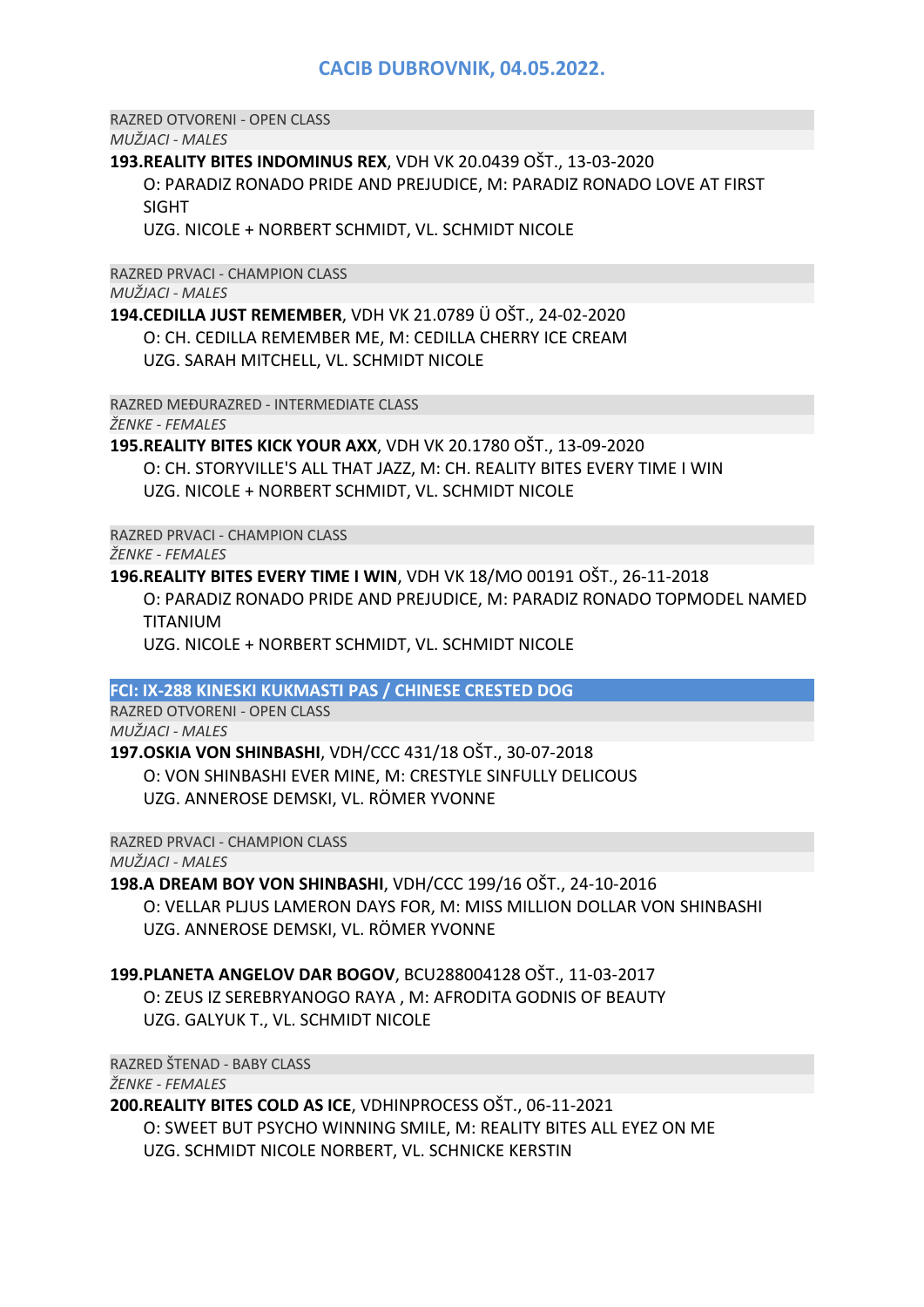**FCI: IX-77 PAPIJON / PAPILLON**

RAZRED PRVACI - CHAMPION CLASS *MUŽJACI - MALES*

**201.PONDA'S JACOB IN TEAM EDWARD**, VDHVK191583 OŠT., 14-07-2019 O: INTER WIN MISTER MASTERPIECE, M: HUNDEBUDEN'S LA LUNA UZG. KLEIN JANINE DAGMAR, VL. KLEIN JANINE

**FCI: IX-136 CAVALIER KING CHARLES ŠPANIJEL / CAVALIER KING CHARLES SPANIEL**

RAZRED MEĐURAZRED - INTERMEDIATE CLASS *MUŽJACI - MALES*

**202.NASHVILLE ARTIGUARDIA**, FI26921/21 OŠT., 24-10-2020 O: NATHAN MARADECO KING, M: VIVIEN ARTIGUARDIA UZG. MARTA KACZMARCZYK, VL. NASKALI MARI

RAZRED OTVORENI - OPEN CLASS

*MUŽJACI - MALES*

**203.APRILMIST VON VERSACE**, FI43442/19 OŠT., 27-07-2019 O: TROLLSÅNGENS KR CITRON LAKRITS, M: APRILMIST GEISHA UZG. MIRJA ARO, VL. KIURU PETRA

RAZRED PRVACI - CHAMPION CLASS

*MUŽJACI - MALES*

**204.APRILMIST PICK'N PACK**, FI25638/18 OŠT., 17-02-2018 O: TORAYLAC LACHLAN, M: APRILMIST CAPOEIRA UZG. MIRJA ARO, FINLAND, VL. NASKALI MARI

RAZRED MEĐURAZRED - INTERMEDIATE CLASS *ŽENKE - FEMALES*

**205.APRILMIST ALEYAH**, FI43742/20 OŠT., 31-07-2020 O: CHARNELL THINK TWICE, M: APRILMIST POSH'N PINKY UZG. MIRJA ARO, VL. KIURU PETRA

**FCI: IX-250 HAVANEZER / HAVANESE**

RAZRED MEĐURAZRED - INTERMEDIATE CLASS *MUŽJACI - MALES*

**206.GEMSTONE-N-MT BREEZES DREAMCATCHER**, AKCTS48467202 OŠT., 29-09-2020 O: AME OF THE FATHER GCH CH NIRVANA SARDI YOU HAD ME FROM HELLO, M: GCH CH GEMSTONE'S-N-MT BREEZE'S TIP THE BOTTLE UZG. MCGUIRE MOYER TERRI SANDY, VL. SCHNICKE KERSTIN

RAZRED OTVORENI - OPEN CLASS *MUŽJACI - MALES*

**207.DREAM-PUPPIES YANNIK RED DEVIL**, PKR.IX-89621 OŠT., 15-08-2020

O: HUGO Z AKACJOWEJ DOLINY, M: DREAM-PUPPIES NANNERL NOBLE PRINCESS UZG. CHRISTA DAUM, VL. KOSMAN KATARZYNA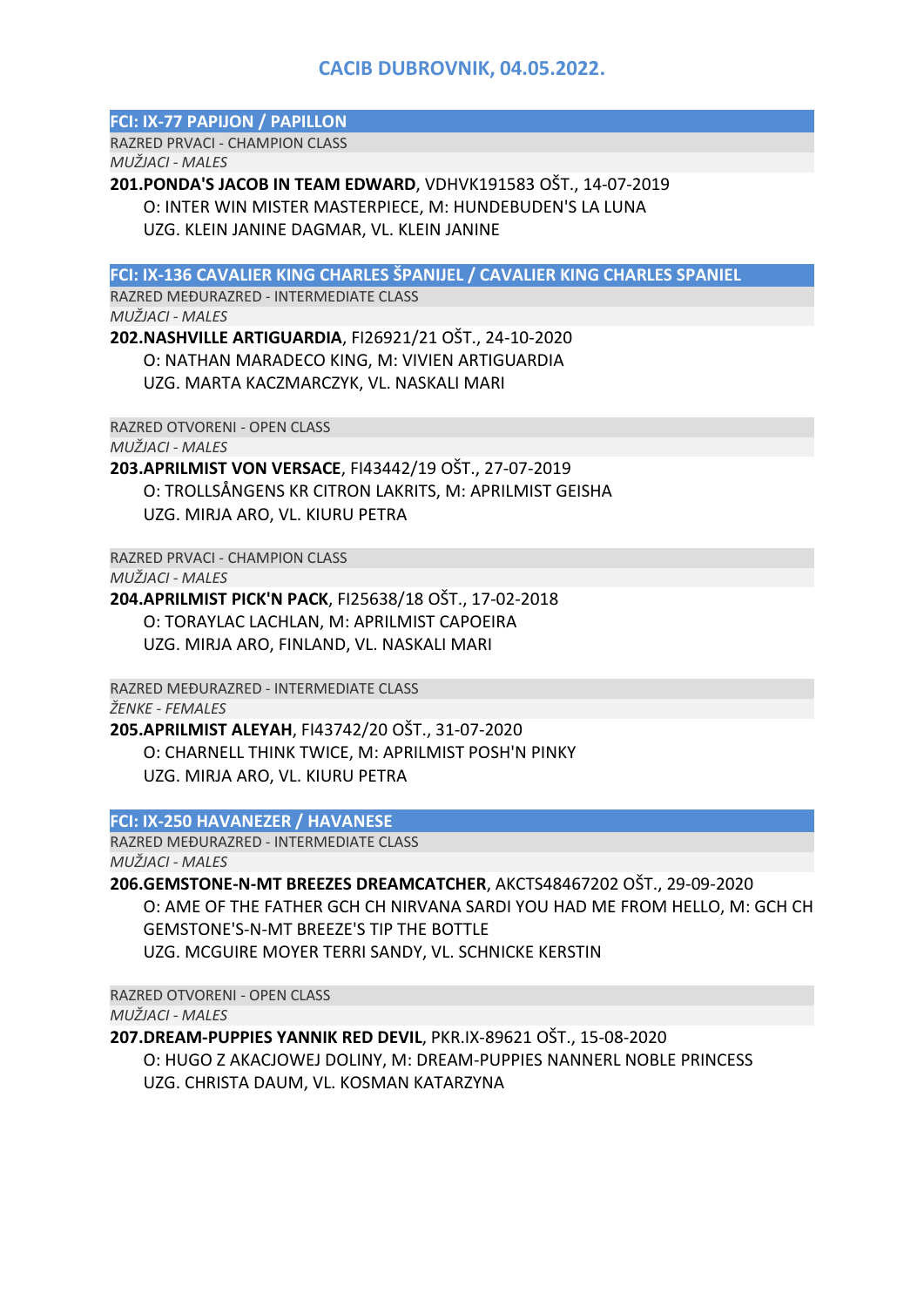RAZRED MLADI - JUNIOR CLASS *ŽENKE - FEMALES*

**208.BELLHAVANESE UNIQUE TARA**, LOSH : 01333627 OŠT., 16-05-2021 O: OWEN DU PRINTEMPS DES OLIVETS, M: NINA LOVE DE LAS FLORES DE LA VIDA UZG. DEVOGELAERE CHANTAL, VL. DEVOGELAERE CHANTAL

RAZRED PRVACI - CHAMPION CLASS *ŽENKE - FEMALES*

**209.WHISKY MY LIFE ANGEL NAVAJO**, PKR.IX-77655 OŠT., 23-02-2017 O: SANDRA'S NEW STAR ANGEL NAVAJO, M: BARBARA HAVANA ANGEL NAVAJO UZG. PETRA KRISTOVA, VL. KOSMAN KATARZYNA

**FCI: IX-65 MALTEZER / MALTESE**

RAZRED OTVORENI - OPEN CLASS *MUŽJACI - MALES*

**210.AMEDEO DANCE ALL DAY**, HR 11165 ML OŠT., 08-11-2019 O: ZIGGY CAYO WEDDING DAY, M: ZITTA MONWHITE NALLA UZG. KUKIĆ KATALINIĆ SANJA, VL. RAČKI-GRUBIŠA DUBRAVKA

RAZRED OTVORENI - OPEN CLASS

*ŽENKE - FEMALES*

**211.STARS OF HEAVEN YUKINA FROM OSAKA**, SHSB/LOS 765654 OŠT., 29-03-2019 O: VINO NOBILE BIELY KORMORAN, M: STARS OF HEAVEN OBSESSION UZG. YVONNE&WERNER SPIESS, VL. SPIESS WERNER

**FCI: IX-208 SHIH TZU / SHIH TZU**

RAZRED NAJMLAĐI - PUPPY CLASS *MUŽJACI - MALES*

**212.NIEK DALAI SHIH-TZU**, NHSB3248143 OŠT., 05-08-2021 O: PS I LOVE YOU DALAI SHIH-TZU, M: FRECKLESS BEBRA BUCHATI UZG. HUGGERS MONIQUE, VL. HUGGERS MONIQUE

RAZRED ŠTENAD - BABY CLASS *ŽENKE - FEMALES*

**213.SWEETIE BEBRA BUCHATI**, NHSB3256862 OŠT., 21-11-2021 O: MOVIE STAR DALAI SHIH-TZU, M: PUMBAA DALAI SHIH-TZU UZG. SCHEPERS JEANNETTE, VL. HUGGERS MONIQUE

RAZRED NAJMLAĐI - PUPPY CLASS *ŽENKE - FEMALES*

**214.MASERATI BEBRA BUCHATI**, NHSB3249219 OŠT., 26-08-2021 O: YANG BAIYUN SHAN VON CHANG'ANLU, M: SARABI DALAI SHIH- TZU UZG. SCHEPERS JEANNETTE, VL. SCHEPERS JEANNETTE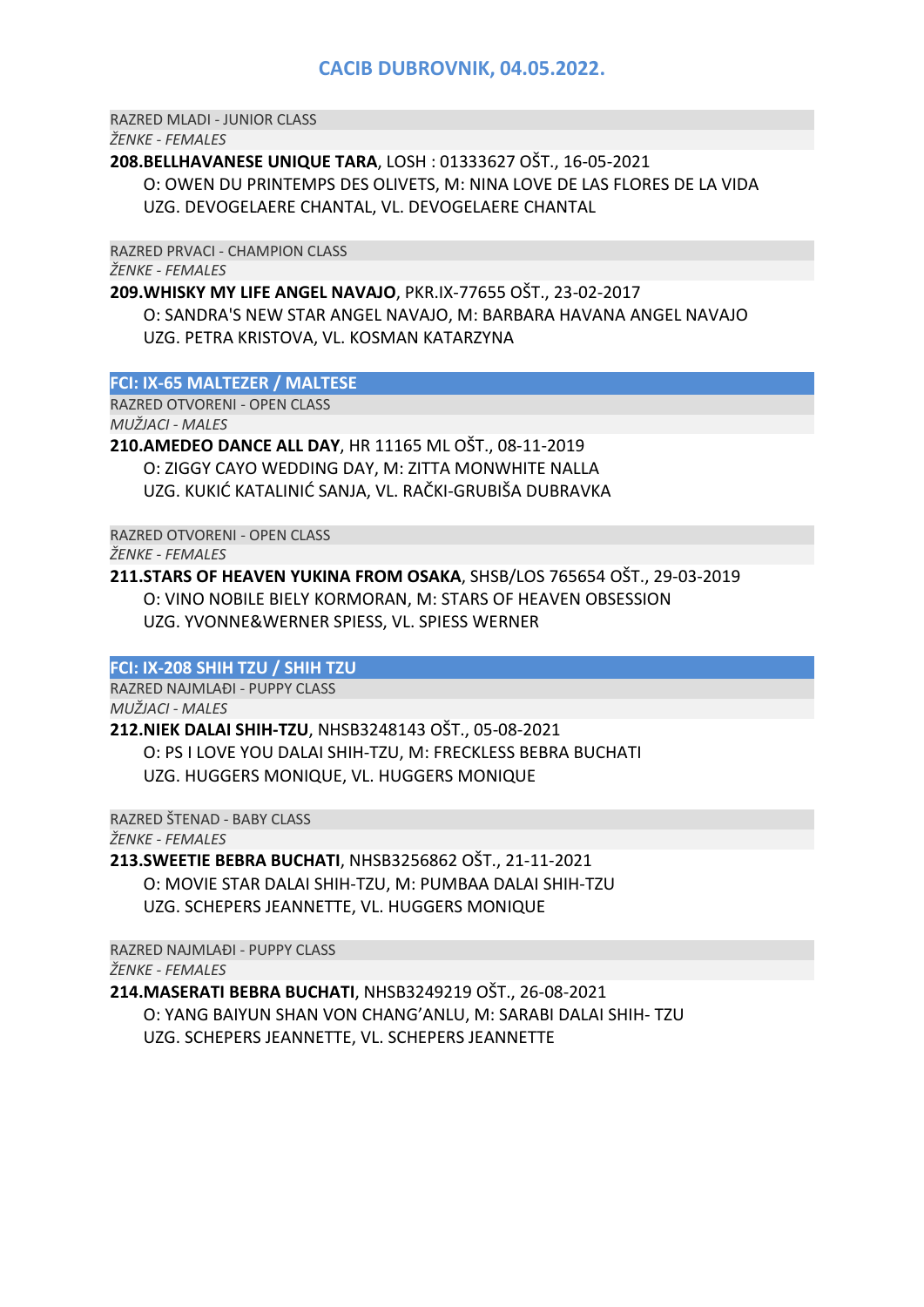RAZRED MEĐURAZRED - INTERMEDIATE CLASS *ŽENKE - FEMALES*

**215.SAN DAMIANO REINA**, UKU.0523656 OŠT., 20-09-2020 O: TI AY SHI MONTI, 4832431, M: SHARDONE VESELIY GREMLIN, 208-002659 UZG. TATIANA KEVLIUK, VL. KEVLIUK VIKTOR

#### **216.CANDY CRUNCH DALAI SHIH-TZU**, NHSB3215121 OŠT., 18-11-2020 O: PS I LOVE YOU DALAI SHIH-TZU, M: CALL IT MAGIC DALAI SHIH-TZU UZG. HUGGERS MONIQUE, VL. HUGGERS MONIQUE

RAZRED OTVORENI - OPEN CLASS *ŽENKE - FEMALES*

**217.SARABI DALAI SHIH-TZU**, NHSB3170035 OŠT., 01-09-2019 O: DILEMMA DYER STRAIGHTS, M: CALL IT MAGIC DALAI SHIH-TZU UZG. HUGGERS MONIQUE, VL. SCHEPERS JEANNETTE

RAZRED PRVACI - CHAMPION CLASS *ŽENKE - FEMALES*

**218.LILO DALAI SHIH-TZU**, NHSB3074082 OŠT., 03-03-2017 O: TOKAJ AD ACTE, M: DILEMMA NINA'S SECRET UZG. HUGGERS MONIQUE, VL. HUGGERS MONIQUE

#### **FCI: IX-172 PUDL TOY / POODLE, TOY**

RAZRED MLADI - JUNIOR CLASS

*MUŽJACI - MALES*

**219.ODIE CRVENI MAYESTOSO**, HR11276 OŠT., 21-12-2020

O: YERONIMO CRVENI MAYESTOSO, M: KO-KO-GO-GO CRVENI MAYESTOSO UZG. KUKIĆ SREĆKO,ANA&MILIĆ MARIO, VL. DEMOVIC ANASTAZIJA

#### **220.GENTLY BORN GORACIO**, LOE2574712 OŠT., 08-01-2021

O: MULTI CH BEN-MAIS LORWINS MASTER PIECE, M: MULTI CH GENTLY BORN JE TEJERA UZG. ELENA TROFIMOVA, VL. GUAL GUILLERMO

RAZRED PRVACI - CHAMPION CLASS

*ŽENKE - FEMALES*

#### **221.AIRI ARABESKA PRADA**, RKF5719134 OŠT., 02-09-2019

O: POP TRICK JP THE WALKING DEAD, M: AIRI ARABESKA WOW UZG. VICTORIA DENISOVA, VL. KLING RAMONA

#### **222.PARADISE OF COLORS SILVER WOMAN SPIRAL**, LOE2575786 OŠT., 01-02-2020

O: ZAFFIRO BLU SILVER LION, M: PATOCA VALOR INTER PLATA

UZG. GUILLERMO GUAL, VL. GUAL GUILLERMO

RAZRED VETERANI - VETERAN CLASS

*ŽENKE - FEMALES*

**223.AIRI ARABESKA ZONDA F**, RKF 3785461 OŠT., 16-10-2013 O: AFTERGLOW GYM BUNNY, M: AIRI ARABESKA FORMULA 1 UZG. VICTORIA DENISOVA, VL. KLING RAMONA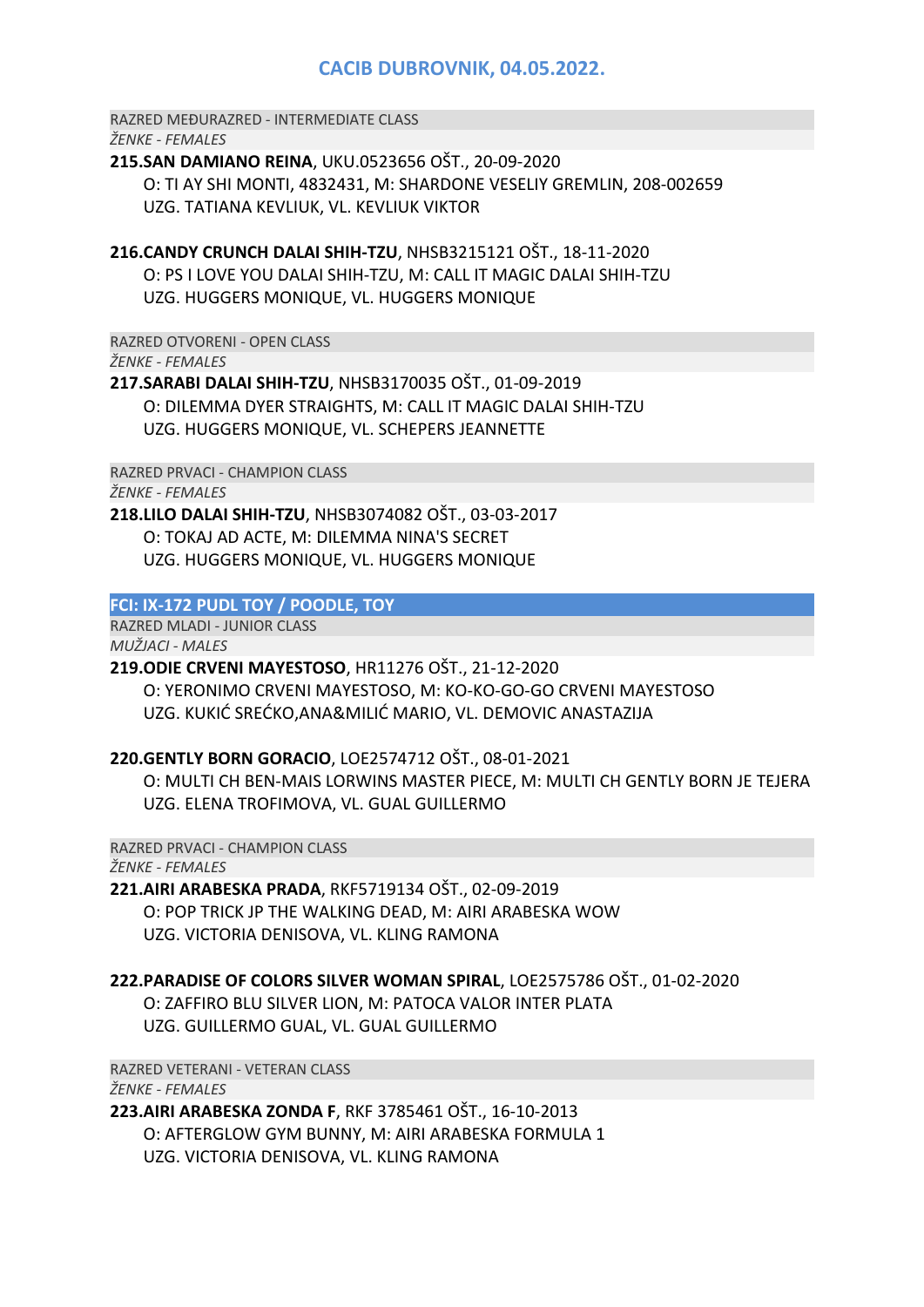**FCI: IX-172 PUDL SREDNJI, BIJELI / POODLE, MEDIUM, WHITE**

RAZRED OTVORENI - OPEN CLASS *MUŽJACI - MALES*

**224.MOUTARI WILLY WINZIG**, VDH/ZDP 20038 OŠT., 02-06-2019 O: KELKA'S KEEP ME IN TOUCH, M: MOUTARI VIVIANA UZG. RALF AND BIRGIT WALTHER, VL. GORDUNA MONIKA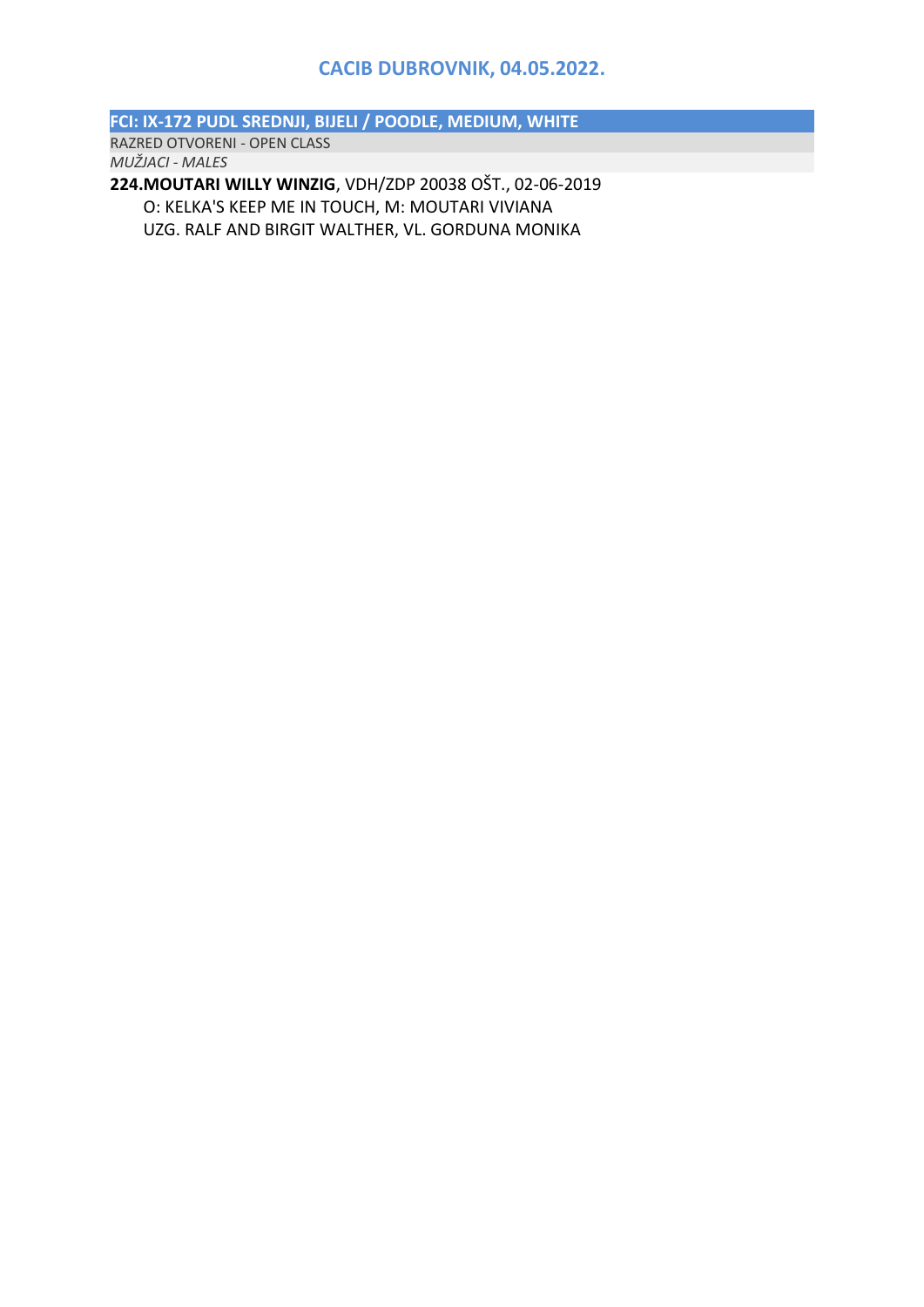| <b>IZLAGAČ</b>                       | <b>DRŽAVA</b>                           | <b>PSI</b>    |
|--------------------------------------|-----------------------------------------|---------------|
| <b>ALUJEVIĆ SARA</b>                 | <b>HRVATSKA</b>                         | 87            |
| <b>ASTALOSOVA LENKA</b>              | <b>SLOVAČKA</b>                         | 83            |
| <b>BAKO KRISZTINA</b>                | <b>MAĐARSKA</b>                         | 74            |
| <b>BALLARDINI NATALE</b>             | <b>ITALIJA</b>                          | 57            |
| <b>BARBERIO PAOLO</b>                | <b>ITALIJA</b>                          | 106, 108      |
| <b>BAUER JOANNA</b>                  | <b>FRANCUSKA</b>                        | 51            |
| <b>BEBER DENNYSE</b>                 | <b>ITALIJA</b>                          | 147           |
| <b>BLAKE VANESSA</b>                 | <b>UJEDINJENO</b><br><b>KRALJEVSTVO</b> | 183           |
| <b>BONGIOVANNI GIUSEPPE FEDERICO</b> | <b>ITALIJA</b>                          | 13, 15, 16    |
| <b>BOSSARD MICHAEL &amp; PETRA</b>   | ŠVICARSKA                               | 77, 79        |
| <b>BRENCIC JASMINA</b>               | <b>ITALIJA</b>                          | 186           |
| <b>BUCHTA DARIUSZ</b>                | <b>POLJSKA</b>                          | 114           |
| <b>BUGARIN LJUBISA</b>               | <b>SRBIJA</b>                           | 86            |
| <b>BÜSCHER MICHELLE</b>              | NJEMAČKA                                | 7,8           |
| <b>BUTINA RANKO</b>                  | SLOVENIJA                               | 22            |
| <b>CHOCHOLATÁ JULIE</b>              | ČEŠKA                                   | 52, 54        |
| <b>COVARELLI CLARA</b>               | <b>FRANCUSKA</b>                        | 20, 21        |
| ČERNÁ ING. DAGMAR                    | ČEŠKA                                   | 24            |
| <b>DAN HELLE</b>                     | <b>DANSKA</b>                           | 134, 135, 171 |
| <b>DEMOVIC ANASTAZIJA</b>            | <b>HRVATSKA</b>                         | 219           |
| <b>DESWARTE LUDOVIC</b>              | <b>FRANCUSKA</b>                        | 99            |
| <b>DEVOGELAERE CHANTAL</b>           | <b>BELGIJA</b>                          | 208           |
| <b>DRECHSLER ANJA</b>                | NJEMAČKA                                | 69,70         |
| DŽUBÁKOVÁ ADRIANA                    | SLOVAČKA                                | 53            |
| <b>EBERL JOHANNES</b>                | <b>AUSTRIJA</b>                         | 92            |
| <b>EISNER KATHRIN</b>                | <b>AUSTRIJA</b>                         | 129           |
| <b>FACON ANNE</b>                    | <b>FRANCUSKA</b>                        | 155           |
| <b>FASOLA YASMINA LUDOVIC</b>        | <b>FRANCUSKA</b>                        | 75, 82, 84    |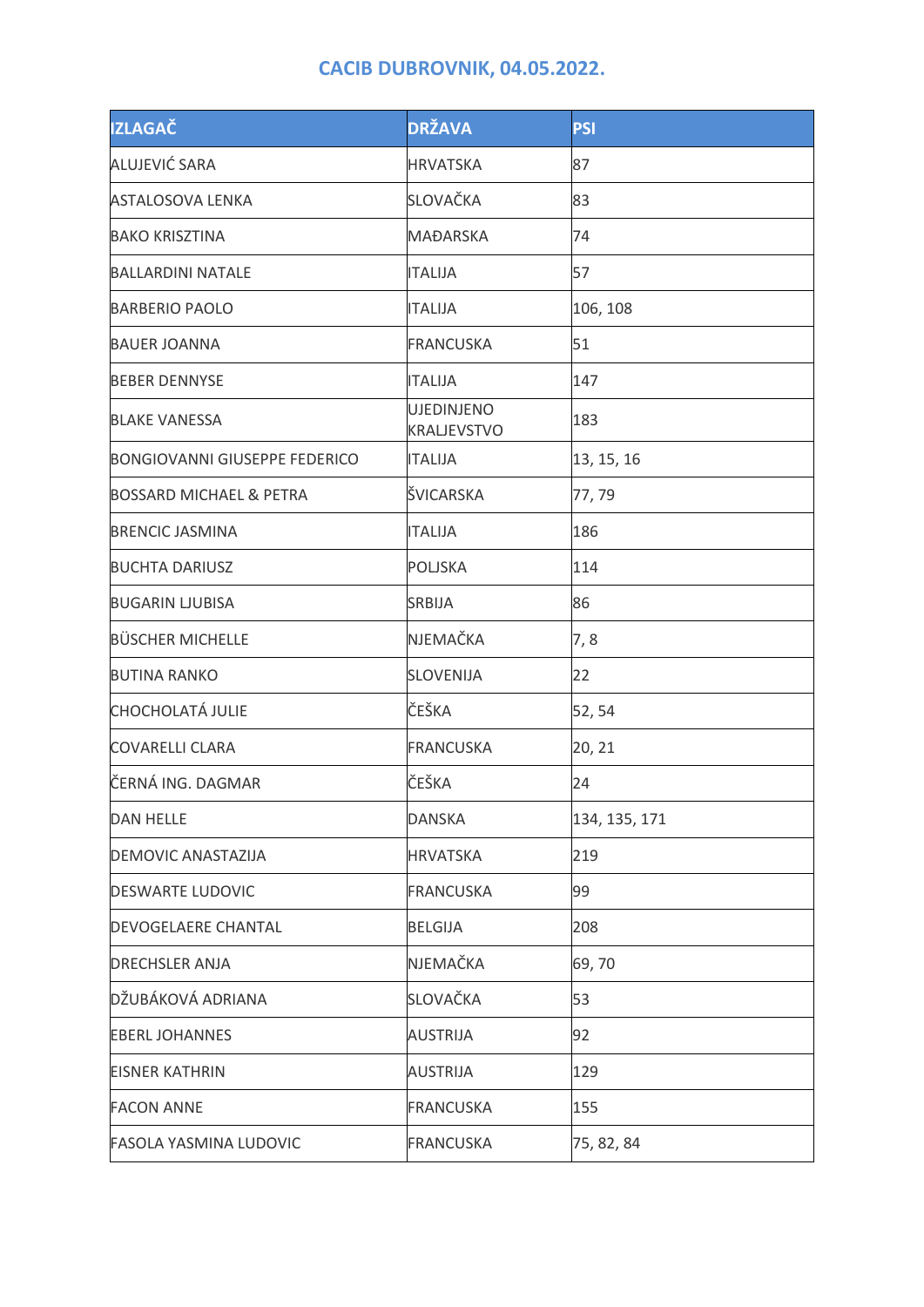| <b>IZLAGAČ</b>                                                | <b>DRŽAVA</b>                           | <b>PSI</b>                   |
|---------------------------------------------------------------|-----------------------------------------|------------------------------|
| <b>FAVARO SABINA</b>                                          | <b>ITALIJA</b>                          | 116, 117                     |
| FERRAMOSCA BARBARA ALLEV. OF BULL'S<br><b>ANGEL BULL'S DI</b> | <b>ITALIJA</b>                          | 136                          |
| <b>FILIPOVIĆ ROBERT</b>                                       | <b>HRVATSKA</b>                         | 104                          |
| <b>FLENGHI LAURENT</b>                                        | <b>FRANCUSKA</b>                        | 141, 142, 148, 150, 152, 154 |
| <b>FLORENZI DARIA</b>                                         | <b>ITALIJA</b>                          | 2                            |
| <b>FLÜGE VANESSA</b>                                          | NJEMAČKA                                | 178, 179                     |
| <b>FONJAK MIRJANA</b>                                         | <b>HRVATSKA</b>                         | 123, 124                     |
| <b>GABRIELOVA MARIE</b>                                       | SLOVAČKA                                | 85                           |
| <b>GASPARINI FANNIE</b>                                       | <b>FRANCUSKA</b>                        | 6                            |
| <b>GENET ELODIE</b>                                           | <b>FRANCUSKA</b>                        | 137                          |
| <b>GILARDONI MATTIA</b>                                       | <b>ITALIJA</b>                          | 67,71                        |
| <b>GORDUNA MONIKA</b>                                         | NJEMAČKA                                | 224                          |
| <b>GRAZIELLA GOUERY SEVERI</b>                                | <b>FRANCUSKA</b>                        | 101                          |
| <b>GUAL GUILLERMO</b>                                         | ŠPANJOLSKA                              | 220, 222                     |
| GULABOVÁ NIKOLA                                               | SLOVAČKA                                | $\overline{1}$               |
| HABARTOVÁ KATEŘINA                                            | ČEŠKA                                   | 130, 131, 132, 133           |
| <b>HADZIC LEJLA</b>                                           | <b>SLOVENIJA</b>                        | 139                          |
| <b>HEMMERYCKX JULIE</b>                                       | <b>BELGIJA</b>                          | 88                           |
| <b>HEYWOOD JANE</b>                                           | <b>UJEDINJENO</b><br><b>KRALJEVSTVO</b> | 3                            |
| <b>HORNAK SABRINA</b>                                         | AUSTRIJA                                | 156                          |
| <b>HUGGERS MONIQUE</b>                                        | NIZOZEMSKA                              | 212, 213, 216, 218           |
| <b>HUGHES VALERIE</b>                                         | <b>IRSKA</b>                            | 112                          |
| <b>HULEU CHRISTOPHE</b>                                       | <b>FRANCUSKA</b>                        | 19                           |
| <b>IVANCIC CARLA</b>                                          | <b>HRVATSKA</b>                         | 189                          |
| JAKABOVICOVA IVANA                                            | SLOVAČKA                                | 73                           |
| JOKITULPPO HEIDI                                              | <b>FINSKA</b>                           | 11, 18                       |
| <b>KEVLIUK VIKTOR</b>                                         | CIPAR                                   | 215                          |
| KIURU PETRA                                                   | <b>FINSKA</b>                           | 31, 203, 205                 |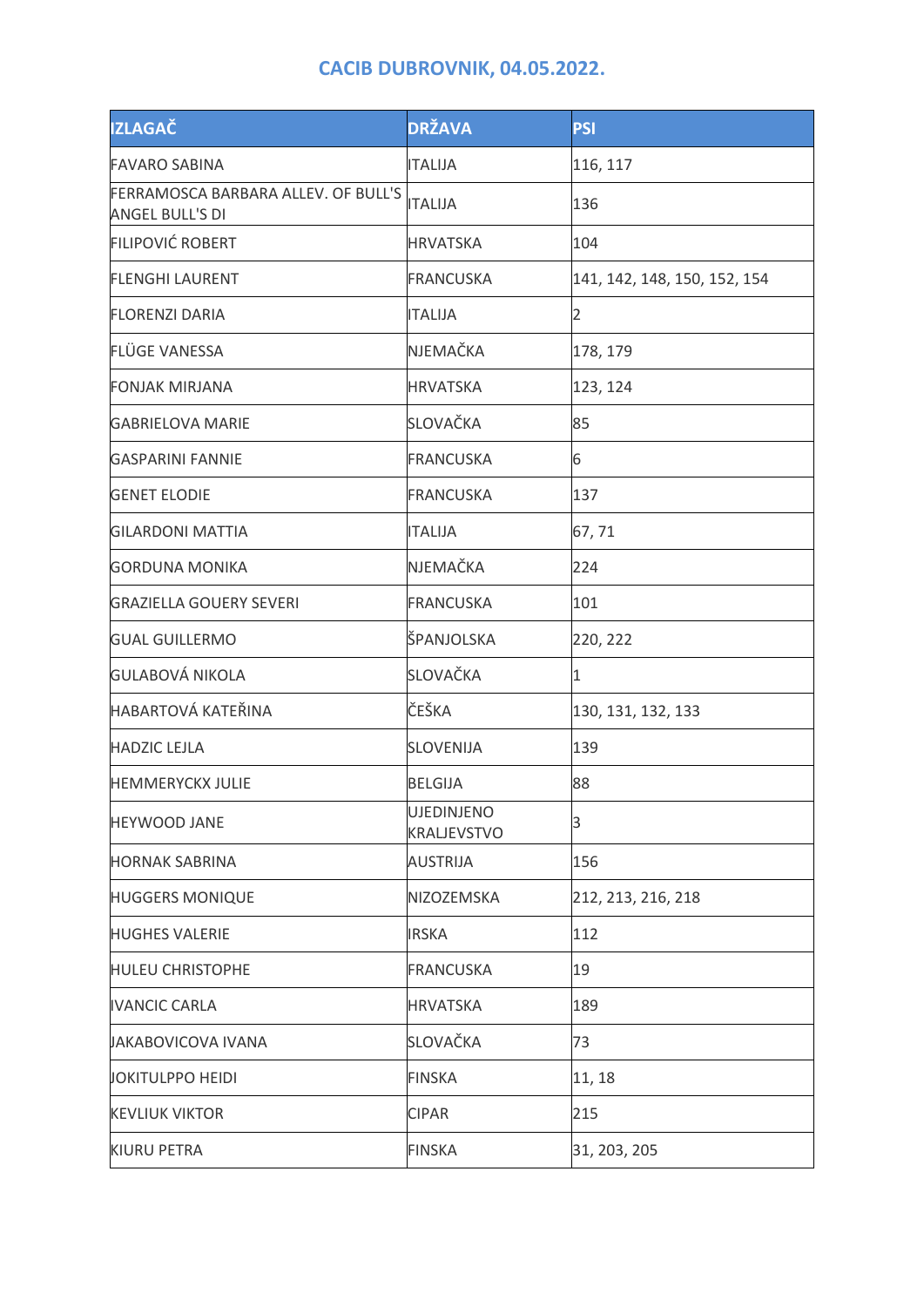| <b>IZLAGAČ</b>                                   | <b>DRŽAVA</b>    | <b>PSI</b>                           |
|--------------------------------------------------|------------------|--------------------------------------|
| <b>KLEIN JANINE</b>                              | NJEMAČKA         | 49, 201                              |
| <b>KLING RAMONA</b>                              | NJEMAČKA         | 221, 223                             |
| <b>KOCH NICOLE</b>                               | <b>AUSTRIJA</b>  | 113                                  |
| <b>KOCJANCIC NIKA</b>                            | SLOVENIJA        | 138, 140                             |
| KOLÁČEK RADOVAN                                  | ČEŠKA            | 93, 94, 95                           |
| <b>KOSMAN KATARZYNA</b>                          | <b>POLJSKA</b>   | 207, 209                             |
| KOUTNÁ MARTINA                                   | ČEŠKA            | 159, 161                             |
| KOZLOVSKA SANITA                                 | LETONIJA         | 182                                  |
| KULHÁNKOVA PETRA                                 | ČEŠKA            | 105                                  |
| <b>LARGHI FRANCESCA</b>                          | <b>ITALIJA</b>   | 119                                  |
| <b>LARSEN HENRIK</b>                             | <b>DANSKA</b>    | 170, 172, 174                        |
| <b>LAVERGNE MARTINE</b>                          | <b>FRANCUSKA</b> | 48                                   |
| LAZAREVA VIOLETA                                 | <b>LETONIJA</b>  | 177, 181                             |
| <b>LENAERTS EDWIN</b>                            | <b>SRBIJA</b>    | 188                                  |
| <b>LEONI LUCIJANA</b>                            | <b>HRVATSKA</b>  | 109                                  |
| LUČIN ANTE & GONZALEZ MENDICOTE<br><b>JAVIER</b> | <b>HRVATSKA</b>  | 121                                  |
| MALAVRAZIC IVANA D.                              | <b>CRNA GORA</b> | 149                                  |
| <b>MALINSKA JANA</b>                             | ČEŠKA            | 9, 10, 110                           |
| <b>MARIA ARENA</b>                               | <b>FRANCUSKA</b> | 42                                   |
| <b>MERINO MARTA</b>                              | ŠPANJOLSKA       | 151                                  |
| <b>MILLESECK CORALIE</b>                         | <b>FRANCUSKA</b> | 62, 63, 89                           |
| MOTALOVA JANA                                    | ČEŠKA            | 111                                  |
| <b>MUENNICH LYDIA</b>                            | NJEMAČKA         | 160, 164, 165                        |
| NAGL UND FORTE MICHELLE UND<br><b>MARINA</b>     | NJEMAČKA         | 36, 37                               |
| <b>NASKALI MARI</b>                              | <b>FINSKA</b>    | 32, 33, 50, 56, 58, 61, 96, 202, 204 |
| <b>NEGRI FRANCESCA</b>                           | <b>ITALIJA</b>   | 23                                   |
| NICOLETA ELENA MITISOR                           | RUMUNJSKA        | 173                                  |
| <b>OELGARTE CLAUDIA</b>                          | <b>AUSTRIJA</b>  | 91                                   |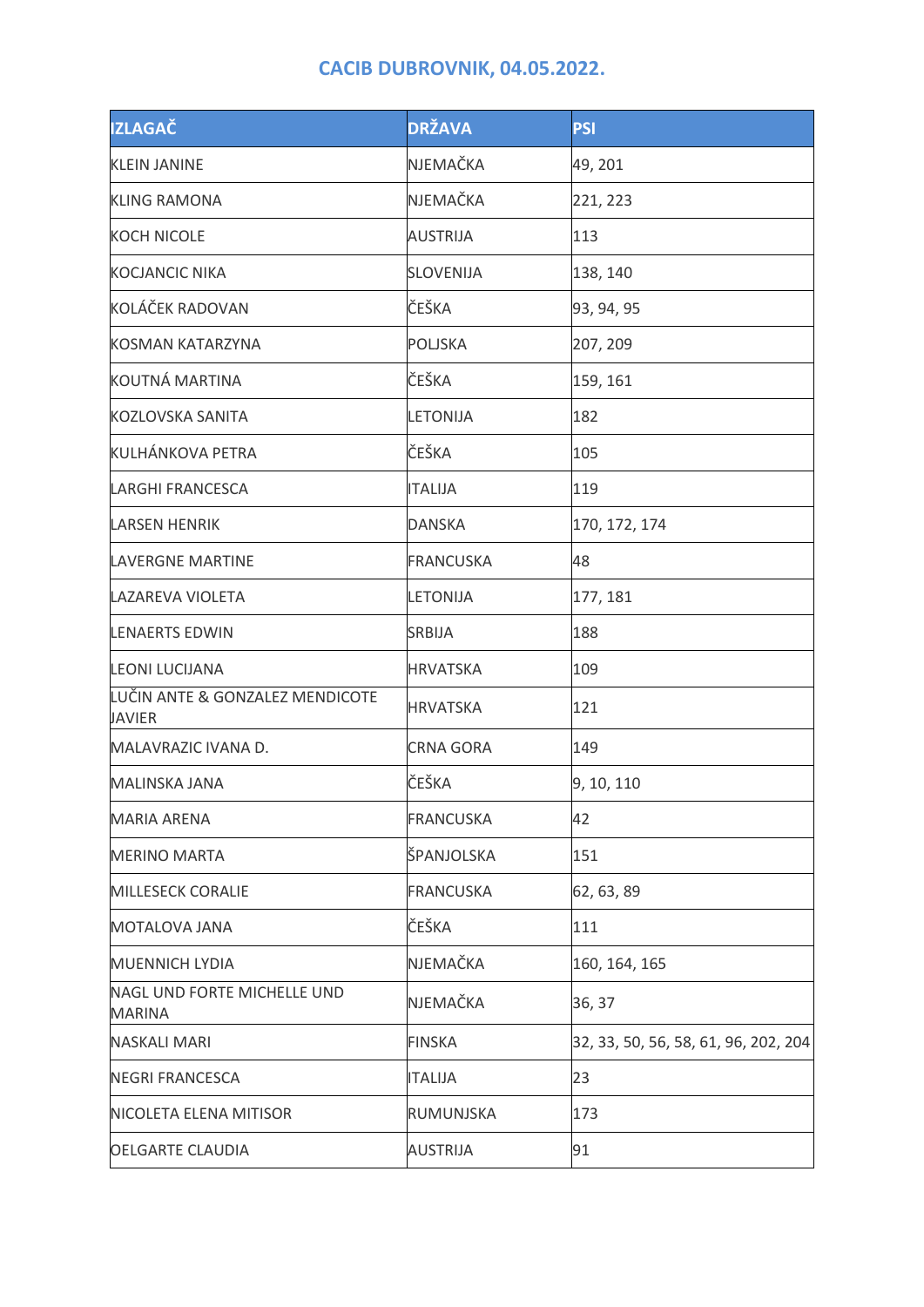| <b>IZLAGAČ</b>                 | <b>DRŽAVA</b>    | <b>PSI</b>                   |
|--------------------------------|------------------|------------------------------|
| OF KUMATANI ALLEVAMENTO        | <b>ITALIJA</b>   | 143, 144, 145                |
| <b>OLEKSIAK MARIKA</b>         | <b>POLJSKA</b>   | 55                           |
| ORCZI VIRÁG                    | <b>MAĐARSKA</b>  | 78,81                        |
| <b>PFEIL KERSTIN</b>           | <b>NJEMAČKA</b>  | 38                           |
| PIERARD CARINE                 | <b>FRANCUSKA</b> | 5                            |
| PLENKOVIC MARIJA               | <b>HRVATSKA</b>  | 4                            |
| <b>QUIROS SEGOVIA PALOMA</b>   | ŠPANJOLSKA       | 157, 158                     |
| <b>QUITER MANUELA</b>          | <b>NJEMAČKA</b>  | 162, 163                     |
| RAČKI-GRUBIŠA DUBRAVKA         | <b>HRVATSKA</b>  | 210                          |
| <b>RICHTER GABRIELE</b>        | NJEMAČKA         | 118, 120                     |
| <b>RIEK BRITTA</b>             | <b>NJEMAČKA</b>  | 80                           |
| RÖMER YVONNE                   | NJEMAČKA         | 197, 198                     |
| ROZLACH KAROLINA               | <b>POLJSKA</b>   | 65, 66, 72                   |
| SADOWSKA ANNA                  | <b>POLJSKA</b>   | 27                           |
| SANTONOCITO ANTONELLA          | <b>ITALIJA</b>   | 98, 100                      |
| SARVIJÄRVI KRISTA              | <b>FINSKA</b>    | 126, 127, 128                |
| <b>SCHEPERS JEANNETTE</b>      | NIZOZEMSKA       | 214, 217                     |
| <b>SCHMIDT NICOLE</b>          | <b>NJEMAČKA</b>  | 192, 193, 194, 195, 196, 199 |
| <b>SCHMIDT SIMONE UND MIKE</b> | NJEMAČKA         | 25, 26                       |
| <b>SCHNICKE KERSTIN</b>        | NJEMAČKA         | 191, 200, 206                |
| SMALL E, A & E                 | <b>IRSKA</b>     | 68, 184, 185                 |
| SÖREN GROENE                   | ŠVICARSKA        | 175, 176                     |
| <b>SPIESS WERNER</b>           | ŠVICARSKA        | 211                          |
| SRBOVÁ ALENA                   | ČEŠKA            | 59, 60, 90                   |
| STAPRENA DZINTRA               | LETONIJA         | 14                           |
| <b>STEINER PAMELA</b>          | ŠVICARSKA        | 180                          |
| STRAŽIČIĆ MIRKO                | <b>HRVATSKA</b>  | 115                          |
| ŠAKIĆ LUDMILA                  | ČEŠKA            | 39                           |
| ŠKRABIĆ IVAN                   | <b>HRVATSKA</b>  | 102, 103                     |